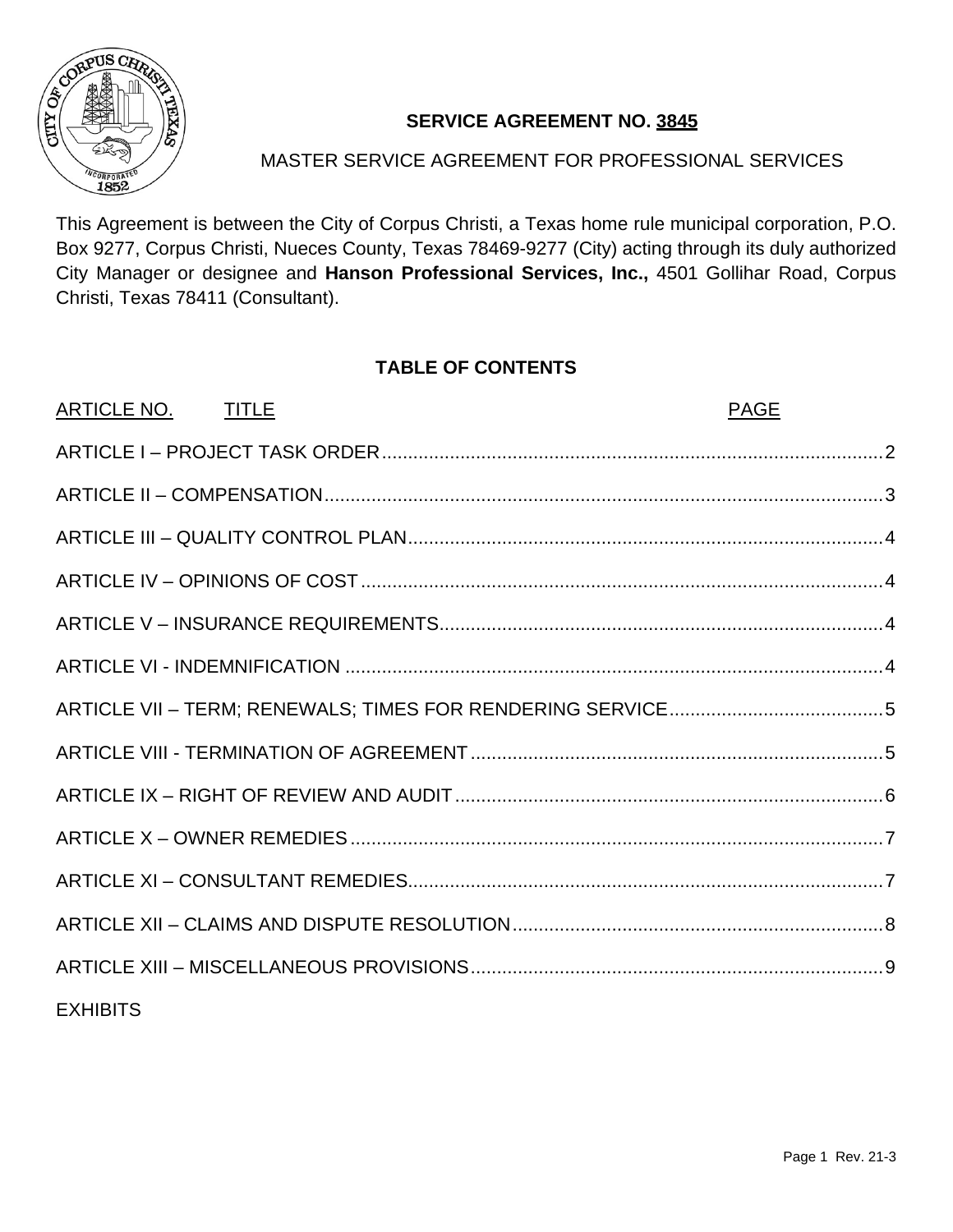### <span id="page-1-0"></span>ARTICLE I – PROJECT TASK ORDER

- 1.1 This Agreement shall apply to as many tasks as City and Consultant agree will be performed under the terms and conditions of this Agreement. Each task Consultant performs for City hereunder shall be designated a Task Order. No Task Order shall be binding or enforceable unless and until it has been properly executed by both City and Consultant. The general scope for these Task Orders is outlined in **Exhibit A. More specific scopes of work will be issued for pricing when a task order is needed. Task Orders** shall become a supplemental agreement to this Agreement.
- 1.2 The Consultant shall provide its Scope of Services, to be included in each Task Order. The Scope of Services shall include all associated services required for Consultant to provide such Services, pursuant to this Agreement, and any and all Services which would normally be required by law or common due diligence in accordance with the standard of care defined in Article XII of this Agreement. Consultant will perform the Services in accordance with the approved Scope of Services and with Consultant's response to the Request for Qualifications related to this project, which response is incorporated by reference into this Agreement as if set out here in its entirety.
- 1.3 Under this Agreement, Consultant will provide services on a Task Order basis for a range of services related to assisting Engineering Services with professional engineering, architecture and construction services related to execution of Capital Improvements Programs. All work will be subject to authorization from City. A detailed Scope of Services and fee estimate will be developed for each task prior to execution of work.
- 1.4 Consultant shall follow City Codes and Standards effective at the time of the execution of individual Task Orders. At review milestones, the Consultant and City will review the progress of the plans to ensure that City Codes and Standards are followed unless specifically and explicitly excluded from doing so in the approved Task Order. A request made by either party to deviate from City standards after the contract is executed must be in writing.
- 1.5 Consultant must perform tasks and submit deliverables as detailed in each approved Task Order.
- 1.6 Consultant must provide all labor, equipment and transportation necessary to complete all services agreed to in a timely manner throughout the term of the Agreement. Persons retained by Consultant to perform work pursuant to this Agreement shall be employees or subconsultants of Consultant. Consultant must provide City with a list of all subconsultants that includes the services performed by the subconsultant and the percentage of work performed by the subconsultant. Changes in Consultant's team that provides services under this Agreement must be agreed to by the City in writing.
- 1.7 Consultant must not begin work on any Task Order authorized under this Agreement until they are briefed on the scope of the Project and are issued the fully executed Task Order to proceed.
- 1.8 For design services, Consultant agrees to render the professional services necessary for the advancement of the Project through Final Completion of the Construction Contract. Consultant acknowledges and accepts its responsibilities, as defined and described in the City's General Conditions for Construction Contracts, an excerpt of which is attached as **Exhibit D** to this Agreement.
- 1.9 For projects that require subsurface utility investigation:
	- 1.9.1 The Consultant agrees to prepare and submit to the City a signed and sealed report identifying all utilities within the project area at the Quality Level specified in the Task Order. It is assumed that all utilities will be identified using Quality Level A exploratory excavation unless stated otherwise.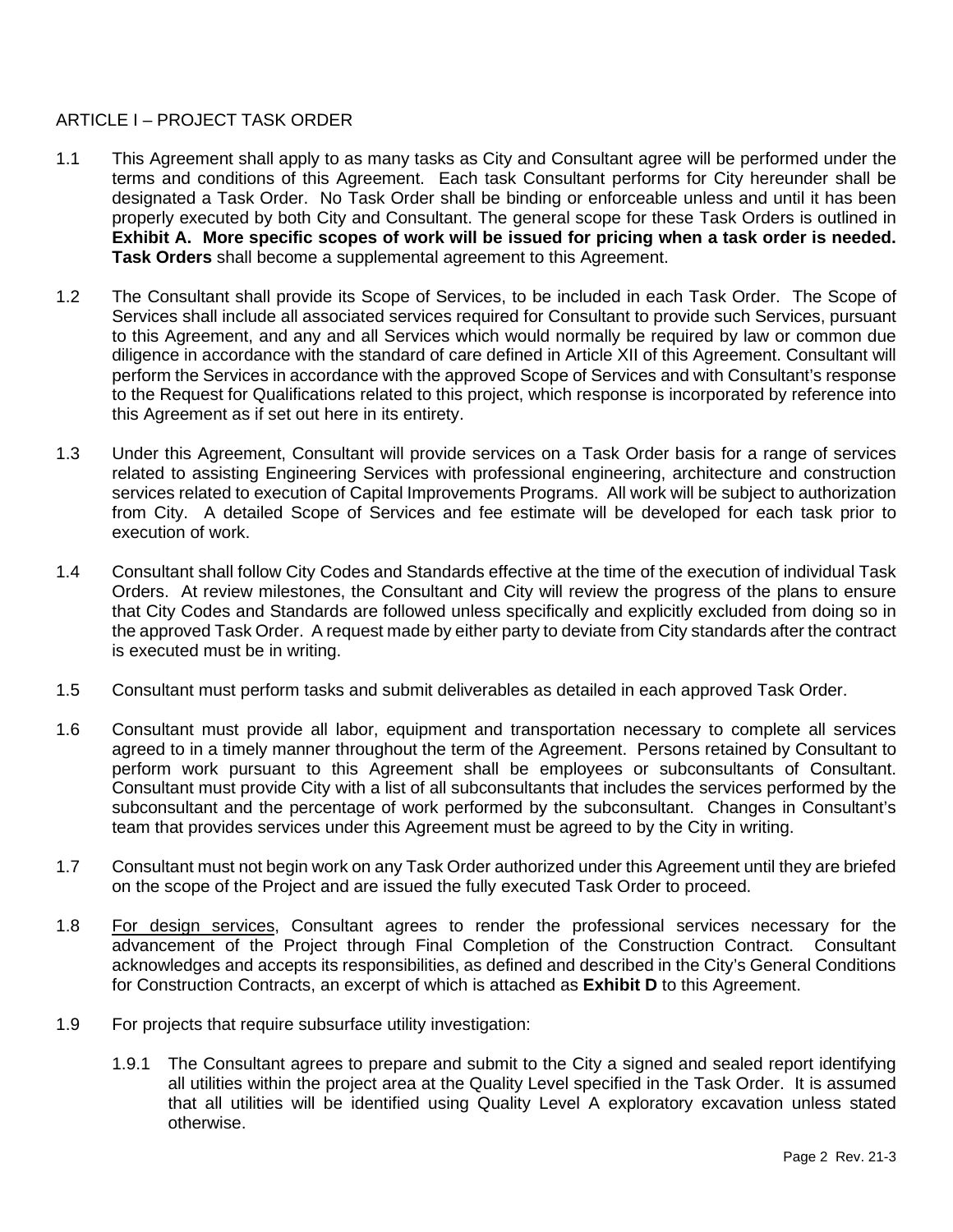- 1.9.2 Utilities that should be identified include, but are not limited to, City-owned utilities, local franchises, electric companies, communication companies, private pipeline companies and 3rd party owners/operators.
- 1.10 For project with potential utility conflicts:
	- 1.10.1 The Consultant agrees to coordinate the verification and resolution of all potential utility conflicts.
	- 1.10.2 The Consultant agrees to prepare and submit a monthly Utility Coordination Matrix to the City.
- 1.11 The Consultant agrees to conduct all communication through and perform all project-related functions utilizing the City's project management system known as e-Builder. This includes all correspondence, submittals, payment requests and processing, contract amendments and construction phase activities.

#### <span id="page-2-0"></span>ARTICLE II – COMPENSATION

- 2.1 The Compensation for all services included in this Agreement by Task Orders shall not exceed \$120,000.
- 2.2 The Consultant's fee for each Task Order will be on a lump sum or time and materials (T&M) basis with a negotiated not-to-exceed amount. The fees will not exceed those identified and will be full and total compensation for all services outlined in each Task Order, and for all expenses incurred in performing these services.
- 2.3 Consultant shall price Task Orders in accordance with **Exhibit B, Rate Schedule,** subject to approval by the City.
- 2.4 Monthly invoices will be submitted in accordance with the Payment Request as shown in **Exhibit C**. Each invoice will include the Consultant's estimate of the proportion of the contracted services completed at the time of billing. For work performed on a T&M Basis, the invoice shall include documentation that shows who worked on the Project, the number of hours that each individual worked, the applicable rates from the Rate Schedule and any reimbursable expenses associated with the work. City will make prompt monthly payments in response to Consultant's monthly invoices in compliance with the Texas Prompt Payment Act.

2.4.1 Principals may only bill at the hourly rate of Principals when acting in that capacity. Principals acting in the capacity of staff must bill at staff rates. The Consultant shall provide documentation with each payment request that clearly indicates how that individual's time is allocated and the justification for that allocation.

- 2.5 In the event of any dispute(s) between the Parties regarding the amount properly compensable for any Task Order or as final compensation or regarding any amount that may be withheld by City, Consultant shall be required to make a claim pursuant to and in accordance with the terms of this Agreement and follow the procedures provided herein for the resolution of such dispute. In the event Consultant does not initiate and follow the claims procedures provided in this Agreement in a timely manner and as required by the terms thereof, any such claim shall be waived.
- 2.6 Request of final compensation by Consultant shall constitute a waiver of claims except those previously made in writing and identified by Consultant as unsettled at the time of final Payment Request.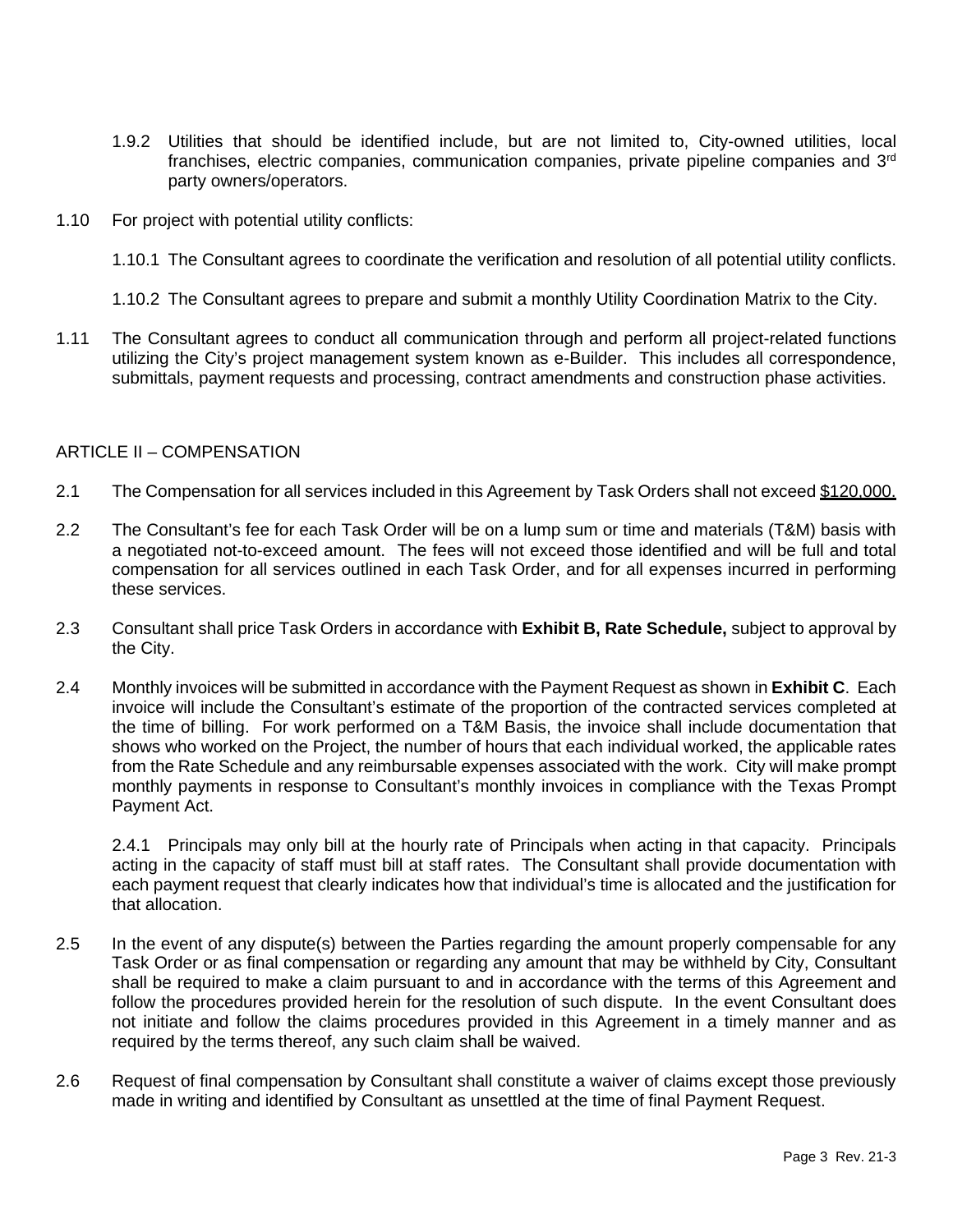2.7 Any fee payable under this Agreement is subject to the availability of funds. The Consultant may be directed to suspend work pending receipt and appropriation of funds. The right to suspend work under this provision does not relieve the City of its obligation to make payments in accordance with section 2.5 above for services provided up to the date of suspension.

#### <span id="page-3-0"></span>ARTICLE III – QUALITY CONTROL PLAN

- 3.1 The Consultant agrees to perform quality assurance-quality control/constructability reviews (QCP Review). The City reserves the right to retain a separate consultant to perform additional QCP services for the City.
- 3.2 The Consultant will perform QCP Reviews at intervals during the project to ensure deliverables satisfy applicable industry quality standards and meet the requirements of the project scope. Based on the findings of the QCP Review, the Consultant must reconcile the project scope and Opinion of Probable Cost (OPC) as needed.
- 3.3 Documents that do not meet City standards in effect at the time of the execution of a related Task Order may be rejected. If documents are found not to be in compliance with this Agreement, Consultant will not be compensated for having to resubmit documents.

#### <span id="page-3-1"></span>ARTICLE IV – OPINIONS OF COST

- 4.1 The Opinion of Probable Cost (OPC) is computed by the Consultant and includes the total cost for construction of the Project.
- 4.2 The OPC does not include the cost of the land, rights-of-way or other costs which are the responsibility of the City.
- 4.3 Since Consultant has no control over a construction contractor's cost of labor, materials or equipment, or over the contractor's methods of determining prices, or over competitive bidding or market conditions, Consultant's opinions of probable Project Cost or Construction Cost provided herein are to be made on the basis of Consultant's experience and qualifications and represent Consultant's best judgment as a design professional familiar with the construction industry, but Consultant cannot and does not guarantee proposals, bids or the construction cost shall not vary from the OPC prepared by Consultant.

#### <span id="page-3-2"></span>ARTICLE V – INSURANCE REQUIREMENTS

- 5.1 Consultant must not commence work under this Agreement until all required insurance has been obtained, and such insurance has been approved by the City. Consultant must not allow any subcontractor to commence work until all similar insurance required of any subcontractor has been obtained.
- 5.2 Insurance Requirements are shown in **EXHIBIT D**.

#### <span id="page-3-3"></span>ARTICLE VI - INDEMNIFICATION

**Consultant shall fully indemnify and hold harmless the City of Corpus Christi and its officials, officers, agents, employees, excluding the engineer or architect or that person's agent, employee or subconsultant, over which the City exercises control ("Indemnitee") from and**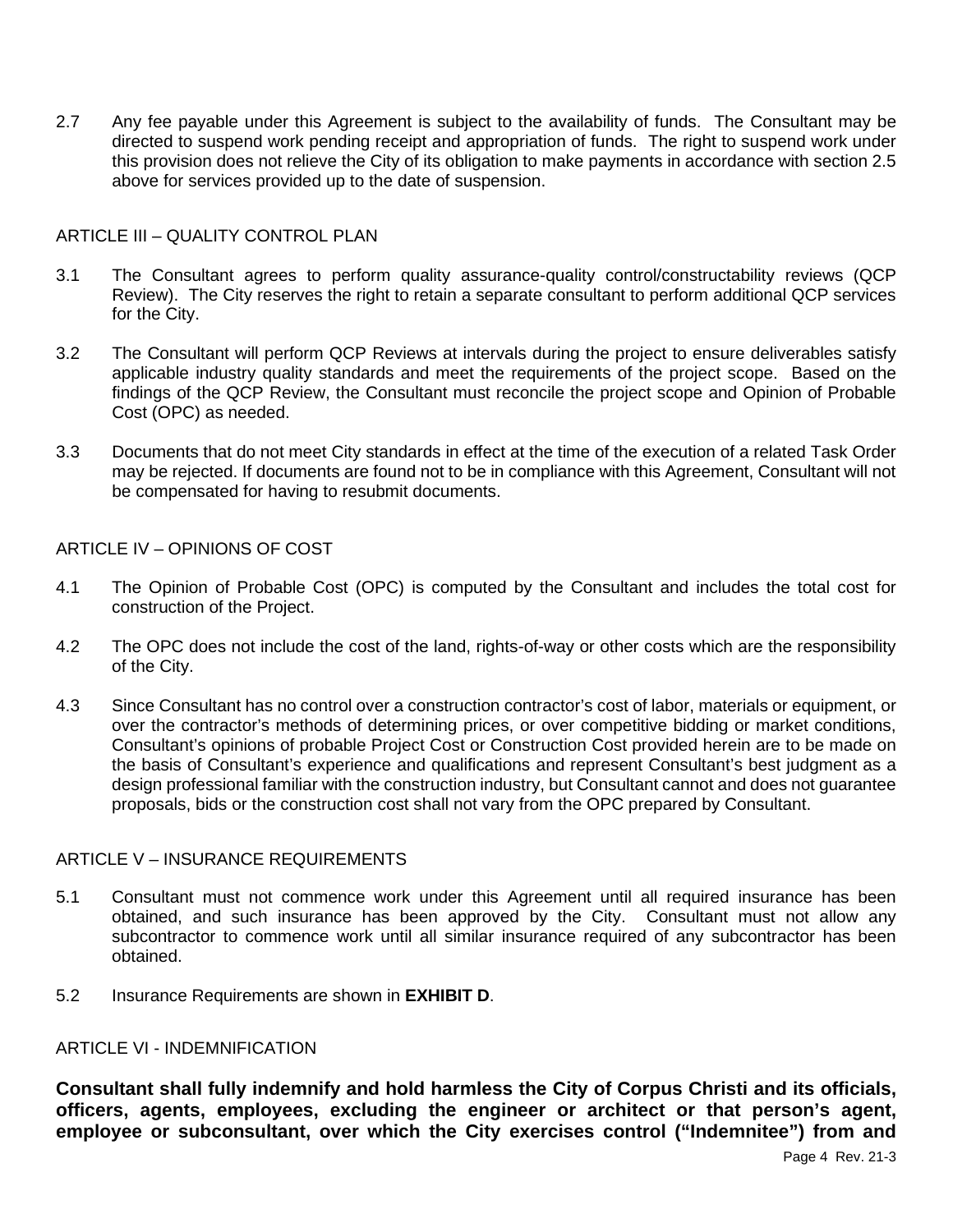**against any and all claims, damages, liabilities or costs, including reasonable attorney fees and court costs, to the extent that the damage is caused by or results from an act of negligence, intentional tort, intellectual property infringement or failure to pay a subcontractor or supplier committed by Consultant or its agent, Consultant under contract or another entity over which Consultant exercises control while in the exercise of rights or performance of the duties under this agreement. This indemnification does not apply to any liability resulting from the negligent acts or omissions of the City or its employees, to the extent of such negligence.** 

**Consultant shall defend Indemnitee, with counsel satisfactory to the City Attorney, from and against any and all claims, damages, liabilities or costs, including reasonable attorney fees and court costs, included in the indemnification above if the claim is not based wholly or partly on the negligence of, fault of or breach of contract by Indemnitee. If a claim is based wholly or partly on the negligence of, fault of or breach of contract by Indemnitee, the Consultant shall reimburse the City's reasonable attorney's fees in proportion to the Consultant's liability.**

**Consultant must advise City in writing within 24 hours of any claim or demand against City or Consultant known to Consultant related to or arising out of Consultant's activities under this Agreement.**

<span id="page-4-0"></span>ARTICLE VII – TERM; RENEWALS; TIMES FOR RENDERING SERVICE

- 7.1 This Agreement shall be effective upon the signature of the City Manager or designee (Effective Date).
- 7.2 This Agreement shall be applicable to Task Orders issued hereunder from the Effective Date of the Agreement until Task Orders are complete.
- 7.3 The term of this Agreement shall be for a period of two years beginning on the Effective Date, unless extended by authority of the City Manager or designee.
- 7.4 The times for performing services or providing deliverables will be stated in each Task Order. If no times are so stated, Consultant will perform services and provide deliverables within a reasonable time.

#### <span id="page-4-1"></span>ARTICLE VIII - TERMINATION OF AGREEMENT

8.1 By Consultant:

8.1.1 The City reserves the right to suspend this Agreement at the end of any phase for the convenience of the City by issuing a written and signed Notice of Suspension. The Consultant may terminate this Agreement for convenience in the event such suspension extends for a period beyond 120 calendar days by delivering a Notice of Termination to the City.

- 8.1.2 The Consultant must follow the Termination Procedure outlined in this Agreement.
- 8.2 By City:

8.2.1 The City may terminate this agreement for convenience upon seven days written notice to the Consultant at the address of record.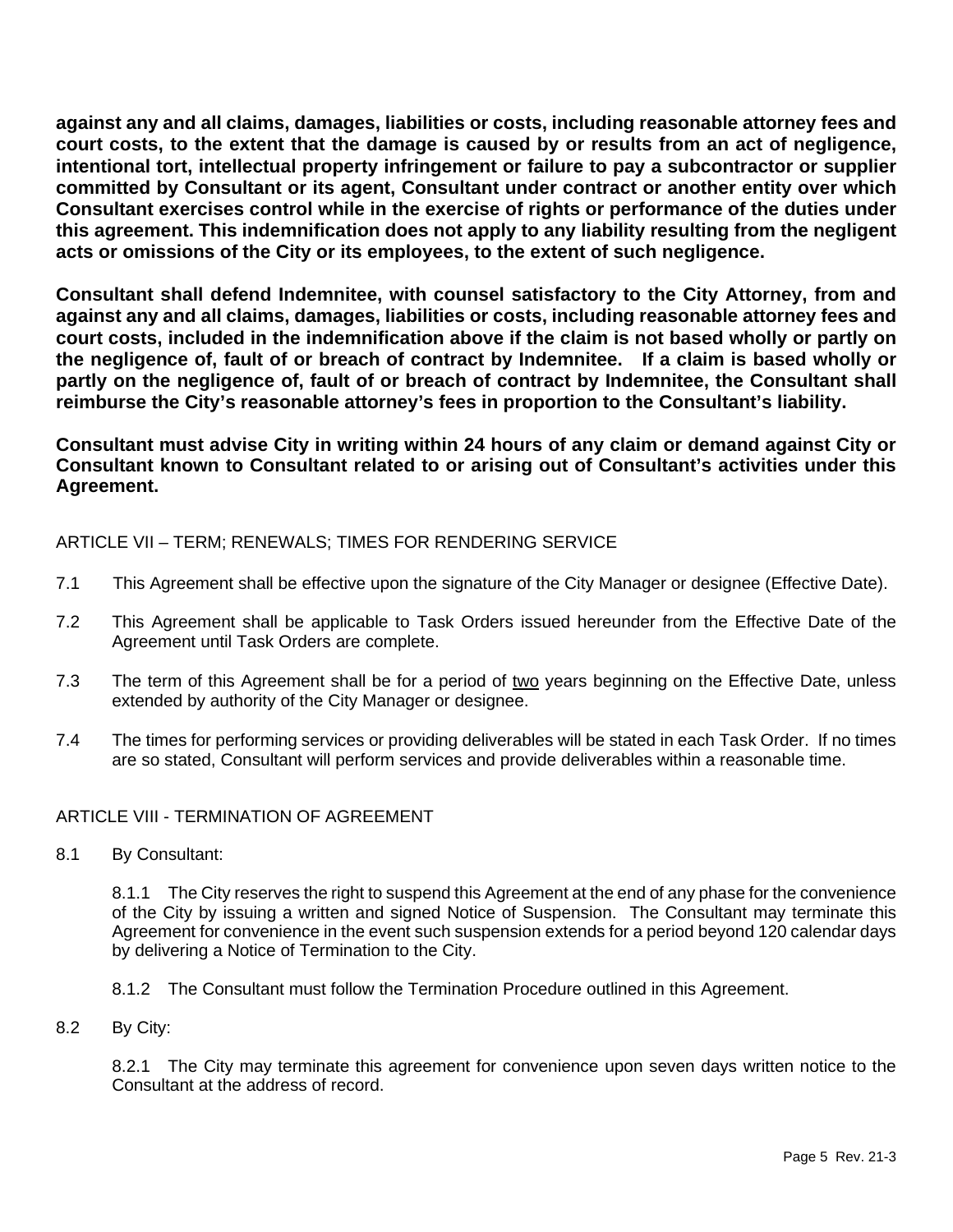8.2.2 The City may terminate this agreement for cause upon ten days written notice to the Consultant. If Consultant begins, within three days of receipt of such notice, to correct its failure and proceeds to diligently cure such failure within the ten days, the agreement will not terminate. If the Consultant again fails to perform under this agreement, the City may terminate the agreement for cause upon seven days written notice to the Consultant with no additional cure period. If the City terminates for cause, the City may reject any and all proposals submitted by Consultant for up to two years.

#### 8.3 Termination Procedure

8.3.1 Upon receipt of a Notice of Termination and prior to the effective date of termination, unless the notice otherwise directs or Consultant takes action to cure a failure to perform under the cure period, Consultant shall immediately begin the phase-out and discontinuance of all services in connection with the performance of this Agreement. Within 30 calendar days after receipt of the Notice of Termination, unless Consultant has successfully cured a failure to perform, Consultant shall submit a statement showing in detail the services performed under this Agreement prior to the effective date of termination. City retains the option to grant an extension to the time period for submittal of such statement.

8.3.2 Consultant shall submit all completed and/or partially completed work under this Agreement, including but not limited to specifications, designs, plans and exhibits. Consultant shall mark partially completed work as "Draft" and does not guarantee the accuracy or reliability of partially completed work submitted in accordance with this Article.

8.3.3 Upon receipt of documents described in the Termination Procedure and absent any reason why City may be compelled to withhold fees, Consultant will be compensated for its services based upon a Time & Materials calculation or Consultant and City's estimate of the proportion of the total services actually completed at the time of termination. There will be no compensation for anticipated profits on services not completed.

8.3.4 Consultant acknowledges that City is a public entity and has a duty to document the expenditure of public funds. The failure of Consultant to comply with the submittal of the statement and documents, as required above, shall constitute a waiver by Consultant of any and all rights or claims to payment for services performed under this Agreement.

#### <span id="page-5-0"></span>ARTICLE IX – RIGHT OF REVIEW AND AUDIT

- 9.1 Consultant grants City, or its designees, the right to audit, examine or inspect, at City's election, all of Consultant's records relating to the performance of the Work under this Agreement, during the term of this Agreement and retention period herein. The audit, examination or inspection may be performed by a City designee, which may include its internal auditors or an outside representative engaged by City. Consultant agrees to retain its records for a minimum of four years following termination of the Agreement, unless there is an ongoing dispute under this Agreement, then such retention period shall extend until final resolution of the dispute.
- 9.2 "Consultant's records" include any and all information, materials and data of every kind and character generated as a result of the Work under this Agreement. Examples include billings, books, general ledger, cost ledgers, invoices, production sheets, documents, correspondence, meeting notes, subscriptions, agreements, purchase orders, leases, contracts, commitments, arrangements, notes, daily diaries, reports, drawings, receipts, vouchers, memoranda, time sheets, payroll records, policies, procedures, federal and state tax filings for issue in questions and any and all other agreements, sources of information and matters that may, in City's judgment, have any bearing on or pertain to any matters, rights, duties or obligations under or covered by any Agreement Documents.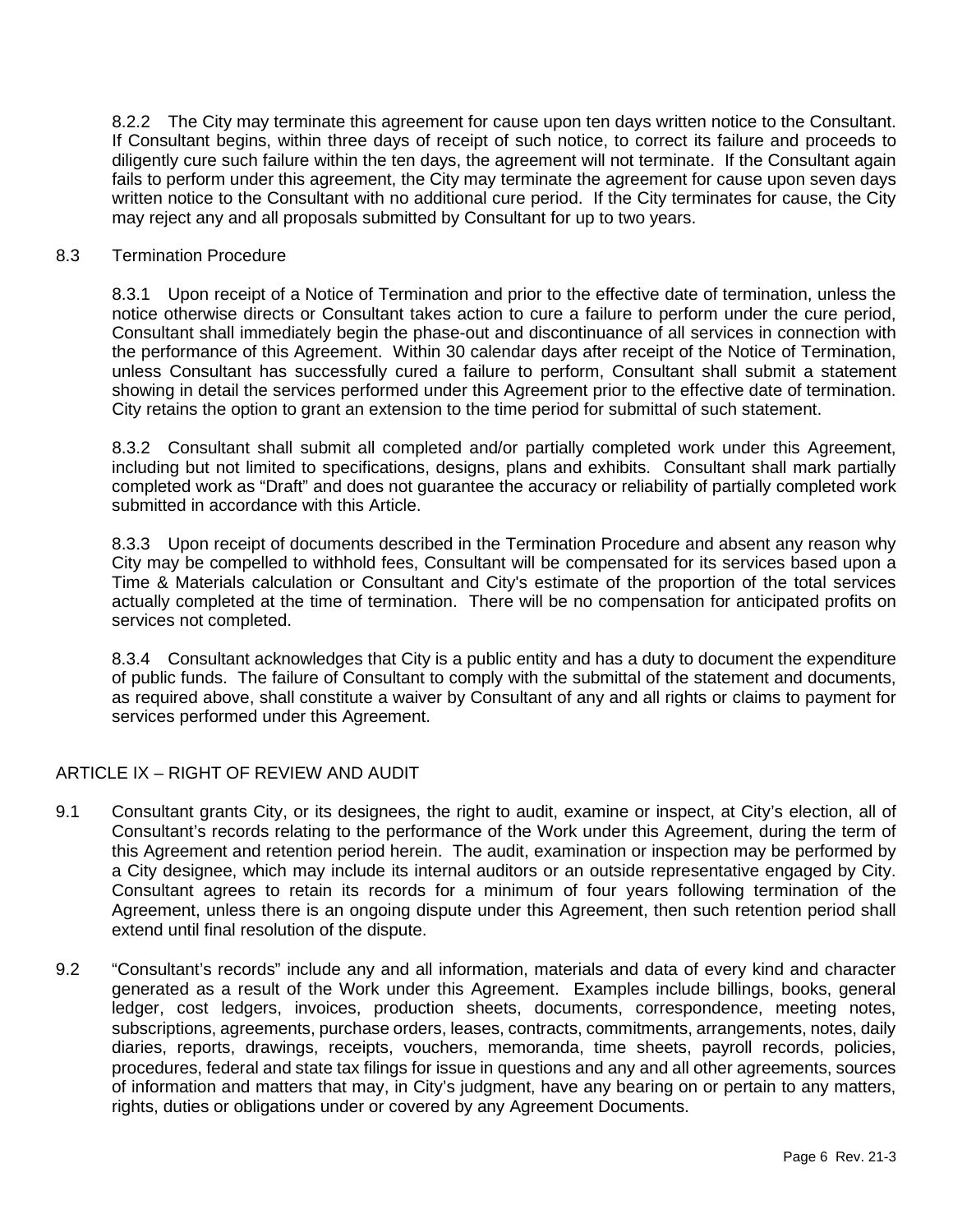- 9.3 City agrees that it shall exercise the right to audit, examine or inspect Consultant's records only during City's regular business hours. Upon reasonable prior notice, Consultant agrees to allow City's designee access to all of Consultant's records, Consultant's facilities and Consultant's current or former employees, deemed necessary by City or its designee(s), to perform such audit, inspection or examination. Consultant also agrees to provide adequate and appropriate work space necessary to City or its designees to conduct such audits, inspections or examinations.
- 9.4 Consultant shall include this audit clause in any subcontractor, supplier or vendor contract.

#### <span id="page-6-0"></span>ARTICLE X – OWNER REMEDIES

10.1 The City and Consultant agree that in the event the City suffers actual damages, the City may elect to pursue its actual damages and any other remedy allowed by law. This includes but is not limited to:

10.1.1 Failure of the Consultant to make adequate progress and endanger timely and successful completion of the Project, which includes failure of subconsultants to meet contractual obligations;

10.1.2 Failure of the Consultant to design in compliance with the laws of the City, State and/or federal governments, such that subsequent compliance costs exceed expenditures that would have been involved had services been properly executed by the Consultant.

10.1.3 Losses are incurred because of defects, errors and omissions in the design, working drawings, specifications or other documents prepared by the Consultant to the extent that the financial losses are greater than the City would have originally paid had there not been defects, errors and omissions in the documents.

- 10.2 When the City incurs non-value added work costs for change orders due to design errors or omissions, the City will send the Consultant a letter that includes:
	- (1) Summary of facts with supporting documentation;
	- (2) Instructions for Consultant to revise design documents, if appropriate, at Consultant's expense;
	- (3) Calculation of non-value added work costs incurred by the City; and
	- (4) Deadline for Consultant's response.
- 10.3 The Consultant may be required to revise bid documents and re-advertise the Project at the Consultant's sole cost if, in the City's judgment, the Consultant generates excessive addenda, either in terms of the nature of the revision or the actual number of changes due to the Consultant's errors or omissions.
- 10.4 The City may withhold or nullify the whole or part of any payment as detailed in Article II.

#### <span id="page-6-1"></span>ARTICLE XI – CONSULTANT REMEDIES

- 11.1 If Consultant is delayed due to uncontrollable circumstances, such as strikes, riots, acts of God, national emergency, epidemics, acts of the public enemy, governmental restrictions, laws or regulations or any other causes beyond Consultant's and City's reasonable control, an extension of the Project schedule in an amount equal to the time lost due to such delay shall be Consultant's sole and exclusive remedy. The revised schedule should be approved in writing with a documented reason for granting the extension.
- 11.2 If Consultant requests a remedy for a condition not specified above, Consultant must file a Claim as provided in this Agreement.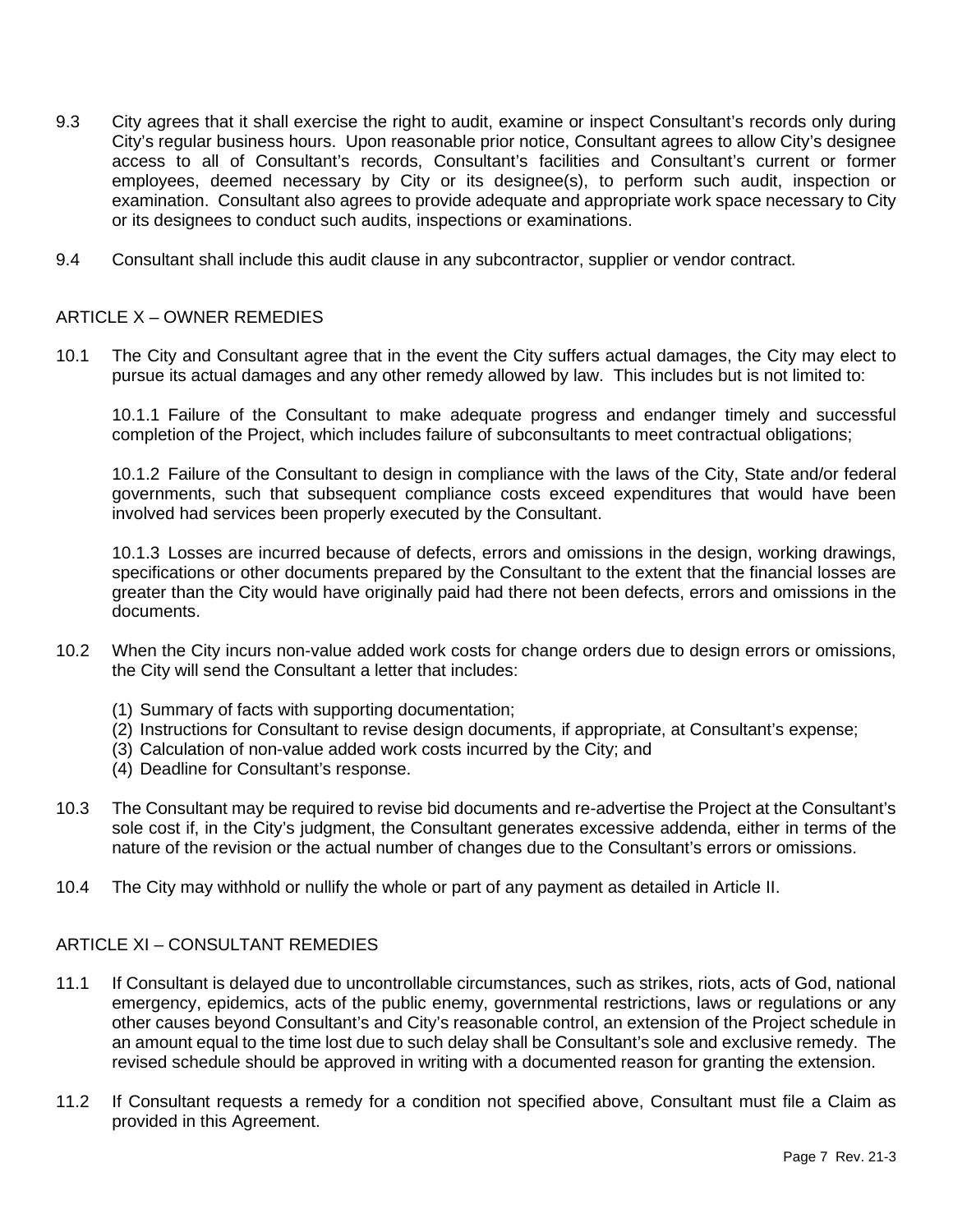#### <span id="page-7-0"></span>ARTICLE XII – CLAIMS AND DISPUTE RESOLUTION

#### 12.1 Filing of Claims

12.1.1 Claims arising from the circumstances identified in this Agreement or other occurrences or events, shall be made by Written Notice delivered by the party making the Claim to the other party within 21 calendar days after the start of the occurrence or event giving rise to the Claim and stating the general nature of the Claim.

12.1.2 Every Claim of Consultant, whether for additional compensation, additional time or other relief, shall be signed and sworn to by a person authorized to bind the Consultant by his/her signature, verifying the truth and accuracy of the Claim.

12.1.3 The responsibility to substantiate a claim rests with the party making the Claim.

12.1.4 Within 30 calendar days of receipt of notice and supporting documentation, City will meet to discuss the request, after which an offer of settlement or a notification of no settlement offer will be sent to Consultant. If Consultant is not satisfied with the proposal presented, Consultant will have 30 calendar days in which to (i) submit additional supporting data requested by the City, (ii) modify the initial request for remedy or (iii) request Alternative Dispute Resolution.

12.1.5 Pending final resolution of a claim, except as otherwise agreed in writing, Consultant shall proceed diligently with performance of the Agreement and City shall continue to make payments in accordance with this Agreement.

#### 12.2 Alternative Dispute Resolution

12.2.1 All negotiations pursuant to this clause are confidential and shall be treated as compromise and settlement negotiations for purposes of applicable rules of evidence.

12.2.2 Before invoking mediation, the Parties agree that they shall first try to resolve any dispute arising out of or related to this Agreement through discussions directly between those senior management representatives within their respective organizations who have overall managerial responsibility for similar projects. This step shall be a condition precedent to the use of mediation. If the parties' senior management representatives cannot resolve the dispute within 30 calendar days after a Party delivers a written notice of such dispute, then the Parties shall proceed with the mediation process contained herein.

#### 12.2.3 Mediation

12.2.3.1 In the event that City or Consultant shall contend that the other has committed a material breach of this Agreement, the Party alleging such breach shall, as a condition precedent to filing any lawsuit, request mediation of the dispute.

12.2.3.2 Request for mediation shall be in writing, and shall request that the mediation commence no less than 30 or more than 90 calendar days following the date of the request, except upon agreement of both parties.

12.2.3.3 In the event City and Consultant are unable to agree to a date for the mediation or to the identity of the mediator or mediators within 30 calendar days of the request for mediation, all conditions precedent in this Article shall be deemed to have occurred.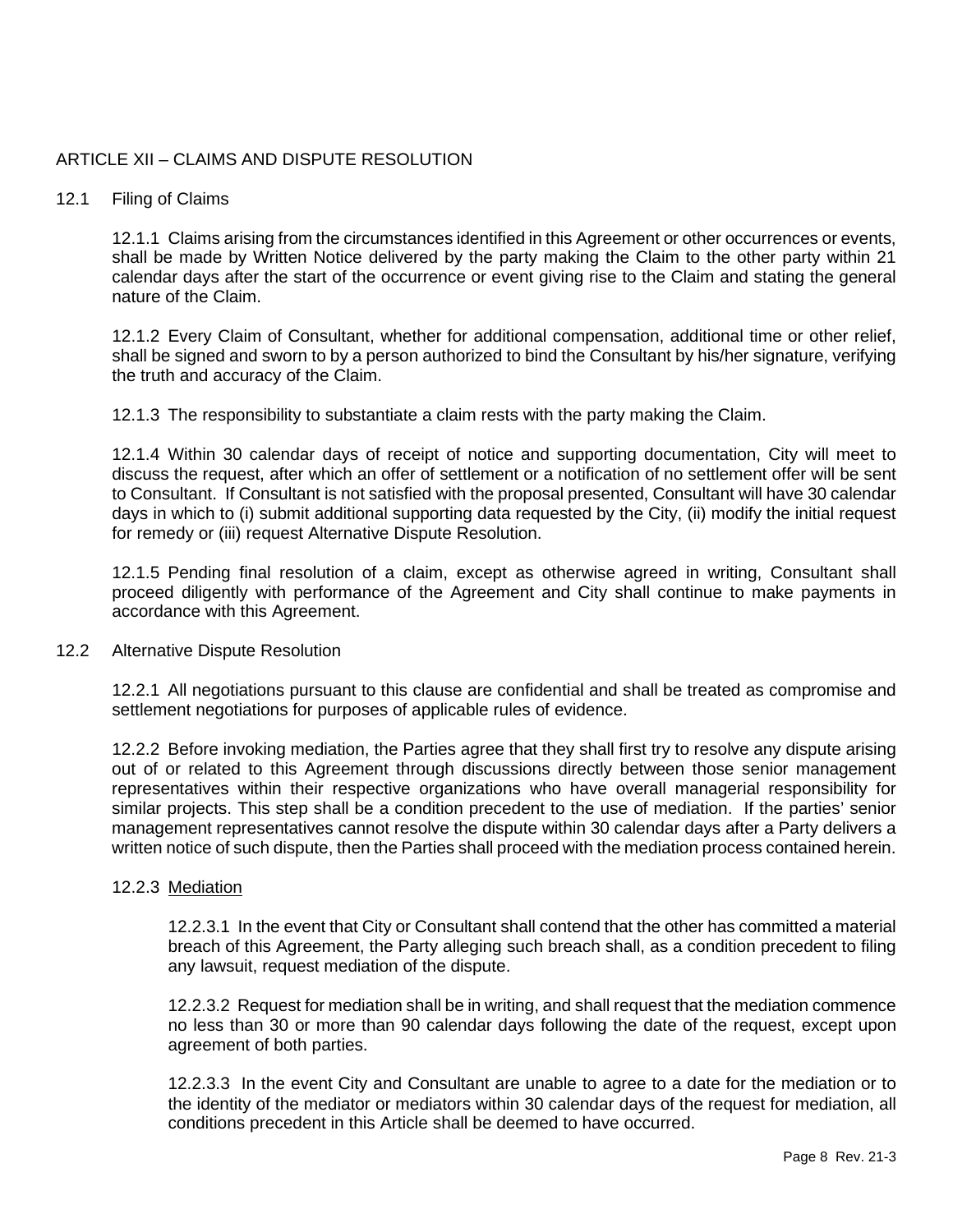12.2.3.4 The parties shall share the mediator's fee. Venue for any mediation or lawsuit arising under this Agreement shall be Nueces County, Texas. Any agreement reached in mediation shall be enforceable as a settlement agreement in any court having jurisdiction thereof. No provision of this Agreement shall waive any immunity or defense. No provision of this Agreement is a consent to suit.

- 12.3 In case of litigation between the parties, Consultant and City agree that neither party shall be responsible for payment of attorney's fees pursuant to any law or other provision for payment of attorneys' fees. Both Parties expressly waive any claim to attorney's fees should litigation result from any dispute in this Agreement.
- 12.4 In case of litigation between the parties, Consultant and City agree that they have knowingly waived and do hereby waive the right to trial by jury and have instead agreed, in the event of any litigation arising out of or connected to this Agreement, to proceed with a trial before the court, unless both parties subsequently agree otherwise in writing.
- 12.5 No Waiver of Governmental Immunity. **This Agreement is to perform a governmental function solely for the public benefit. Nothing in this Agreement shall be construed to waive City's governmental immunity from lawsuit, which immunity is expressly retained to the extent it is not clearly and unambiguously waived by state law.**

#### <span id="page-8-0"></span>ARTICLE XIII – MISCELLANEOUS PROVISIONS

13.1 Assignability. Neither party will assign, transfer or delegate any of its obligations or duties under this Agreement to any other person and/or party without the prior written consent of the other party, except for routine duties delegated to personnel of the Consultant staff. This includes subcontracts entered into for services under this Agreement. If the Consultant is a partnership or joint venture, then in the event of the termination of the partnership or joint venture, this contract will inure to the individual benefit of such partner or partners as the City may designate. No part of the Consultant fee may be assigned in advance of receipt by the Consultant without written consent of the City.

The City will not pay the fees of expert or technical assistance and consultants unless such employment, including the rate of compensation, has been approved in writing by the City.

- 13.2 Ownership of Documents. Consultant agrees that upon payment, City shall exclusively own any and all information in whatsoever form and character produced and/or maintained in accordance with, pursuant to or as a result of this Agreement, including contract documents (plans and specifications), drawings and submittal data. Consultant may make a copy for its files. Any reuse, without specific written verification or adaptation by Consultant, shall be a City's sole risk and without liability or legal exposure to Consultant. The City agrees that any modification of the plans will be evidenced on the plans and be signed and sealed by a professional engineer prior to re-use of modified plans.
- 13.3 Standard of Care. Services provided by Consultant under this Agreement shall be performed with the professional skill and care ordinarily provided by competent engineers or architects practicing under the same or similar circumstances and professional license; and performed as expeditiously as is prudent considering the ordinary professional skill and care of a competent engineer or architect.
- 13.4 Licensing. Consultant shall be represented by personnel with appropriate licensure, registration and/or certification(s) at meetings of any official nature concerning the Project, including scope meetings, review meetings, pre-bid meetings and preconstruction meetings.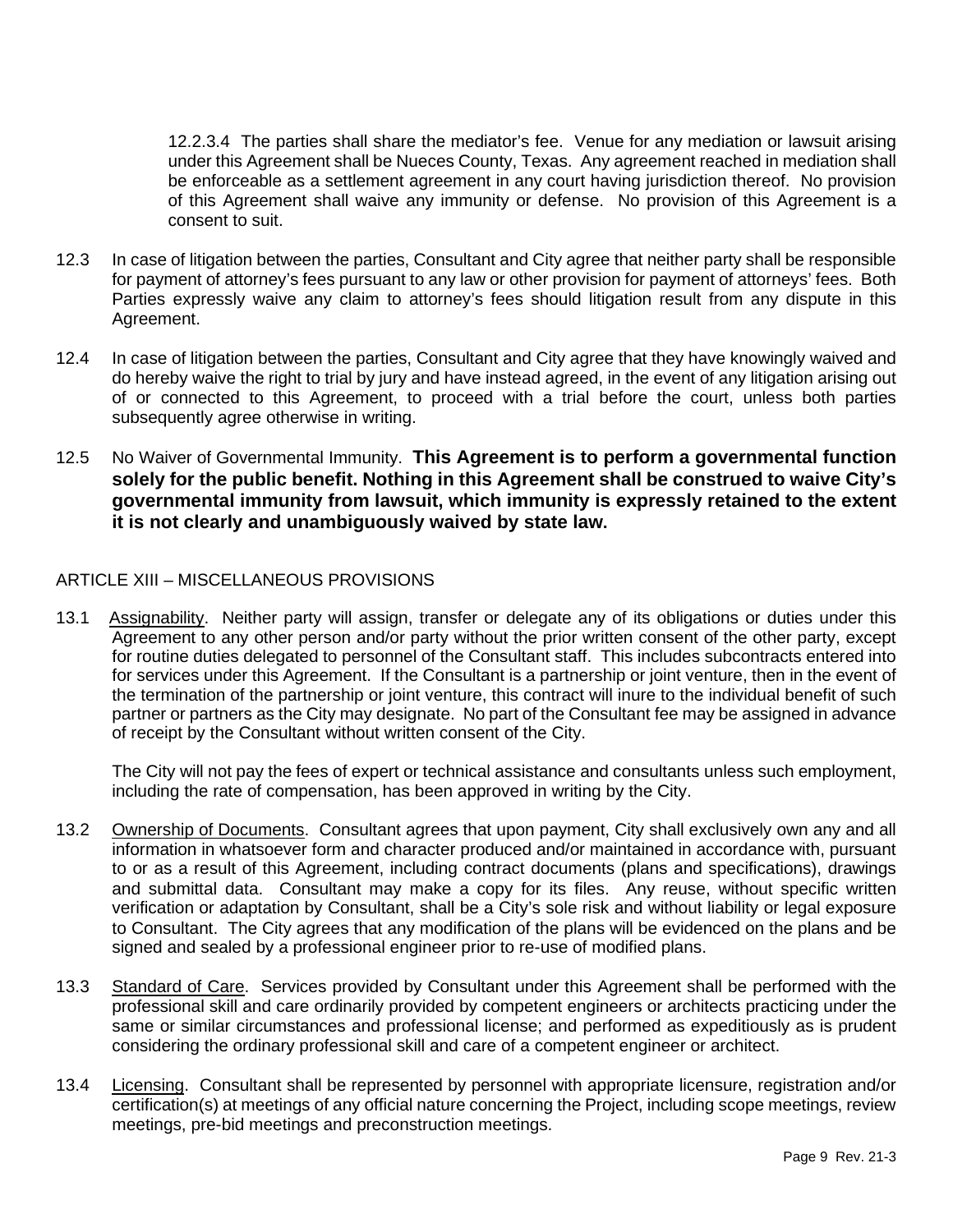- 13.5 Independent Contractor. The relationship between the City and Consultant under this Agreement shall be that of independent contractor. City may explain to Consultant the City's goals and objectives in regard to the services to be performed by Consultant, but the City shall not direct Consultant on how or in what manner these goals and objectives are to be met.
- 13.6 Entire Agreement. This Agreement, including Task Orders, represents the entire and integrated Agreement between City and Consultant and supersedes all prior negotiations, representations or agreements, either oral or written. This Agreement may be amended only by written instrument signed by both the City and Consultant.
- 13.7 No Third Party Beneficiaries. Nothing in this Agreement can be construed to create rights in any entity other than the City and Consultant. Neither the City nor Consultant intends to create third party beneficiaries by entering into this Agreement.
- 13.8 Disclosure of Interest. Consultant agrees to comply with City of Corpus Christi Ordinance No. 17112 and complete the *Disclosure of Interests* form as part of this contract.
- 13.9 Certificate of Interested Parties. Consultant agrees to comply with Texas Government Code section 2252.908 and complete Form 1295 Certificate of Interested Parties as part of this agreement. Form 1295 must be electronically filed with the Texas Ethics Commission at **https://www.ethics.state.tx.us/whatsnew/elf\_info\_form1295.htm**. The form must then be printed, signed and filed with the City. For more information, please review the Texas Ethics Commission Rules at [https://www.ethics.state.tx.us/legal/ch46.html.](https://www.ethics.state.tx.us/legal/ch46.html)
- 13.10 Conflict of Interest. Consultant agrees to comply with Chapter 176 of the Texas Local Government Code and file Form CIQ with the City Secretary's Office, if required. For more information and to determine if you need to file a Form CIQ, please review the information on the City Secretary's website at <http://www.cctexas.com/government/city-secretary/conflict-disclosure/index>
- 13.11 Provisions Required by Law. Each applicable provision and clause required by law to be inserted into the Agreement shall be deemed to be enacted herein, and the Agreement shall be read and enforced as though each were physically included herein.
- 13.12 Public Information. The requirements of Subchapter J, Chapter 552, Government Code, may apply to this contract and the Consultant agrees that the contract can be terminated if the Consultant knowingly or intentionally fails to comply with a requirement of that subchapter.
- 13.13 Controlling Law. This Agreement is governed by the laws of the State of Texas without regard to its conflicts of laws. Venue for legal proceedings lies exclusively in Nueces County, Texas.
- 13.14 Severability. If, for any reason, any one or more Articles and/or paragraphs of this Agreement are held invalid or unenforceable, such invalidity or unenforceability shall not affect, impair or invalidate the remaining Articles and/or paragraphs of this Agreement but shall be confined in its effect to the specific Article, sentences, clauses or parts of this Agreement held invalid or unenforceable, and the invalidity or unenforceability of any Article, sentence, clause or parts of this Agreement, in any one or more instance, shall not affect or prejudice in any way the validity of this Agreement in any other instance.
- 13.15 Conflict Resolution Between Documents. Consultant hereby agrees and acknowledges if anything contained in any documents prepared by Consultant and included herein is in conflict with Articles I - XII of this Agreement (Articles) and/or an approved Task Order, the Articles and/or the Task Order shall take precedence and control to resolve said conflict.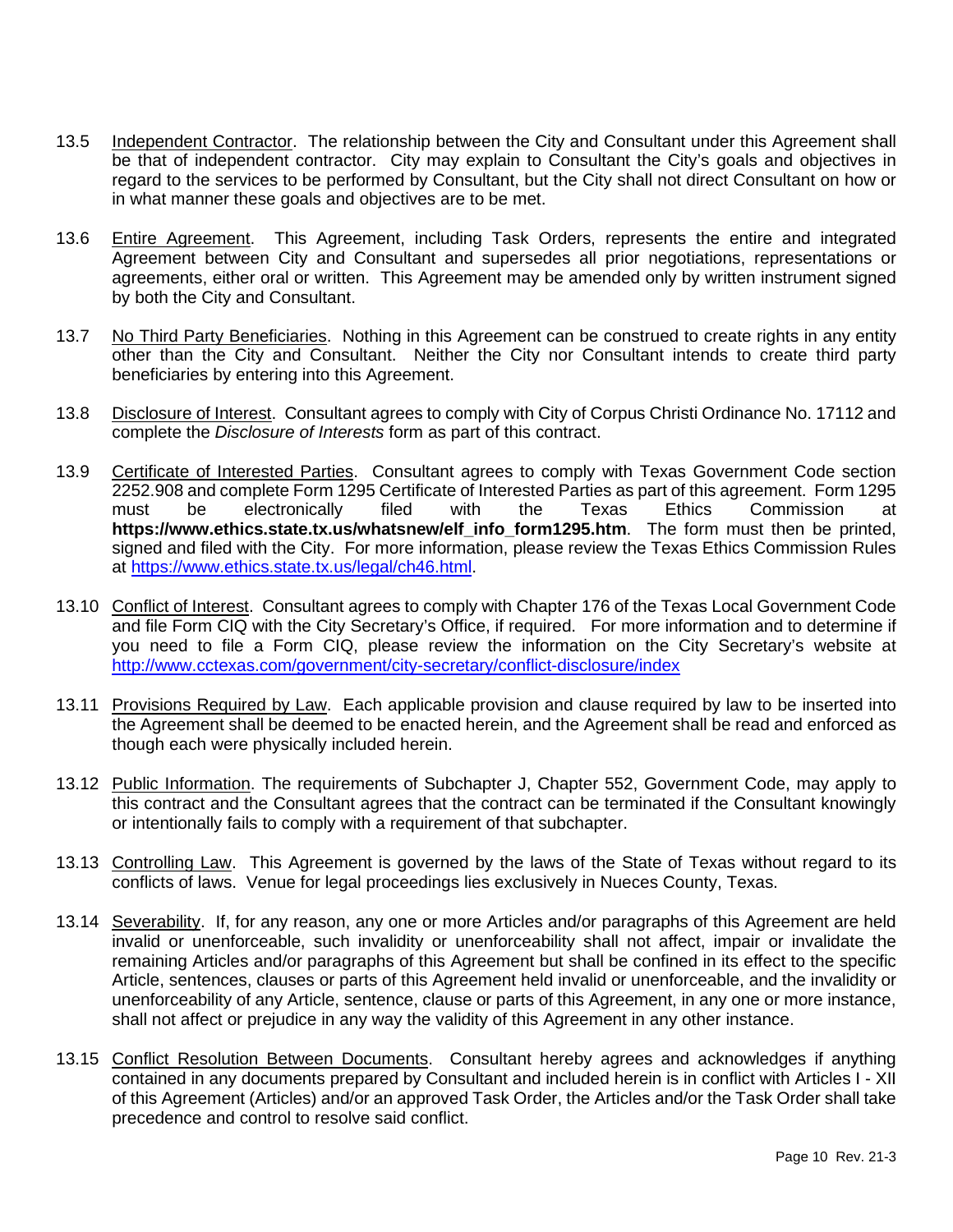13.16 Title VI Assurance. The Consultant shall prohibit discrimination in employment based upon race, color, religion, national origin, gender, disability or age.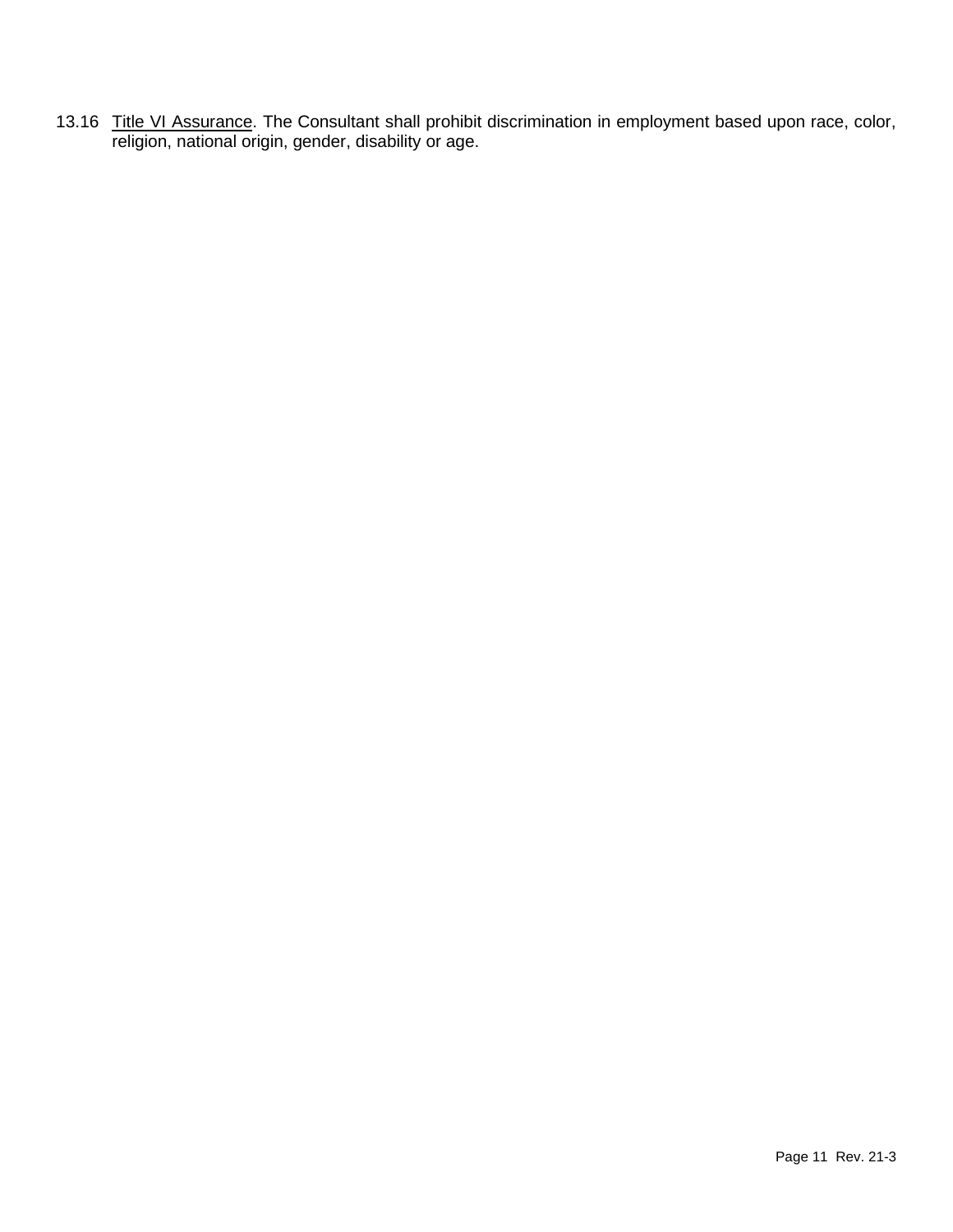## **CITY OF CORPUS CHRISTI HANSON PROFESSIONAL SERVICES, INC.**

\_\_\_\_\_\_\_\_\_\_\_\_\_\_\_\_\_\_\_\_\_\_\_\_\_\_\_\_\_\_\_\_ \_\_\_\_\_\_\_\_\_\_\_\_\_\_\_\_\_\_\_\_\_\_\_\_\_\_\_\_\_\_\_\_\_\_\_\_\_

Michael Rodriguez Date Date James Messmore Date Date Chief of Staff Senior Vice President 4501 Gollihar Road Corpus Christi, TX 78411 (361) 814-9900 Office JMessmore@hanson-inc.com

## **APPROVED AS TO LEGAL FORM**

\_\_\_\_\_\_\_\_\_\_\_\_\_\_\_\_\_\_\_\_\_\_\_\_\_\_\_\_\_\_\_\_ Assistant City Attorney (Date) *for* City Attorney

**ATTEST**

\_\_\_\_\_\_\_\_\_\_\_\_\_\_\_\_\_\_\_\_\_\_\_\_\_\_\_\_\_\_\_ Rebecca Huerta, City Secretary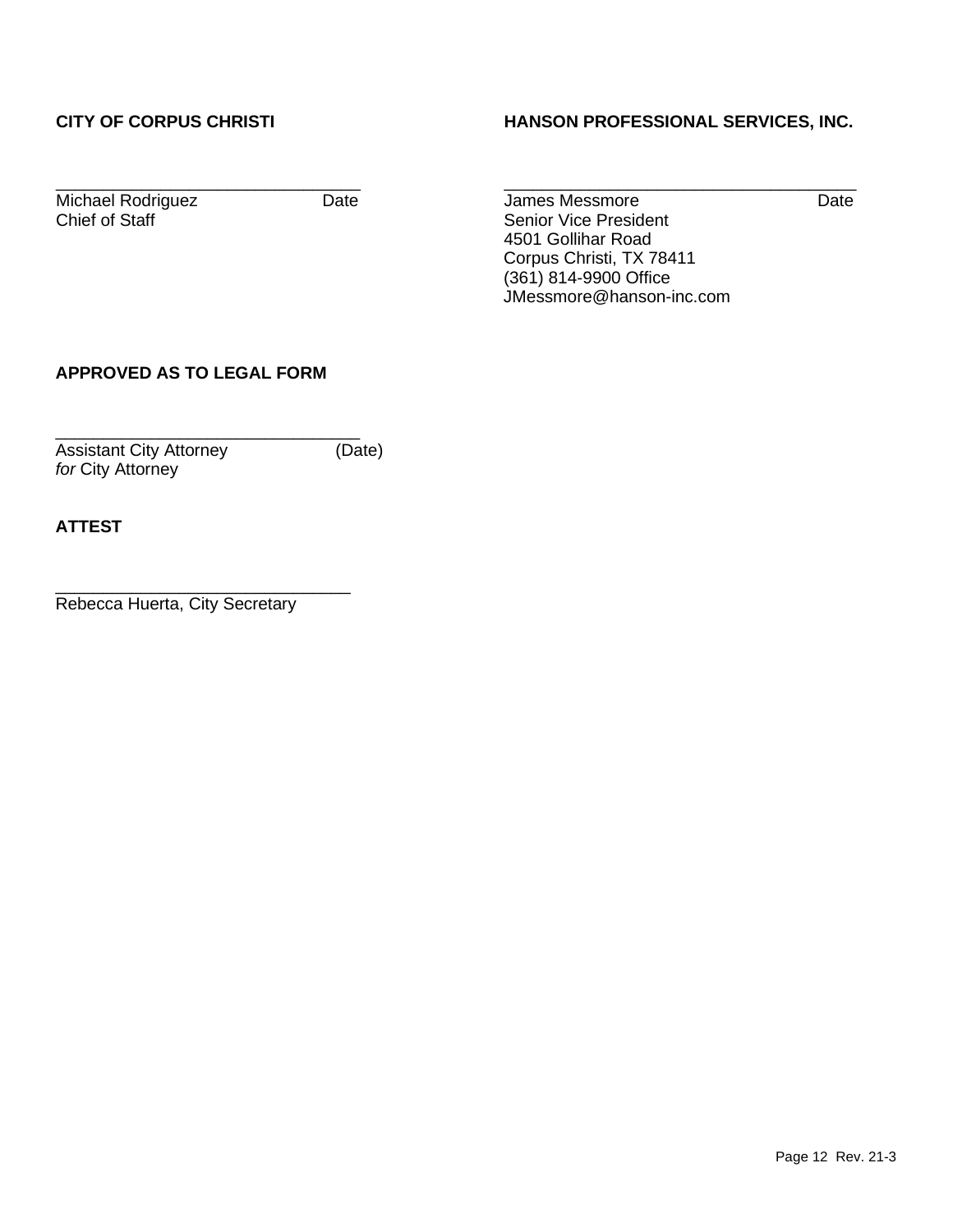

## EXHIBIT A

## SCOPE OF SERVICES

## **Stormwater CIP 2021 (B) Major Outfall Assessments and Repairs Project No. 21106**

There are eight major storm water outfalls and more than 100 other outfalls that allow runoff to drain into Corpus Christi Bay. In 2003, 13.5 miles of these outfall structures were inspected, and improvements and repairs were made to four outfalls (Alta Vista, Kinney Street, Power Street, and Louisiana). The purpose of this project is to provide an updated assessment, which may include Brawner/Proctor and Morgan outfalls, and provide recommendations for repairs, improvements, and rehabilitation, as necessary. Improvements will be implemented as funding allows. Master Service Agreement not to exceed \$120,000 for the two-year agreement.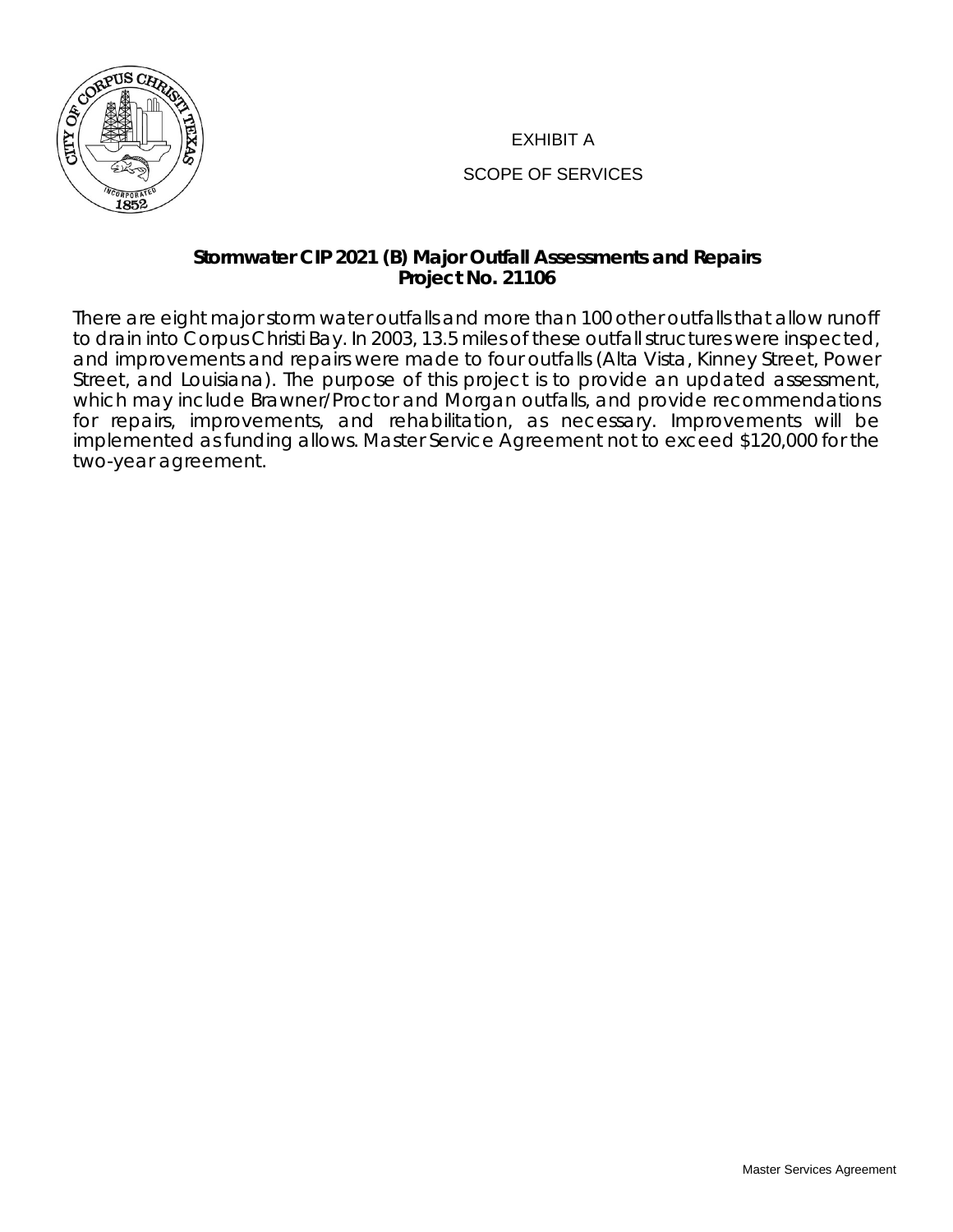#### 2021 Hanson Professional Services Inc. **BASIS OF PAYMENT CONSULTING SERVICES**

The following schedule is for normal design and consulting services provided on an hourly basis.

#### $1.$ **ENGINEER/ARCHITECT/SCIENTIST POSITIONS:**

#### $\overline{2}$ . **TECHNICAL POSITIONS:**

#### $3.$ **ADMINISTRATIVE:**

- $4.$ Charges for special services, expert testimony, etc., will be negotiated.
- 5. The above rates cover straight time only. Overtime directed by the client will be surcharged by 25 percent.
- 6. Charges for outside consultants and contractors will be at invoice cost plus 10 percent.
- All direct job expenses and materials other than normal office supplies will be charged at cost plus 10 percent.  $7.$
- 8. Mileage charges for automobile = 56 cents per mile. Mileage charges for mobile lab or truck = 75 cents per mile.

Charges for vehicles that will remain assigned to a specific job will be \$70.00 per day or \$825.00 per month for automobiles, and \$80.00 per day or \$1,200.00 per month for mobile labs or trucks, plus the cost of fuel in lieu of mileage charges.

- 9. Services will be billed monthly and at the completion of the project. There will be an additional charge of 1 1/2 percent per month compounded monthly on amounts outstanding more than 30 days.
- 10. Rates are subject to change and will be superseded by a new rate schedule on or about January 1 of each year during the duration of the services agreement.



**Exhibit "A"** Page 1 of 1

<sup>21</sup> Rev. 0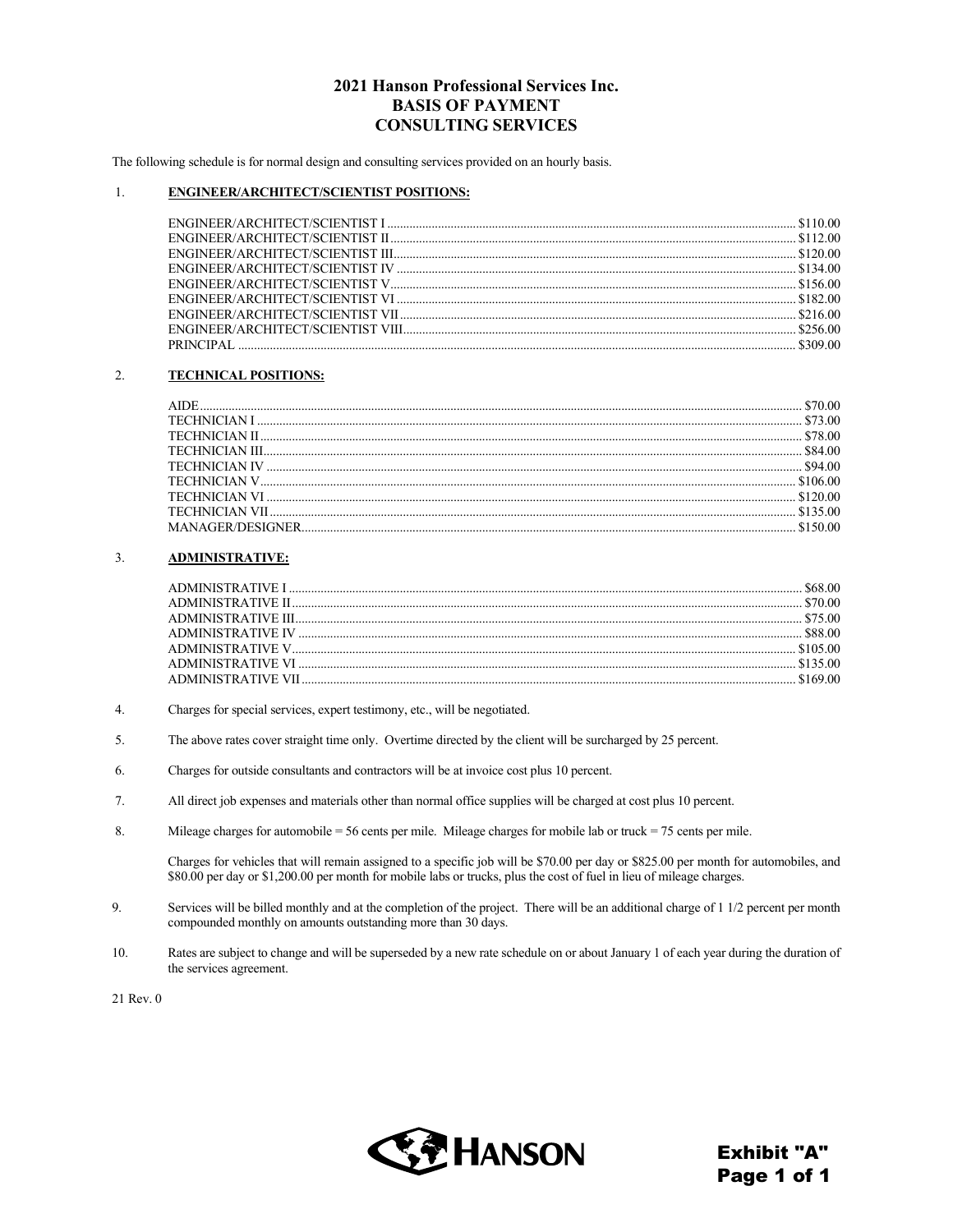Sample form for: Payment Request AE Contract Revised 02/01/17

#### **COMPLETE PROJECT NAME Project No. XXXX Invoice No. 12345 Invoice Date 01/01/2017**

|                                     |                 |            |            | Total           | <b>Current</b> | <b>Previous</b> | <b>Total</b>   | Remaining      | <b>Percent</b> |
|-------------------------------------|-----------------|------------|------------|-----------------|----------------|-----------------|----------------|----------------|----------------|
| <b>Basic Services:</b>              | <b>Contract</b> | Amd No. 1  | Amd No. 2  | <b>Contract</b> | <b>Invoice</b> | <b>Invoice</b>  | <b>Invoice</b> | <b>Balance</b> | Complete       |
| <b>Preliminary Phase</b>            | \$1,000.00      | \$0.00     | \$0.00     | \$1,000.00      | \$0.00         | \$1,000.00      | \$1,000.00     | \$0.00         | 100.0%         |
| Design Phase                        | \$2,000.00      | \$1,000.00 | \$0.00     | \$3,000.00      | \$1,000.00     | \$500.00        | \$1,500.00     | \$1,500.00     | 50.0%          |
| <b>Bid Phase</b>                    | \$500.00        | \$0.00     | \$250.00   | \$750.00        | \$0.00         | \$0.00          | \$0.00         | \$750.00       | 0.0%           |
| <b>Construction Phase</b>           | \$2,500.00      | \$0.00     | \$1,000.00 | \$3,500.00      | \$0.00         | \$0.00          | \$0.00         | \$3,500.00     | 0.0%           |
| <b>Subtotal Basic Services</b>      | \$6,000.00      | \$1,000.00 | \$1,250.00 | \$8,250.00      | \$1,000.00     | \$1,500.00      | \$2,500.00     | \$5,750.00     | 30.3%          |
|                                     |                 |            |            |                 |                |                 |                |                |                |
| <b>Additional Services:</b>         |                 |            |            |                 |                |                 |                |                |                |
| Permitting                          | \$2,000.00      | \$0.00     | \$0.00     | \$2,000.00      | \$500.00       | \$0.00          | \$500.00       | \$1,500.00     | 25.0%          |
| <b>Warranty Phase</b>               | \$0.00          | \$1,120.00 | \$0.00     | \$1,120.00      | \$0.00         | \$0.00          | \$0.00         | \$1,120.00     | 0.0%           |
| Inspection                          | \$0.00          | \$0.00     | \$1,627.00 | \$1,627.00      | \$0.00         | \$0.00          | \$0.00         | \$1,627.00     | 0.0%           |
| <b>Platting Survey</b>              | <b>TBD</b>      | TBD        | <b>TBD</b> | <b>TBD</b>      | TBD            | <b>TBD</b>      | <b>TBD</b>     | <b>TBD</b>     | <b>TBD</b>     |
| O & M Manuals                       | <b>TBD</b>      | <b>TBD</b> | TBD        | <b>TBD</b>      | <b>TBD</b>     | <b>TBD</b>      | <b>TBD</b>     | <b>TBD</b>     | <b>TBD</b>     |
| <b>SCADA</b>                        | <b>TBD</b>      | <b>TBD</b> | TBD        | <b>TBD</b>      | TBD            | <b>TBD</b>      | <b>TBD</b>     | <b>TBD</b>     | <b>TBD</b>     |
| <b>Subtotal Additional Services</b> | \$2,000.00      | \$1,120.00 | \$1,627.00 | \$4,747.00      | \$500.00       | \$0.00          | \$500.00       | \$4,247.00     | 10.5%          |
|                                     |                 |            |            |                 |                |                 |                |                |                |
| <b>Summary of Fees:</b>             |                 |            |            |                 |                |                 |                |                |                |
| <b>Basic Services Fees</b>          | \$6,000.00      | \$1,000.00 | \$1,250.00 | \$8,250.00      | \$1,000.00     | \$1,500.00      | \$2,500.00     | \$5,750.00     | 30.3%          |
| <b>Additional Services Fees</b>     | \$2,000.00      | \$1,120.00 | \$1,627.00 | \$4,747.00      | \$500.00       | \$0.00          | \$500.00       | \$4,247.00     | 10.5%          |
| <b>Total of Fees</b>                | \$8,000.00      | \$2,120.00 | \$2,877.00 | \$12,997.00     | \$1,500.00     | \$1,500.00      | \$3,000.00     | \$9,997.00     | 23.1%          |

*Notes:*

*A PURCHASE ORDER NUMBER MUST BE INCLUDED ON ALL INVOICES AND INVOICE CORRESPONDENCE. FAILURE TO COMPLY WILL RESULT IN DELAYED PAYMENT OF INVOICES.*

*If needed, update this sample form based on the contract requirements.*

*If applicable, refer to the contract for information on what to include with time and materials (T&M).*

Exhibit C

Page 1 of 1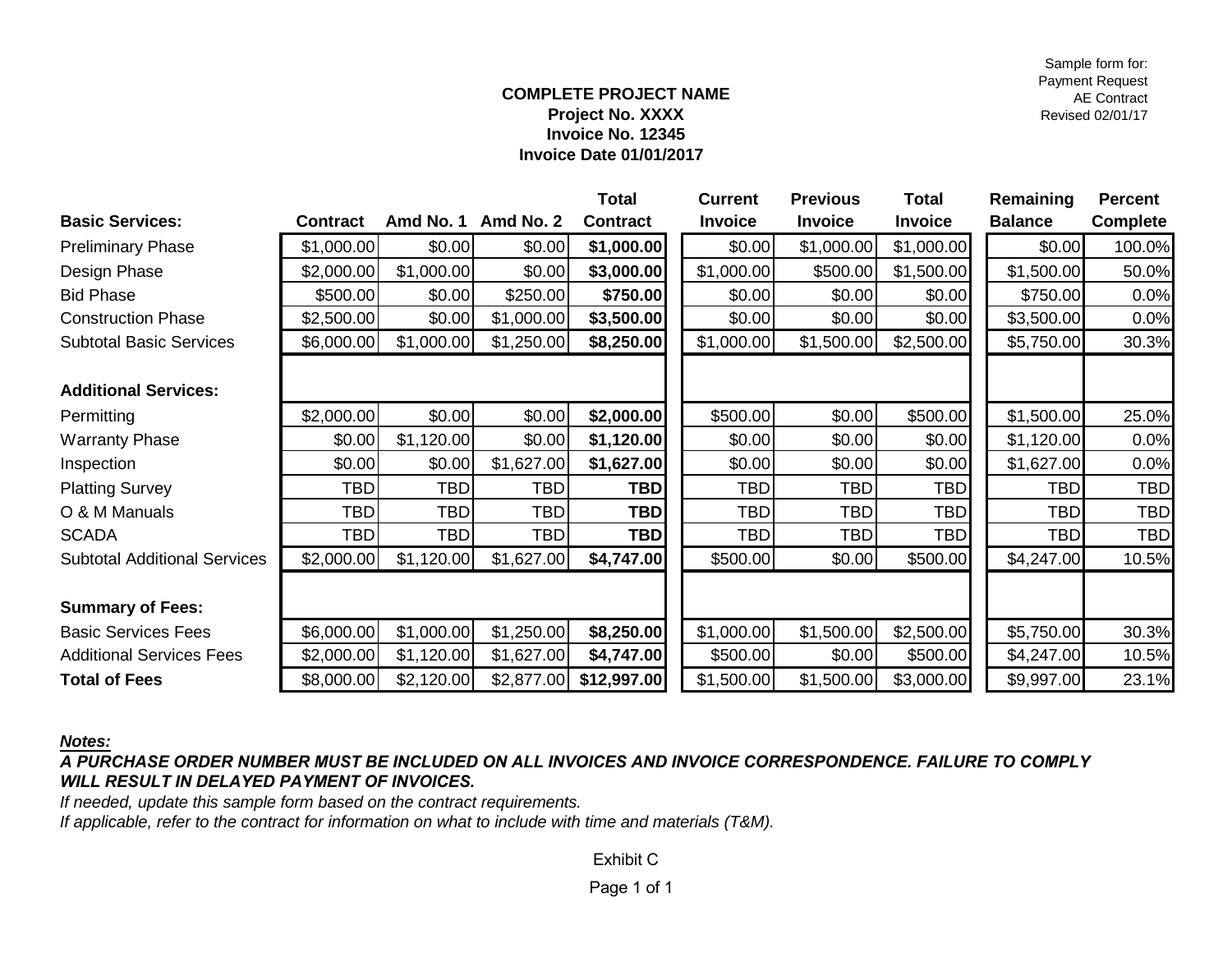## EXHIBIT D

## **Insurance Requirements**

## **Pre-Design, Design and General Consulting Contracts**

1.1 Consultant must not commence work under this agreement until all required insurance has been obtained and such insurance has been approved by the City. Consultant must not allow any subcontractor to commence work until all similar insurance required of any subcontractor has been obtained.

1.2 Consultant must furnish to the Director of Engineering Services with the signed agreement a copy of Certificates of Insurance (COI) with applicable policy endorsements showing the following minimum coverage by an insurance company(s) acceptable to the City's Risk Manager. A **waiver of subrogation is required on all applicable policies. Endorsements must be provided with COI. Project name and or number must be listed in Description Box of COI.**

| <b>TYPE OF INSURANCE</b>               | <b>MINIMUM INSURANCE COVERAGE</b>        |
|----------------------------------------|------------------------------------------|
| 30-written day notice of cancellation, | <b>Bodily Injury and Property Damage</b> |
| required on all certificates or<br>by  | Per occurrence - aggregate               |
| applicable policy endorsements         |                                          |
|                                        |                                          |
| <b>PROFESSIONAL LIABILITY</b>          | \$1,000,000 Per Claim                    |
| (Errors and Omissions)                 |                                          |
|                                        | If claims made policy, retro date must   |
|                                        | be prior to inception of agreement,      |
|                                        | have 3-year reporting period provisions  |
|                                        | or be maintained for 3 years after       |
|                                        | project completion.                      |

1.3 In the event of accidents of any kind related to this agreement, Consultant must furnish the City with copies of all reports of any accidents within 10 days of the accident.

1.4 Consultant shall obtain and maintain in full force and effect for the duration of this Contract, and any extension hereof, at Consultant's sole expense, insurance coverage written on an occurrence basis, with the exception of professional liability, which may be on a per claims made basis, by companies authorized and admitted to do business in the State of Texas and with an A.M. Best's rating of no less than A- VII. **Consultant is required to provide City with renewal Certificates.**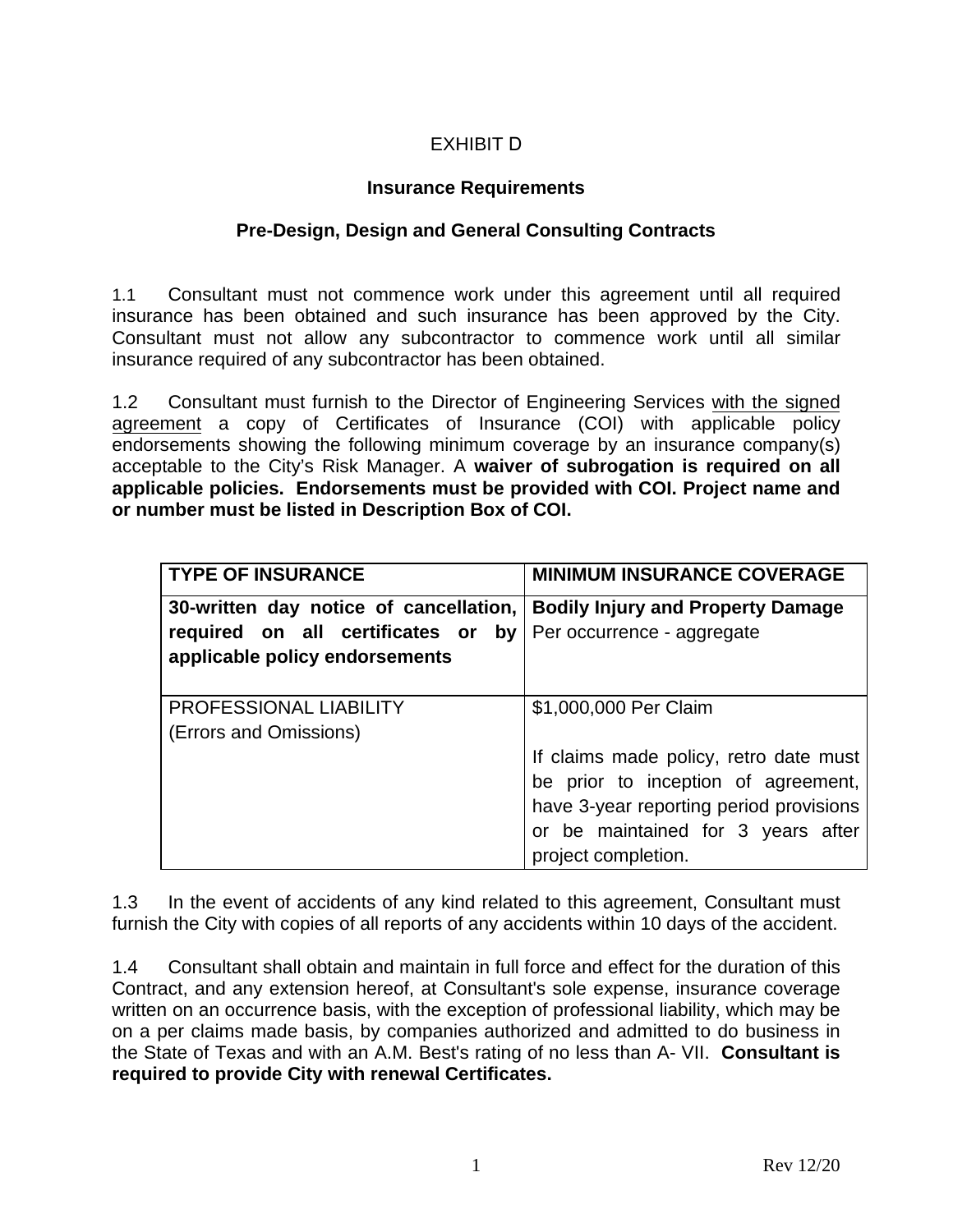1.5 Consultant is required to submit a copy of the replacement certificate of insurance to City at the address provided below within 10 days of the requested change. Consultant shall pay any costs incurred resulting from said changes. All notices under this Article shall be given to City at the following address:

> City of Corpus Christi Attn: Engineering Services P.O. Box 9277 Corpus Christi, TX 78469-9277

1.6 **Consultant agrees that with respect to the above required insurance, all insurance policies are to contain or be endorsed to contain the following required provisions:**

1.6.1 Provide thirty (30) calendar days advance written notice directly to City of any suspension, cancellation or non-renewal of coverage, and not less than ten (10) calendar days advance written notice for nonpayment of premium.

1.7 Within five (5) calendar days of a suspension, cancellation or non-renewal of coverage, Consultant shall provide a replacement Certificate of Insurance and applicable endorsements to City. City shall have the option to suspend Consultant's performance should there be a lapse in coverage at any time during this contract. Failure to provide and to maintain the required insurance shall constitute a material breach of this contract.

1.8 In addition to any other remedies the City may have upon Consultant's failure to provide and maintain any insurance or policy endorsements to the extent and within the time herein required, the City shall have the right to order Consultant to remove the exhibit hereunder, and/or withhold any payment(s) if any, which become due to Consultant hereunder until Consultant demonstrates compliance with the requirements hereof.

1.9 Nothing herein contained shall be construed as limiting in any way the extent to which Consultant may be held responsible for payments of damages to persons or property resulting from Consultant's or its subcontractor's performance of the work covered under this agreement.

1.10 It is agreed that Consultant's insurance shall be deemed primary and noncontributory with respect to any insurance or self-insurance carried by the City of Corpus Christi for liability arising out of operations under this agreement.

1.11 It is understood and agreed that the insurance required is in addition to and separate from any other obligation contained in this agreement.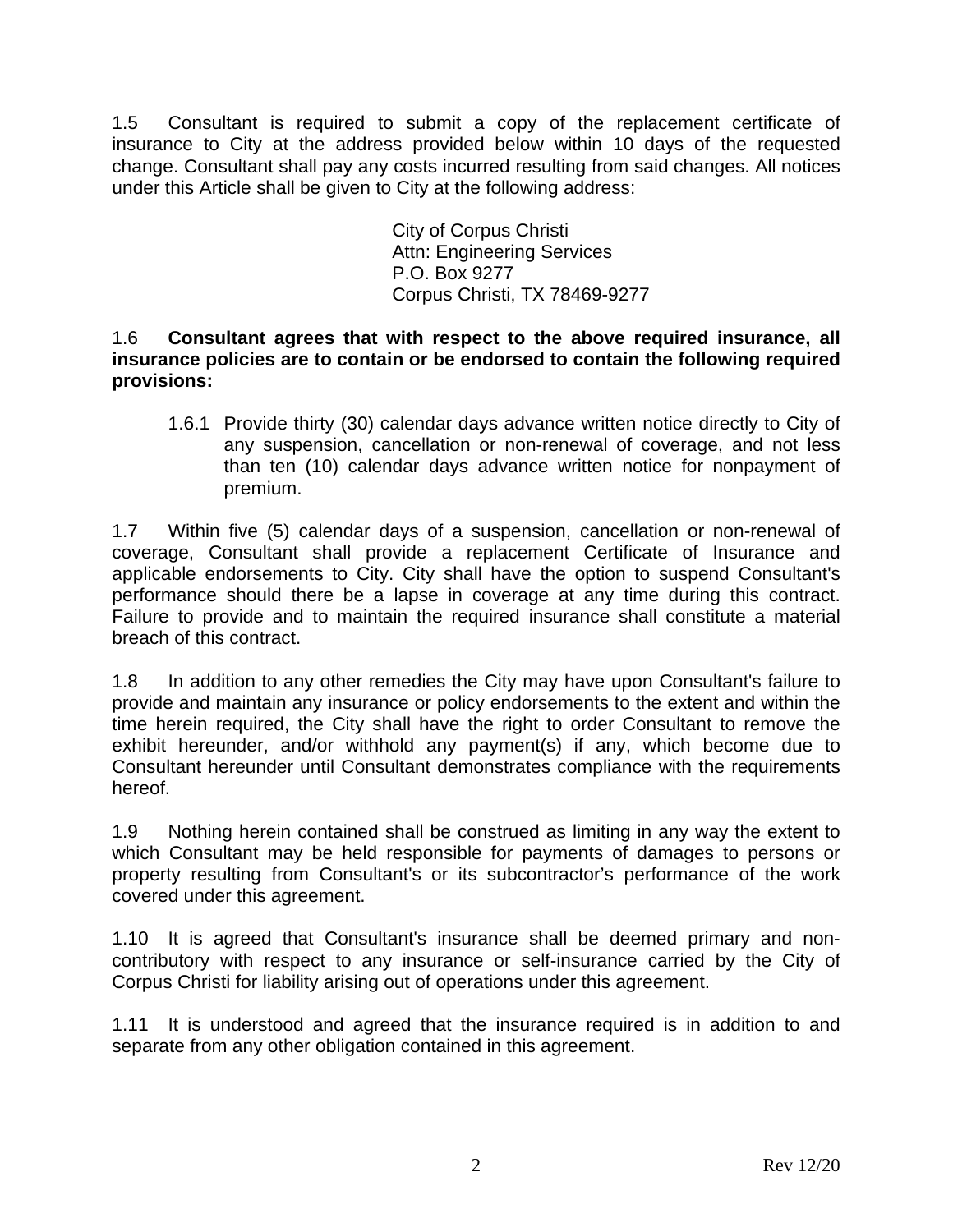

## **CITY OF CORPUS CHRISTI DISCLOSURE OF INTEREST**

City of Corpus Christi Ordinance 17112, as amended, requires all persons or firms seeking to do business with the City to provide the following information. Every question must be answered. If the question is not applicable, answer with "NA". See reverse side for Filing Requirements, Certifications and definitions.

# **COMPANY NAME:**  Hanson Professional Services Inc

## **P. O. BOX:**

 $\overline{a}$ 

| <b>STREET ADDRESS: 4501 Gollihar Road</b> |          |                                                                               |   |          |                                |                  |                                                                                                                                                                                                                                                                               |  |
|-------------------------------------------|----------|-------------------------------------------------------------------------------|---|----------|--------------------------------|------------------|-------------------------------------------------------------------------------------------------------------------------------------------------------------------------------------------------------------------------------------------------------------------------------|--|
| <b>CITY: Corpus Christi</b>               |          |                                                                               |   |          |                                | <b>STATE: TX</b> | ZIP: 78411                                                                                                                                                                                                                                                                    |  |
| FIRM IS:                                  | 1.<br>4. | Corporation<br>Association                                                    | ⊠ | 2.<br>5. | Partnership<br>Other           |                  | 3. Sole Owner                                                                                                                                                                                                                                                                 |  |
| Name                                      |          |                                                                               |   |          | <b>DISCLOSURE QUESTIONS</b>    |                  | If additional space is necessary, please use the reverse side of this page or attach separate sheet.<br>1. State the names of each "employee" of the City of Corpus Christi having an "ownership interest" constituting 3% or mor<br>Job Title and City Department (if known) |  |
| N/A                                       |          |                                                                               |   |          |                                |                  |                                                                                                                                                                                                                                                                               |  |
| Name<br>N/A                               |          |                                                                               |   |          | Title                          |                  | 2. State the names of each "official" of the City of Corpus Christi having an "ownership interest" constituting 3% or more of the ownership in the above named "firm."                                                                                                        |  |
| Name                                      |          | interest" constituting 3% or more of the ownership in the above named "firm." |   |          | Board, Commission or Committee |                  | 3. State the names of each "board member" of the City of Corpus Christi having an "ownership                                                                                                                                                                                  |  |
| N/A                                       |          |                                                                               |   |          |                                |                  |                                                                                                                                                                                                                                                                               |  |
| Name                                      |          | interest" constituting 3% or more of the ownership in the above named "firm." |   |          | Consultant                     |                  | 4. State the names of each employee or officer of a "consultant" for the City of Corpus Christi<br>who worked on any matter related to the subject of this contract and has an "ownership                                                                                     |  |
| N/A                                       |          |                                                                               |   |          |                                |                  |                                                                                                                                                                                                                                                                               |  |
|                                           |          |                                                                               |   |          |                                |                  |                                                                                                                                                                                                                                                                               |  |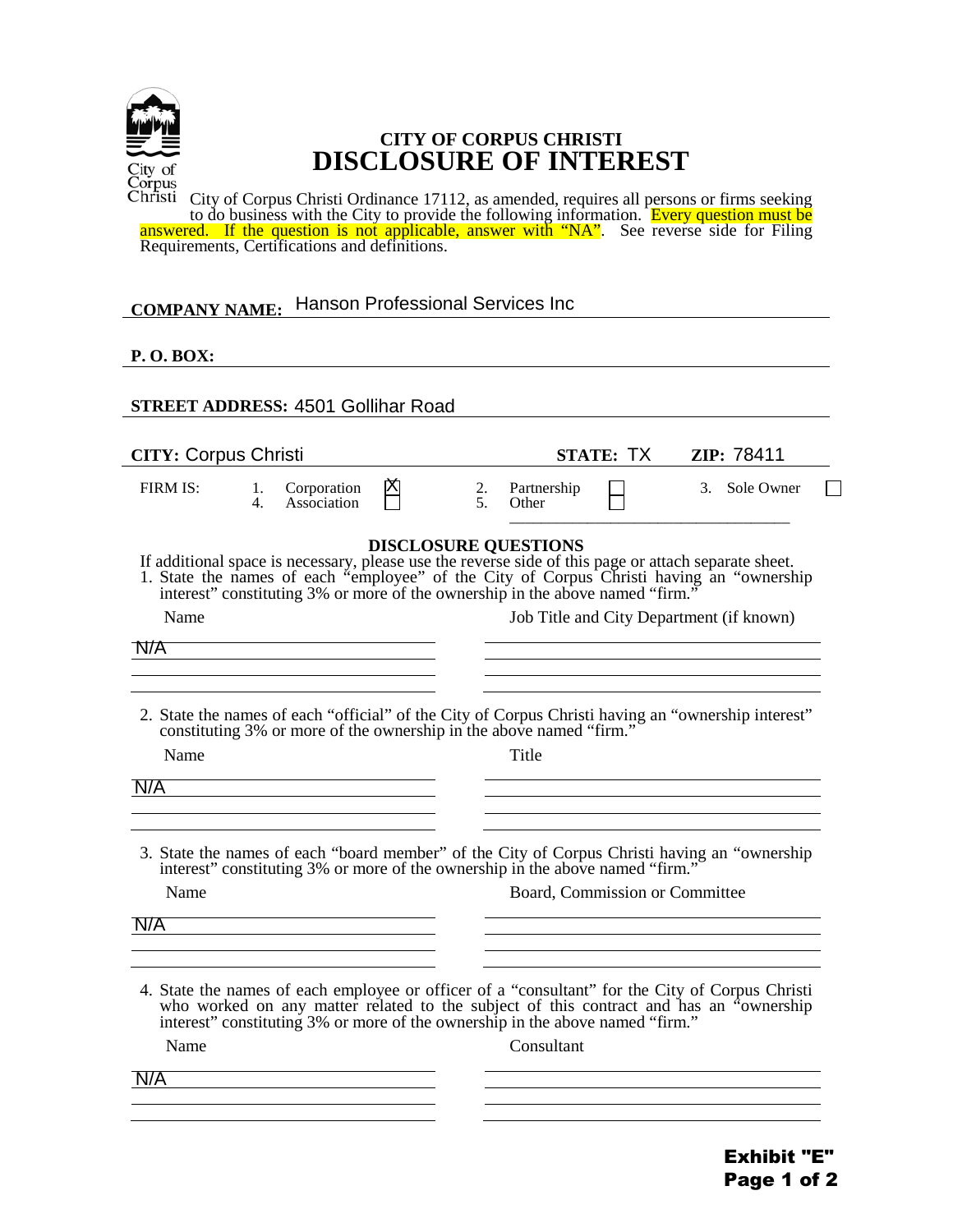#### **FILING REQUIREMENTS**

If a person who requests official action on a matter knows that the requested action will confer an economic benefit on any City official or employee that is distinguishable from the effect that the action will have on members of the public in general or a substantial segment thereof, you shall disclose that fact in a signed writing to the City official, employee or body that has been requested to act in the matter, unless the interest of the City official or employee in the matter is apparent. The disclosure shall also be made in a signed writing filed with the City Secretary. [Ethics Ordinance Section 2-349 (d)]

#### **CERTIFICATION**

I certify that all information provided is true and correct as of the date of this statement, that I have not knowingly withheld disclosure of any information requested; and that supplemental statements will be promptly submitted to the City of Corpus Christi, Texas as changes occur.

| Wilfredo Rivera, Jr., P.E.               | <b>Vice-President</b> |
|------------------------------------------|-----------------------|
| <b>Certifying Person (Type or Print)</b> | <b>Title:</b>         |
| Will                                     | 05/03/2021            |
| <b>Signature of Certifying Person</b>    | Date:                 |

#### **DEFINITIONS**

- a. "Board member." A member of any board, commission, or committee appointed by the City Council of the City of Corpus Christi, Texas.
- b. "Economic benefit". An action that is likely to affect an economic interest if it is likely to have an effect on that interest that is distinguishable from its effect on members of the public in general or a substantial segment thereof.
- c. "Employee." Any person employed by the City of Corpus Christi, Texas either on a full or part-time basis, but not as an independent contractor.
- d. "Firm." Any entity operated for economic gain, whether professional, industrial or commercial, and whether established to produce or deal with a product or service, including but not limited to, entities operated in the form of sole proprietorship, as self-employed person, partnership, corporation, joint stock company, joint venture, receivership or trust, and entities which for purposes of taxation are treated as non-profit organizations.
- e. "Official." The Mayor, members of the City Council, City Manager, Deputy City Manager, Assistant City Managers, Department and Division Heads, and Municipal Court Judges of the City of Corpus Christi, Texas.
- f. "Ownership Interest." Legal or equitable interest, whether actually or constructively held, in a firm, including when such interest is held through an agent, trust, estate, or holding entity. "Constructively held" refers to holdings or control established through voting trusts, proxies, or special terms of venture or partnership agreements."
- g. "Consultant." Any person or firm, such as engineers and architects, hired by the City of Corpus Christi for the purpose of professional consultation and recommendation.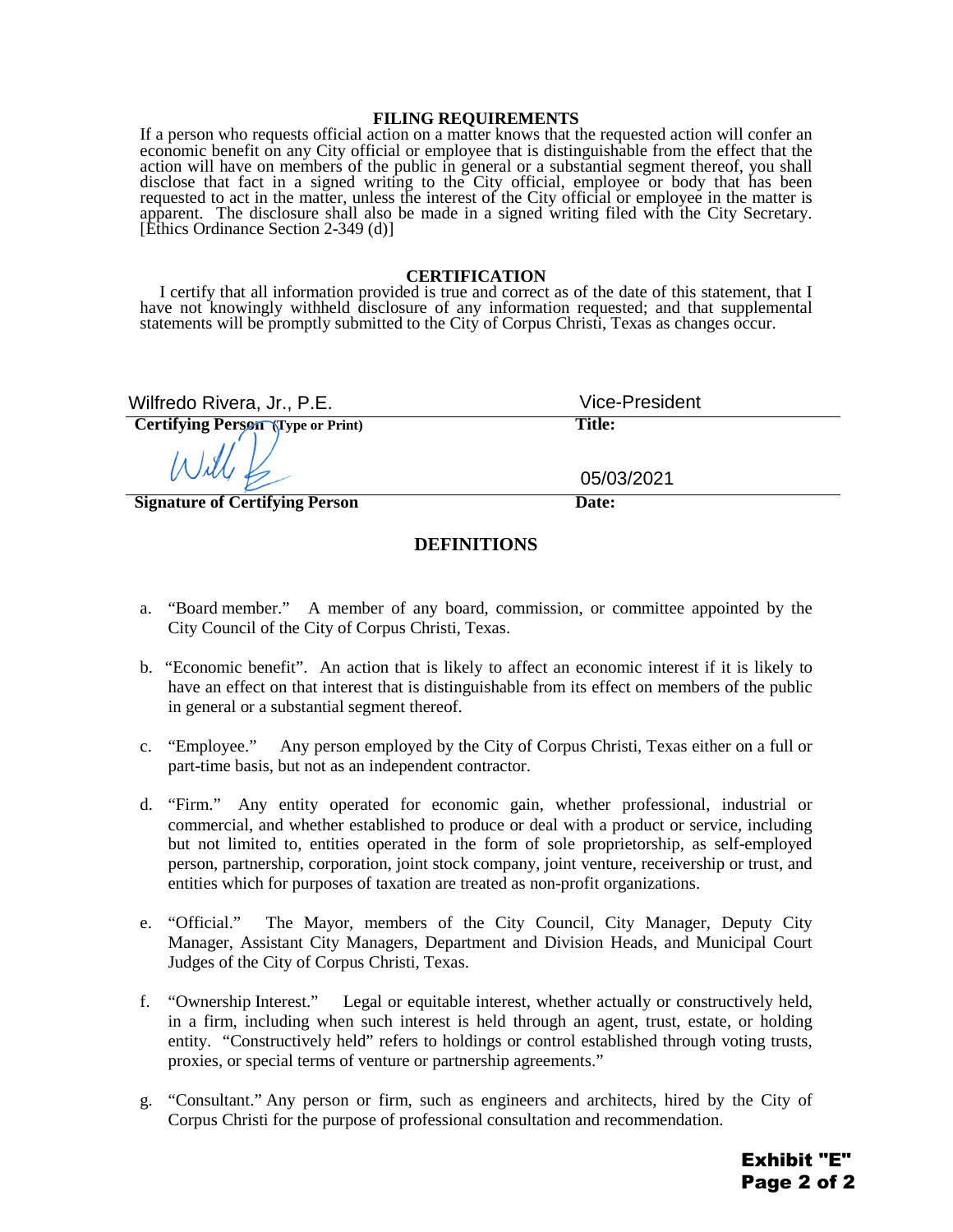## **Excerpt from FORM 00 72 00 GENERAL CONDITIONS for Construction Projects related to design services**

#### **Table of Contents**

|                                                                                                   | Page |
|---------------------------------------------------------------------------------------------------|------|
|                                                                                                   |      |
|                                                                                                   |      |
|                                                                                                   |      |
|                                                                                                   |      |
| Article 5 - Availability of Lands; Subsurface, Physical and Hazardous Environmental Conditions  9 |      |
|                                                                                                   |      |
|                                                                                                   |      |
|                                                                                                   |      |
|                                                                                                   |      |
|                                                                                                   |      |
|                                                                                                   |      |
|                                                                                                   |      |
|                                                                                                   |      |
|                                                                                                   |      |
|                                                                                                   |      |
| Article 16 - Tests and Inspections; Correction, Removal, or Acceptance of Defective Work  16      |      |
| Article 17 - Payments to Contractor; Set-Offs; Completion; Correction Period  16                  |      |
|                                                                                                   |      |
|                                                                                                   |      |
|                                                                                                   |      |
|                                                                                                   |      |
|                                                                                                   |      |
|                                                                                                   |      |
|                                                                                                   |      |
|                                                                                                   |      |
|                                                                                                   |      |
|                                                                                                   |      |
|                                                                                                   |      |
|                                                                                                   |      |
|                                                                                                   |      |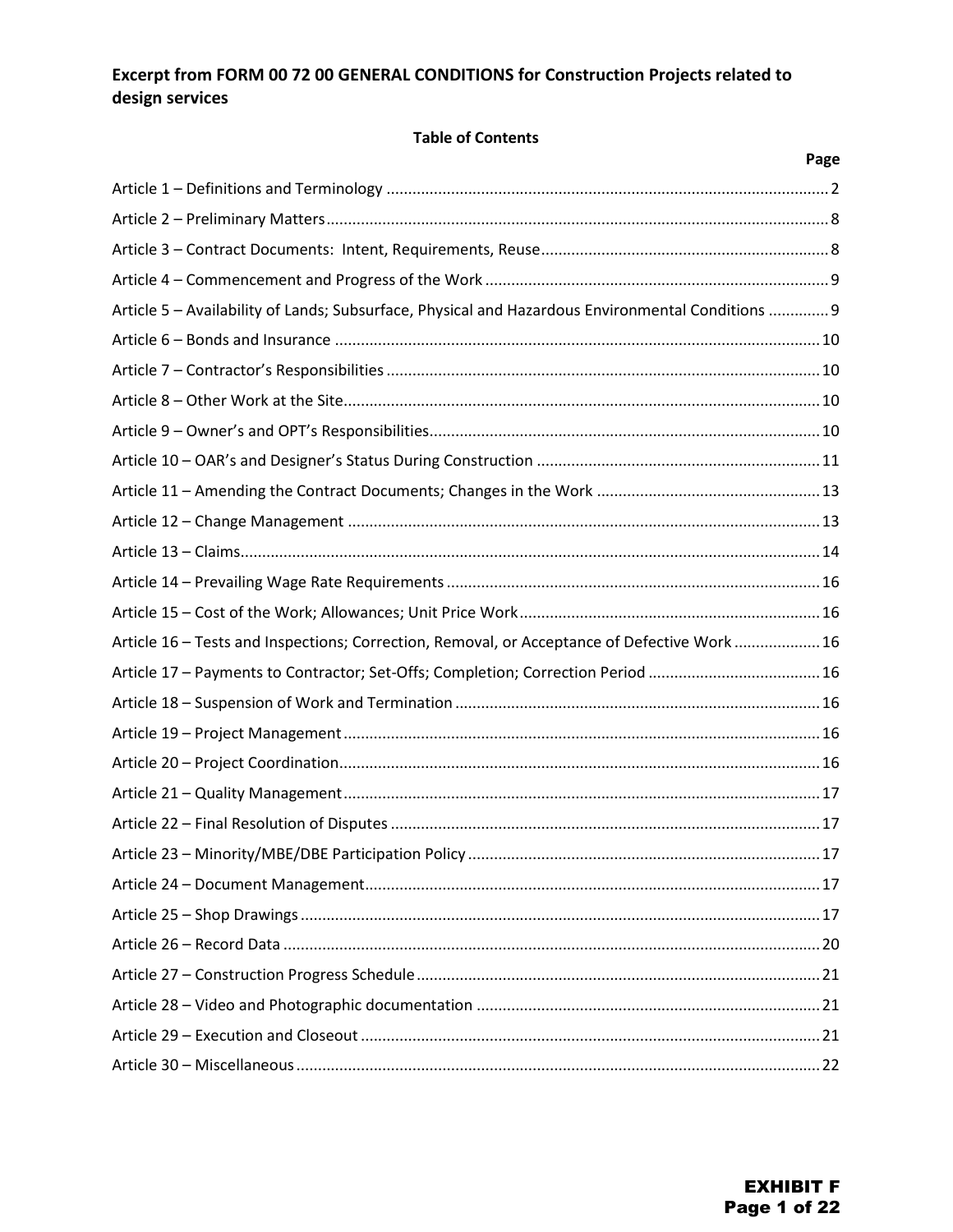#### <span id="page-20-0"></span>**ARTICLE 1 – DEFINITIONS AND TERMINOLOGY**

#### 1.01 Defined Terms

- A. Terms with initial capital letters, including the term's singular and plural forms, have the meanings indicated in this paragraph wherever used in the Bidding Requirements or Contract Documents. In addition to the terms specifically defined, terms with initial capital letters in the Contract Documents may include references to identified articles and paragraphs, and the titles of other documents or forms.
	- 1. Addenda Documents issued prior to the receipt of Bids which clarify or modify the Bidding Requirements or the proposed Contract Documents.
	- 2. Agreement The document executed between Owner and Contractor covering the Work.
	- 3. Alternative Dispute Resolution The process by which a disputed Claim may be settled as an alternative to litigation, if Owner and Contractor cannot reach an agreement between themselves.
	- 4. Application for Payment The forms used by Contractor to request payments from Owner and the supporting documentation required by the Contract Documents.
	- 5. Award Date The date the City Council of the City of Corpus Christi (City) authorizes the City Manager or designee to execute the Contract on behalf of the City.
	- 6. Bid The documents submitted by a Bidder to establish the proposed Contract Price and Contract Times and provide other information and certifications as required by the Bidding Requirements.
	- 7. Bidding Documents The Bidding Requirements, the proposed Contract Documents, and Addenda.
	- 8. Bidder An individual or entity that submits a Bid to Owner.
	- 9. Bidding Requirements The Invitation for Bids, Instructions to Bidders, Bid Security, Bid Form and attachments, and required certifications.
	- 10. Bid Security The financial security in the form of a bid bond provided by Bidder at the time the Bid is submitted and held by Owner until the Agreement is executed and the evidence of insurance and Bonds required by the Contract Documents are provided. A cashier's check, certified check, money order or bank draft from any State or National Bank will also be acceptable.
	- 11. Bonds Performance Bond, Payment Bond, Maintenance Bond, and other Surety instruments executed by Surety. When in singular form, refers to individual instrument.
	- 12. Change Order A document issued on or after the Effective Date of the Contract and signed by Owner and Contractor which modifies the Work, Contract Price, Contract Times, or terms and conditions of the Contract.
	- 13. Change Proposal A document submitted by Contractor in accordance with the requirements of the Contract Documents:
		- a. Requesting an adjustment in Contract Price or Contract Times;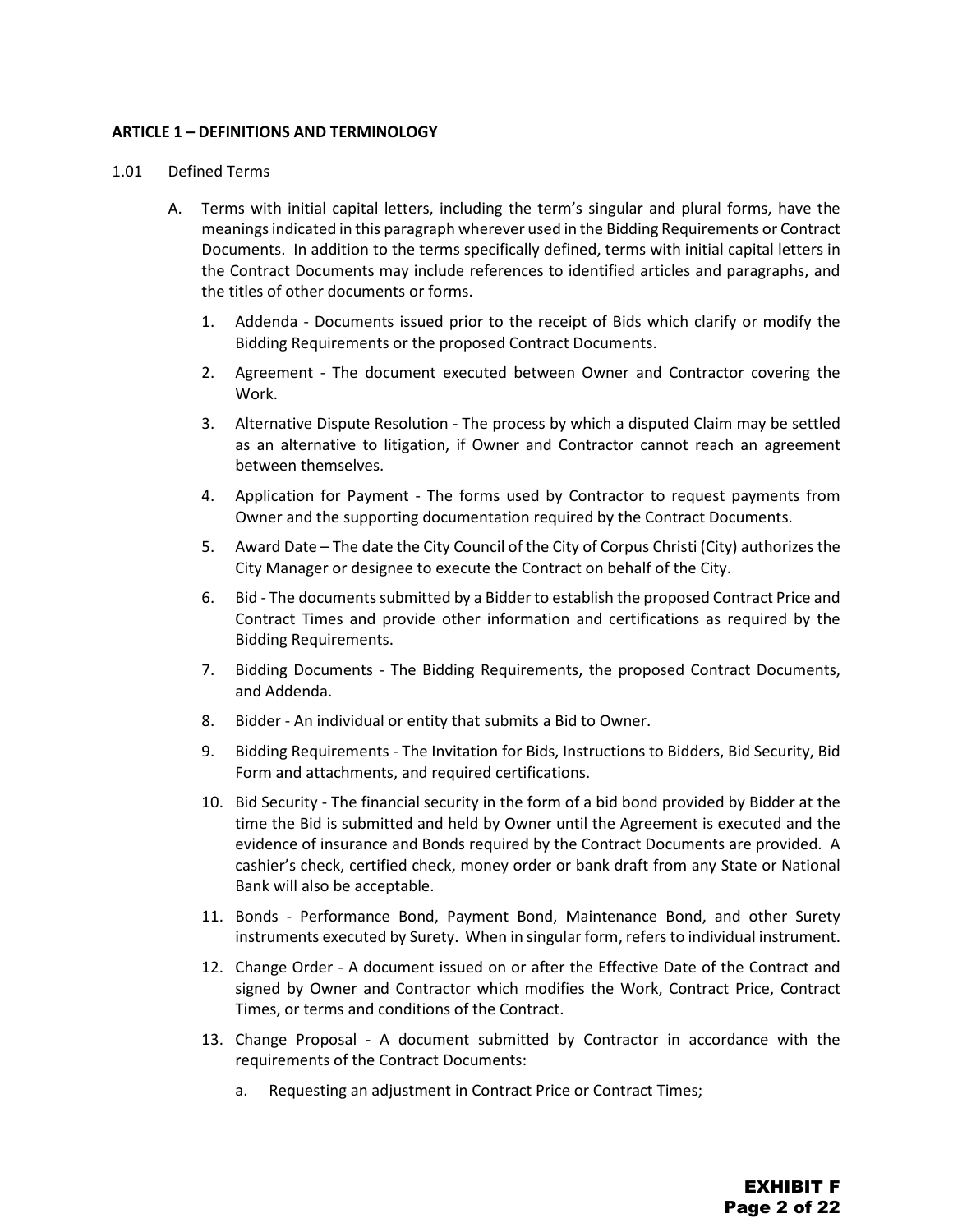- b. Contesting an initial decision concerning the requirements of the Contract Documents or the acceptability of Work under the Contract Documents;
- c. Challenging a set-off against payment due; or
- d. Seeking a Modification with respect to the terms of the Contract.
- 14. City Engineer The Corpus Christi City Engineer and/or his designated representative as identified at the preconstruction conference or in the Notice to Proceed.
- 15. Claim A demand or assertion by Owner or Contractor submitted in accordance with the requirements of the Contract Documents. A demand for money or services by an entity other than the Owner or Contractor is not a Claim.
- 16. Constituent of Concern Asbestos, petroleum, radioactive materials, polychlorinated biphenyls (PCBs), hazardous wastes, and substances, products, wastes, or other materials that are or become listed, regulated, or addressed pursuant to:
	- a. The Comprehensive Environmental Response, Compensation and Liability Act, 42 U.S.C. §§9601 et seq. ("CERCLA");
	- b. The Hazardous Materials Transportation Act, 49 U.S.C. §§5101 et seq.;
	- c. The Resource Conservation and Recovery Act, 42 U.S.C. §§6901 et seq. ("RCRA");
	- d. The Toxic Substances Control Act, 15 U.S.C. §§2601 et seq.;
	- e. The Clean Water Act, 33 U.S.C. §§1251 et seq.;
	- f. The Clean Air Act, 42 U.S.C. §§7401 et seq.; or
	- g. Any other Laws or Regulations regulating, relating to, or imposing liability or standards of conduct concerning hazardous, toxic, or dangerous waste, substance, or material.
- 17. Contract The entire integrated set of documents concerning the Work and describing the relationship between the Owner and Contractor.
- 18. Contract Amendment A document issued on or after the Effective Date of the Contract and signed by Owner and Contractor which:
	- a. Authorizes new phases of the Work and establishes the Contract Price, Contract Times, or terms and conditions of the Contract for the new phase of Work; or
	- b. Modifies the terms and conditions of the Contract, but does not make changes in the Work.
- 19. Contract Documents Those items designated as Contract Documents in the Agreement.
- 20. Contract Price The monetary amount stated in the Agreement and as adjusted by Modifications, and increases or decreases in unit price quantities, if any, that Owner has agreed to pay Contractor for completion of the Work in accordance with the Contract Documents.
- 21. Contract Times The number of days or the dates by which Contractor must:
	- a. Achieve specified Milestones;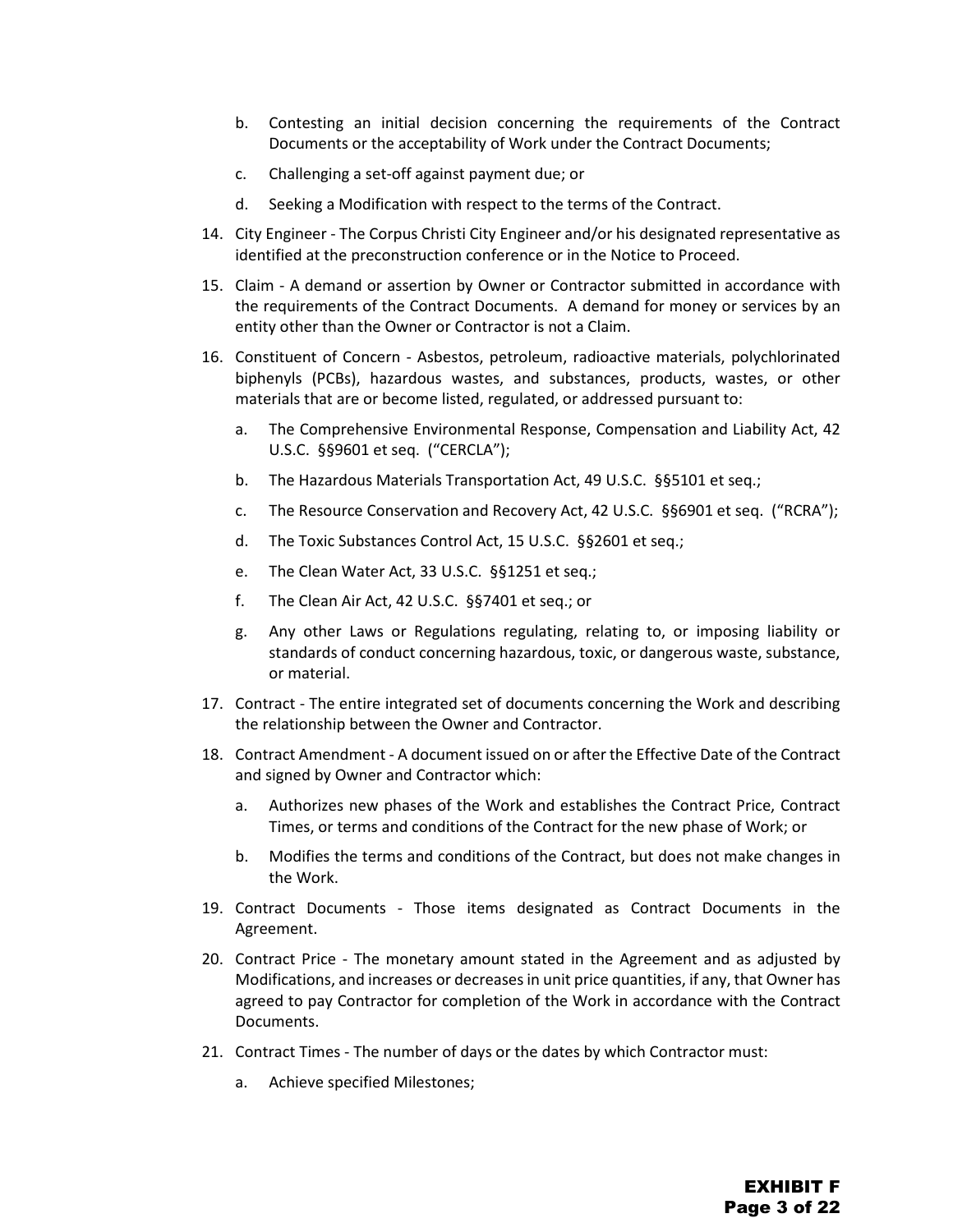- b. Achieve Substantial Completion; and
- c. Complete the Work.
- 22. Contractor The individual or entity with which Owner has contracted for performance of the Work.
- 23. Contractor's Team Contractor and Subcontractors, Suppliers, individuals, or entities directly or indirectly employed or retained by them to perform part of the Work or anyone for whose acts they may be liable.
- 24. Cost of the Work The sum of costs incurred for the proper performance of the Work as allowed by Article 15.
- 25. Defective When applied to Work, refers to Work that is unsatisfactory, faulty, or deficient in that it:
	- a. Does not conform to the Contract Documents;
	- b. Does not meet the requirements of applicable inspections, reference standards, tests, or approvals referred to in the Contract Documents; or
	- c. Has been damaged or stolen prior to OAR's recommendation of final payment unless responsibility for the protection of the Work has been assumed by Owner at Substantial Completion in accordance with Paragraphs 17.12 or 17.13.
- 26. **Designer** The individuals or entity named as **Designer** in the Agreement and the subconsultants, individuals, or entities directly or indirectly employed or retained by **Designer** to provide design or other technical services to the Owner. **Designer** has responsibility for engineering or architectural design and technical issues related to the Contract Documents. **Designers** are Licensed Professional Engineers, Registered Architects or Registered Landscape Architects qualified to practice their profession in the State of Texas.
- 27. Drawings The part of the Contract that graphically shows the scope, extent, and character of the Work. Shop Drawings and other Contractor documents are not Drawings.
- 28. Effective Date of the Contract The date indicated in the Agreement on which the City Manager or designee has signed the Contract.
- 29. Field Order A document issued by OAR or **Designer** requiring changes in the Work that do not change the Contract Price or the Contract Times.
- 30. Hazardous Environmental Condition The presence of Constituents of Concern at the Site in quantities or circumstances that may present a danger to persons or property exposed to Constituents of Concern. The presence of Constituents of Concern at the Site necessary for the execution of the Work or to be incorporated in the Work is not a Hazardous Environmental Condition provided these Constituents of Concern are controlled and contained pursuant to industry practices, Laws and Regulations, and the requirements of the Contract.
- 31. Indemnified Costs All costs, losses, damages, and legal or other dispute resolution costs resulting from claims or demands against Owner's Indemnitees. These costs include fees for engineers, architects, attorneys, and other professionals.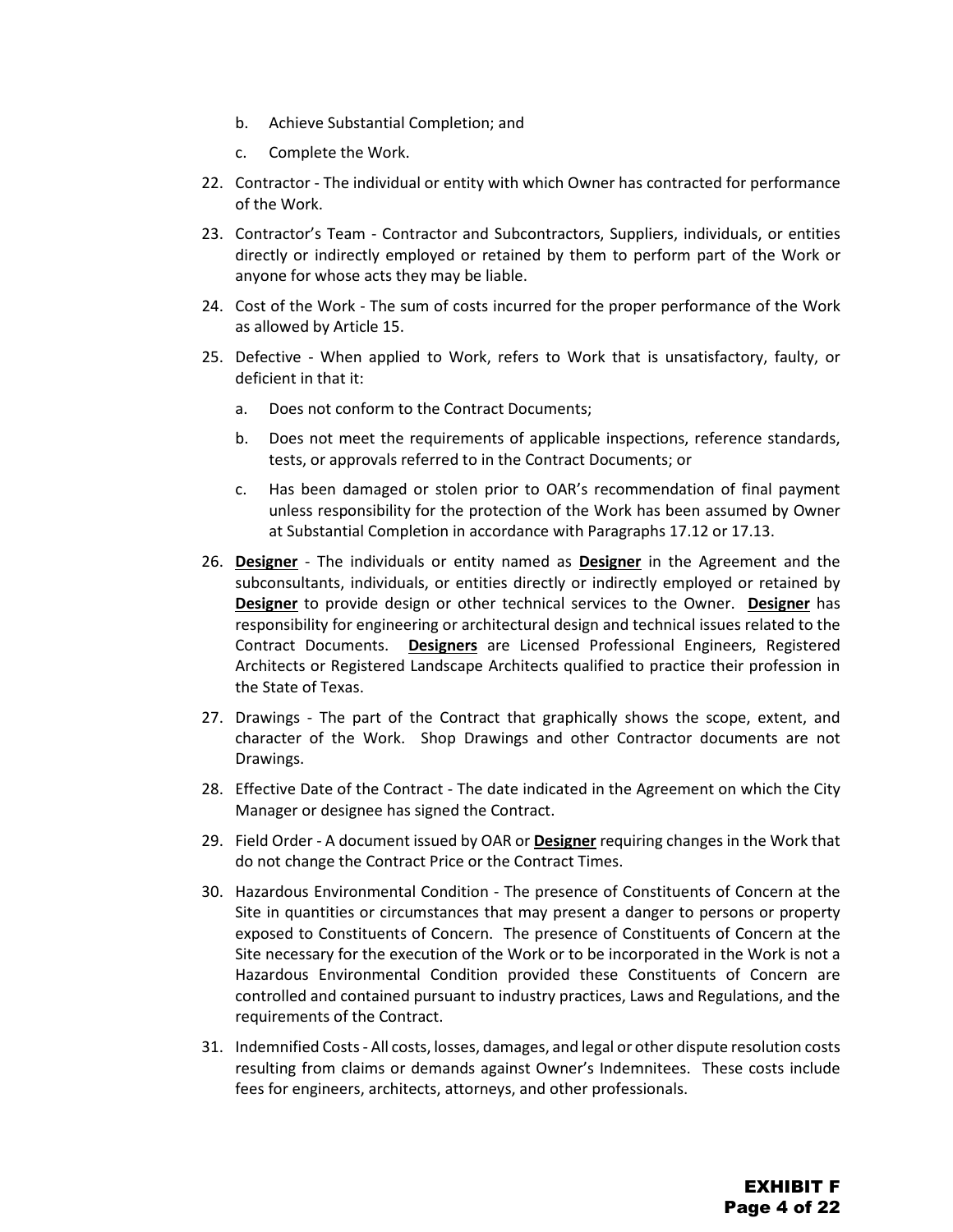- 32. Laws and Regulations; Laws or Regulations Applicable laws, statutes, rules, regulations, ordinances, codes, and orders of governmental bodies, agencies, authorities, and courts having jurisdiction over the Project.
- 33. Liens Charges, security interests, or encumbrances upon Contract related funds, real property, or personal property.
- 34. Milestone A principal event in the performance of the Work that Contractor is required by Contract to complete by a specified date or within a specified period of time.
- 35. Modification Change made to the Contract Documents by one of the following methods:
	- a. Contract Amendment;
	- b. Change Order;
	- c. Field Order; or
	- d. Work Change Directive.
- 36. Notice of Award The notice of Owner's intent to enter into a contract with the Selected Bidder.
- 37. Notice to Proceed A notice to Contractor of the Contract Times and the date Work is to begin.
- 38. Owner The City of Corpus Christi (City), a Texas home-rule municipal corporation and political subdivision organized under the laws of the State of Texas, acting by and through its duly authorized City Manager and his designee, the City Engineer (the Director of Engineering Services), and the City's officers, employees, agents, or representatives, authorized to administer design and construction of the Project.
- 39. Owner's Authorized Representative or OAR The individual or entity named as OAR in the Agreement and the consultants, subconsultants, individuals, or entities directly or indirectly employed or retained by them to provide construction management services to the Owner. The OAR may be an employee of the Owner.
- 40. Owner's Indemnitees Each member of the OPT and their officers, directors, members, partners, employees, agents, consultants, and subcontractors.
- 41. Owner's Project Team or OPT The Owner, Owner's Authorized Representative, Resident Project Representative, **Designer**, and the consultants, subconsultants, individuals, or entities directly or indirectly employed or retained by them to provide services to the Owner.
- 42. Partial Occupancy or Use Use by Owner of a substantially completed part of the Work for the purpose for which it is intended (or a related purpose) prior to Substantial Completion of all the Work.
- 43. Progress Schedule A schedule prepared and maintained by Contractor, describing the sequence and duration of the activities comprising the Contractor's plan to accomplish the Work within the Contract Times. The Progress Schedule must be a Critical Path Method (CPM) Schedule.
- 44. Project The total undertaking to be accomplished for Owner under the Contract Documents.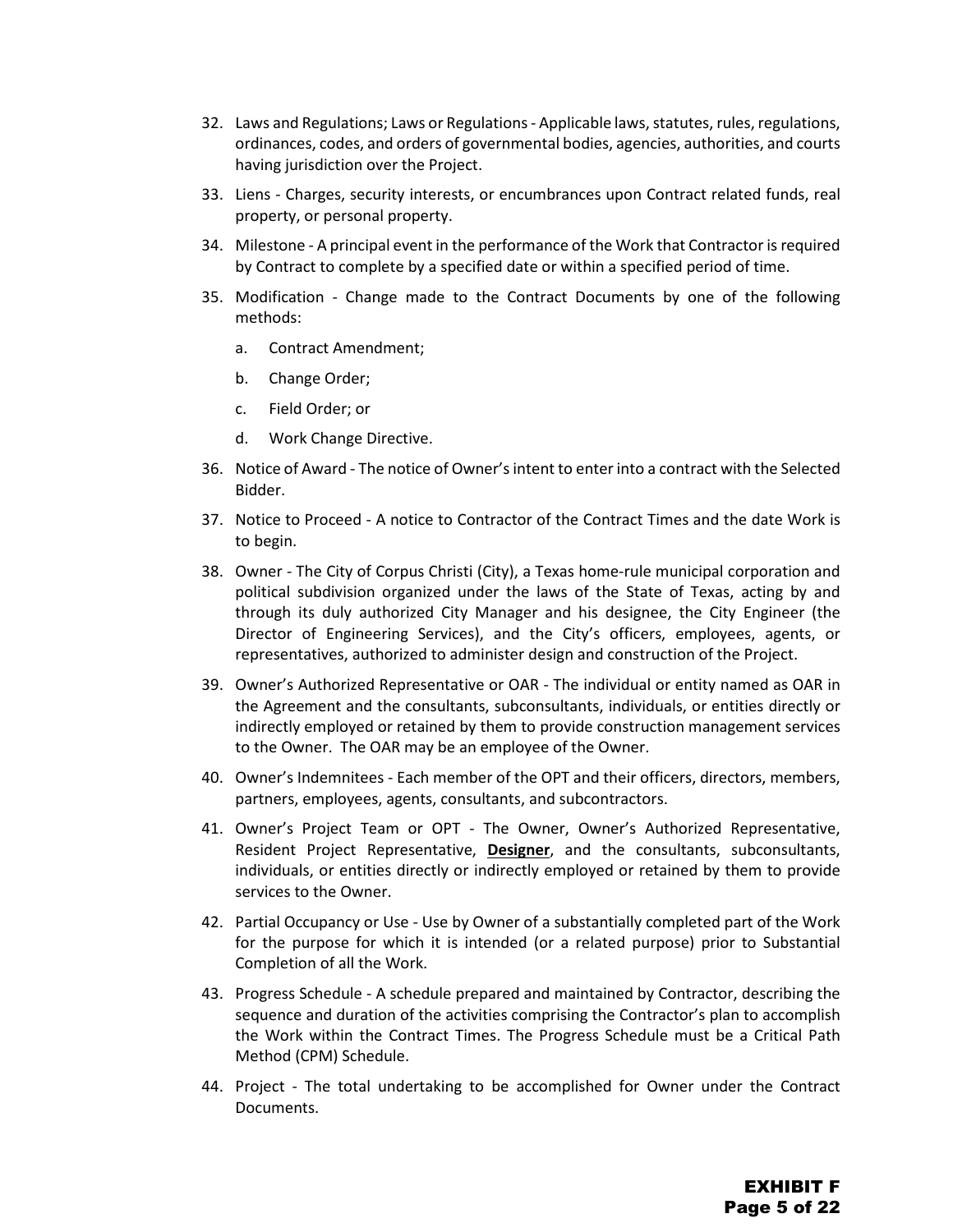- 45. Resident Project Representative or RPR The authorized representative of OPT assigned to assist OAR at the Site. As used herein, the term Resident Project Representative includes assistants and field staff of the OAR.
- 46. Samples Physical examples of materials, equipment, or workmanship representing some portion of the Work that are used to establish the standards for that portion of the Work.
- 47. Schedule of Documents A schedule of required documents, prepared, and maintained by Contractor.
- 48. Schedule of Values A schedule, prepared and maintained by Contractor, allocating portions of the Contract Price to various portions of the Work and used as the basis for Contractor's Applications for Payment.
- 49. Selected Bidder The Bidder to which Owner intends to award the Contract.
- 50. Shop Drawings All drawings, diagrams, illustrations, schedules, and other data or information that are specifically prepared or assembled and submitted by Contractor to illustrate some portion of the Work. Shop Drawings, whether approved or not, are not Drawings and are not Contract Documents.
- 51. Site Lands or areas indicated in the Contract Documents as being furnished by Owner upon which the Work is to be performed. The Site includes rights-of-way, easements, and other lands furnished by Owner which are designated for use by the Contractor.
- 52. Specifications The part of the Contract that describes the requirements for materials, equipment, systems, standards, and workmanship as applied to the Work, and certain administrative requirements and procedural matters applicable to the Work.
- 53. Subcontractor An individual or entity having a direct contract with Contractor or with other Subcontractors or Suppliers for the performance of a part of the Work.
- 54. Substantial Completion The point where the Work or a specified part of the Work is sufficiently complete to be used for its intended purpose in accordance with the Contract Documents.
- 55. Supplementary Conditions The part of the Contract that amends or supplements the General Conditions.
- 56. Supplier A manufacturer, fabricator, supplier, distributor, materialman, or vendor having a direct contract with Contractor or with Subcontractors or other Suppliers to furnish materials or equipment to be incorporated in the Work.
- 57. Technical Data Those items expressly identified as Technical Data in the Supplementary Conditions with respect to either:
	- a. Subsurface conditions at the Site;
	- b. Physical conditions relating to existing surface or subsurface structures at the Site, except Underground Facilities; or
	- c. Hazardous Environmental Conditions at the Site.
- 58. Underground Facilities All underground pipelines, conduits, ducts, cables, wires, manholes, vaults, tanks, tunnels, other similar facilities or appurtenances, and encasements containing these facilities which are used to convey electricity, gases,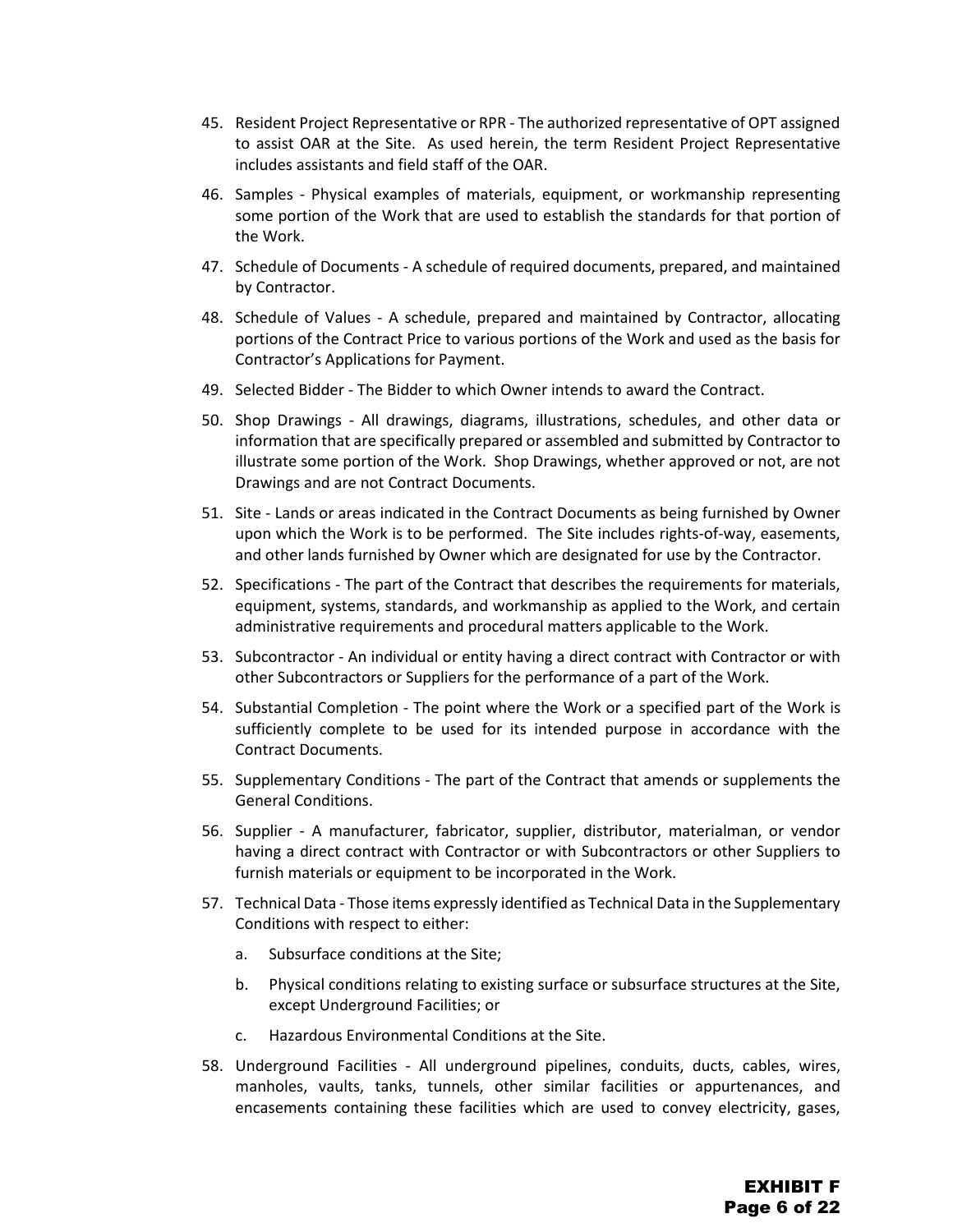steam, liquid petroleum products, telephone or other communications, fiber optic transmissions, cable television, water, wastewater, storm water, other liquids or chemicals, or traffic or other control systems.

- 59. Unit Price Work Work to be paid for on the basis of unit prices.
- 60. Work The construction of the Project or its component parts as required by the Contract Documents.
- 61. Work Change Directive A directive issued to Contractor on or after the Effective Date of the Contract ordering an addition, deletion, or revision in the Work. The Work Change Directive serves as a memorandum of understanding regarding the directive until a Change Order can be issued.

#### 1.02 Terminology

- A. The words and terms discussed in this Paragraph 1.02 are not defined, but when used in the Bidding Requirements or Contract Documents, have the indicated meaning.
- B. It is understood that the cost for performing Work is included in the Contract Price and no additional compensation is to be paid by Owner unless specifically stated otherwise in the Contract Documents. Expressions including or similar to "at no additional cost to Owner," "at Contractor's expense," or similar words mean that the Contractor is to perform or provide specified operation of Work without an increase in the Contract Price.
- C. The terms "day" or "calendar day" mean a calendar day of 24 hours measured from midnight to the next midnight.
- D. The meaning and intent of certain terms or adjectives are described as follows:
	- 1. The terms "as allowed," "as approved," "as ordered," "as directed," or similar terms in the Contract Documents indicate an exercise of professional judgment by the OPT.
	- 2. Adjectives including or similar to "reasonable," "suitable," "acceptable," "proper," "satisfactory," or similar adjectives are used to describe a determination of OPT regarding the Work.
	- 3. Any exercise of professional judgment by the OPT will be made solely to evaluate the Work for general compliance with the Contract Documents unless there is a specific statement in the Contract Documents indicating otherwise.
	- 4. The use of these or similar terms or adjectives does not assign a duty or give OPT authority to supervise or direct the performance of the Work, or assign a duty or give authority to the OPT to undertake responsibilities contrary to the provisions of Articles 9 or 10 or other provisions of the Contract Documents.
- E. The use of the words "furnish," "install," "perform," and "provide" have the following meanings when used in connection with services, materials, or equipment:
	- 1. Furnish means to supply and deliver the specified services, materials, or equipment to the Site or other specified location ready for use or installation.
	- 2. Install means to complete construction or assembly of the specified services, materials, or equipment so they are ready for their intended use.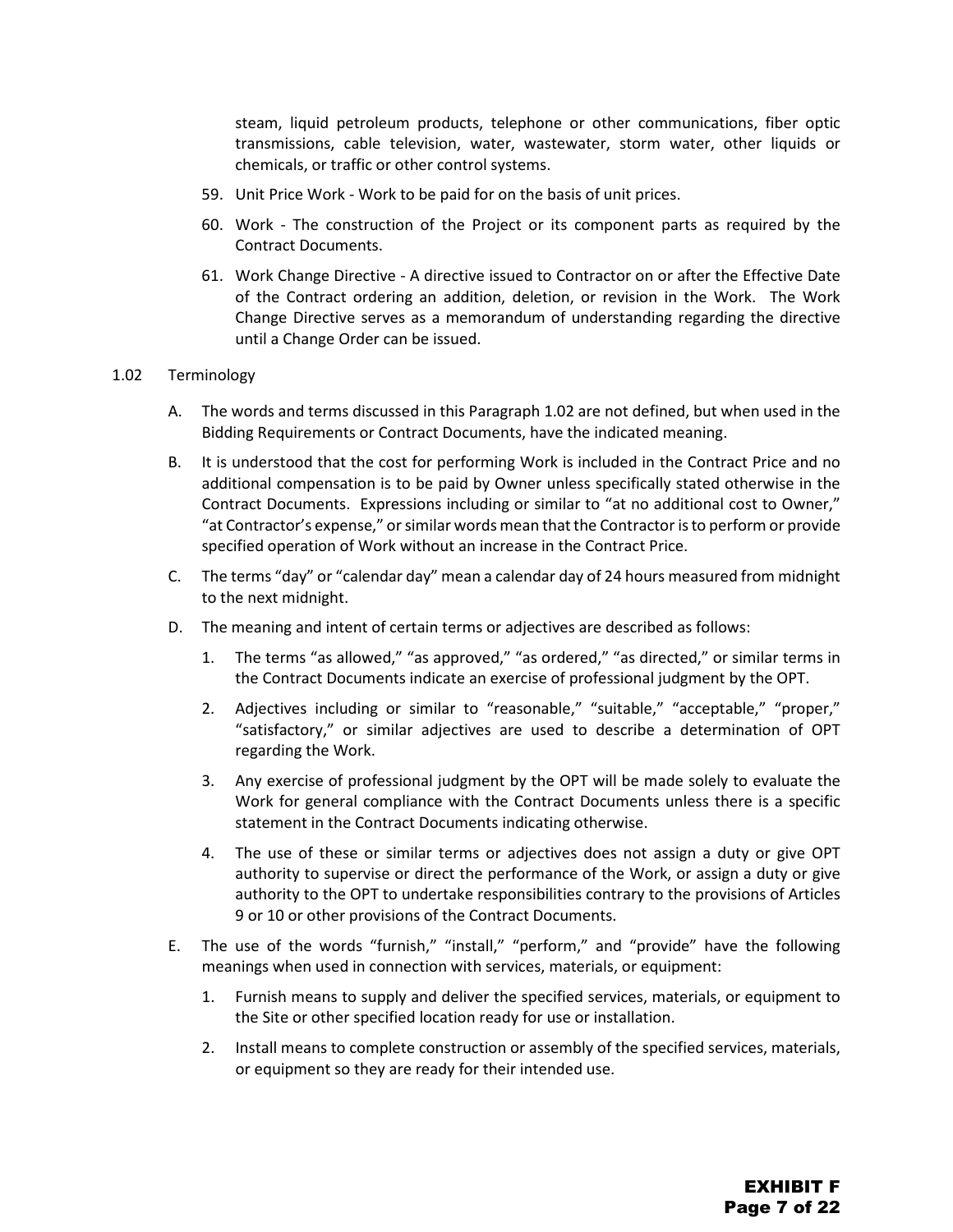- 3. Perform or provide means to furnish and install specified services, materials, or equipment, complete and ready for their intended use.
- 4. Perform or provide the specified services, materials, or equipment complete and ready for intended use if the Contract Documents require specific services, materials, or equipment, but do not expressly use the words "furnish," "install," "perform," or "provide."
- F. Contract Documents are written in modified brief style:
	- 1. Requirements apply to all Work of the same kind, class, and type even though the word "all" is not stated.
	- 2. Simple imperative sentence structure is used which places a verb as the first word in the sentence. It is understood that the words "furnish," "install," "perform," "provide," or similar words include the meaning of the phrase "The Contractor shall..." before these words.
	- 3. Unless specifically stated that action is to be taken by the OPT or others, it is understood that the action described is a requirement of the Contractor.
- G. Words or phrases that have a well-known technical or construction industry or trade meaning are used in the Contract Documents in accordance with this recognized meaning unless stated otherwise in the Contract Documents.
- H. Written documents are required where reference is made to notices, reports, approvals, consents, documents, statements, instructions, opinions or other types of communications required by the Contract Documents. Approval and consent documents must be received by Contractor prior to the action or decision for which approval or consent is given. These may be made in printed or electronic format through the OPT's project management information system or other electronic media as required by the Contract Documents or approved by the OAR.
- I. Giving notice as required by the Contract Documents may be by printed or electronic media using a method that requires acknowledgment of the receipt of that notice.

#### <span id="page-26-0"></span>**ARTICLE 2 – PRELIMINARY MATTERS**

#### <span id="page-26-1"></span>**ARTICLE 3 – CONTRACT DOCUMENTS: INTENT, REQUIREMENTS, REUSE**

- 3.01 Intent
	- B. Provide equipment that is functionally complete as described in the Contract Documents. The Drawings and Specifications do not indicate or describe all of the Work required to complete the installation of products purchased by the Owner or Contractor. Additional details required for the correct installation of selected products are to be provided by the Contractor and coordinated with the **Designer** through the OAR.

#### 3.02 Reference Standards

Comply with applicable construction industry standards, whether referenced or not.

1. Standards referenced in the Contract Documents govern over standards not referenced but recognized as applicable in the construction industry.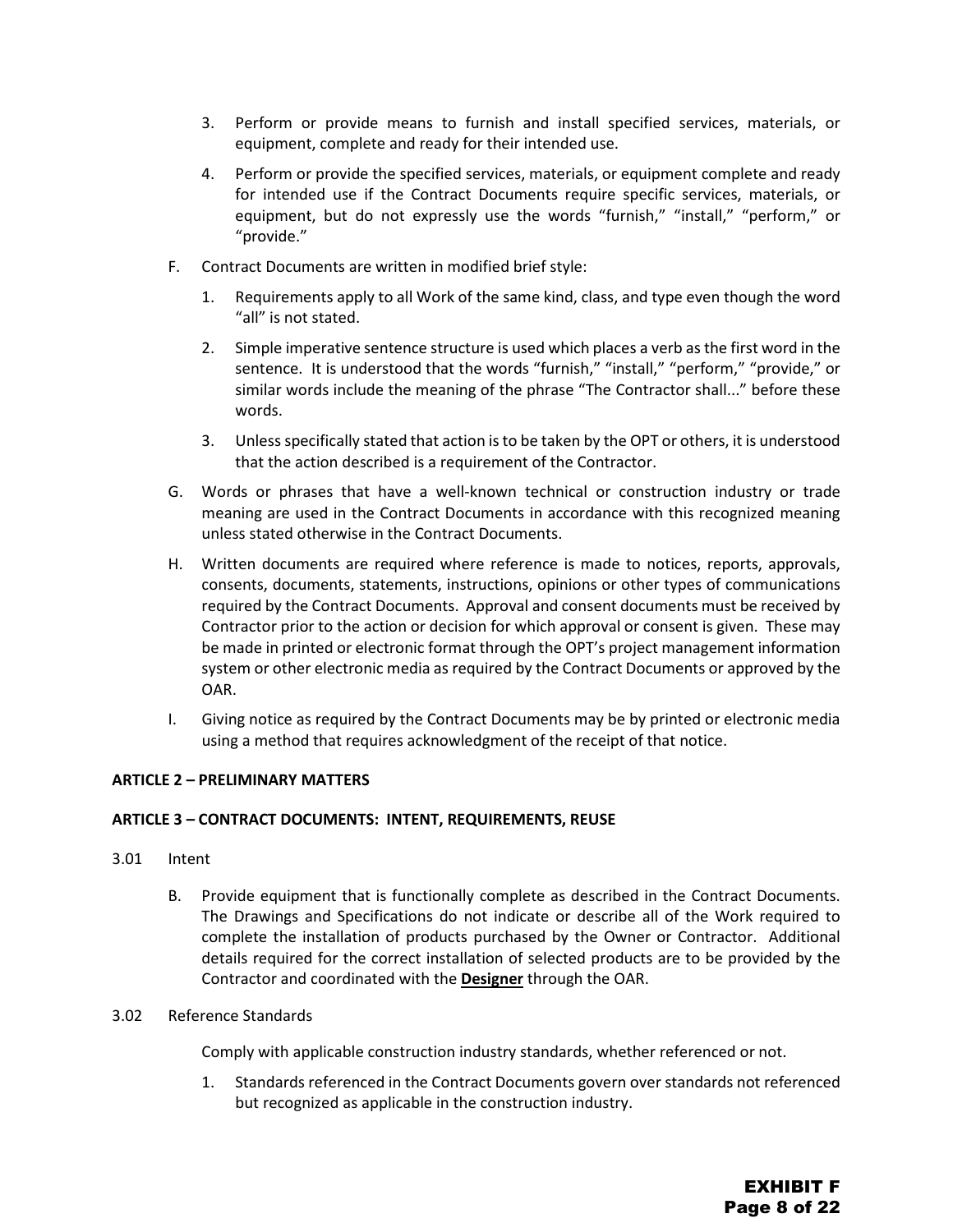- 2. Comply with the requirements of the Contract Documents if they produce a higher quality of Work than the applicable construction industry standards.
- 3. **Designer** determines whether a code or standard is applicable, which of several are applicable, or if the Contract Documents produce a higher quality of Work.
- 3.03 Reporting and Resolving Discrepancies
- 3.04 Interpretation of the Contract Documents

Submit questions regarding the design of the Project described in the Contract Documents to the OAR immediately after those questions arise. OAR is to request an interpretation of the Contract Documents from the **Designer**. **Designer** is to respond to these questions by providing an interpretation of the Contract Documents. OAR will coordinate the response of the OPT to Contractor.

C. OPT may initiate a Modification to the Contract Documents through the OAR if a response to the question indicates that a change in the Contract Documents is required. Contractor may appeal **Designer**'s or OAR's interpretation by submitting a Change Proposal.

#### <span id="page-27-0"></span>**ARTICLE 4 – COMMENCEMENT AND PROGRESS OF THE WORK**

#### <span id="page-27-1"></span>**ARTICLE 5 – AVAILABILITY OF LANDS; SUBSURFACE AND PHYSICAL CONDITIONS; HAZARDOUS ENVIRONMENTAL CONDITIONS**

- 5.01 Availability of Lands
- 5.02 Use of Site and Other Areas
- 5.03 Subsurface and Physical Conditions
- 5.04 Differing Subsurface or Physical Conditions

OAR is to notify the OPT after receiving notice of a differing subsurface or physical condition from the Contractor. **Designer** is to:

- 1. Promptly review the subsurface or physical condition;
- 2. Determine the necessity of OPT's obtaining additional exploration or tests with respect the subsurface or physical condition;
- 3. Determine if the subsurface or physical condition falls within one or more of the differing Site condition categories in Paragraph 5.04.A;
- 4. Prepare recommendations to OPT regarding the Contractor's resumption of Work in connection with the subsurface or physical condition in question;
- 5. Determine the need for changes in the Drawings or Specifications; and
- 6. Advise OPT of **Designer**'s findings, conclusions, and recommendations.
- C. OAR is to issue a statement to Contractor regarding the subsurface or physical condition in question and recommend action as appropriate after review of **Designer**'s findings, conclusions, and recommendations.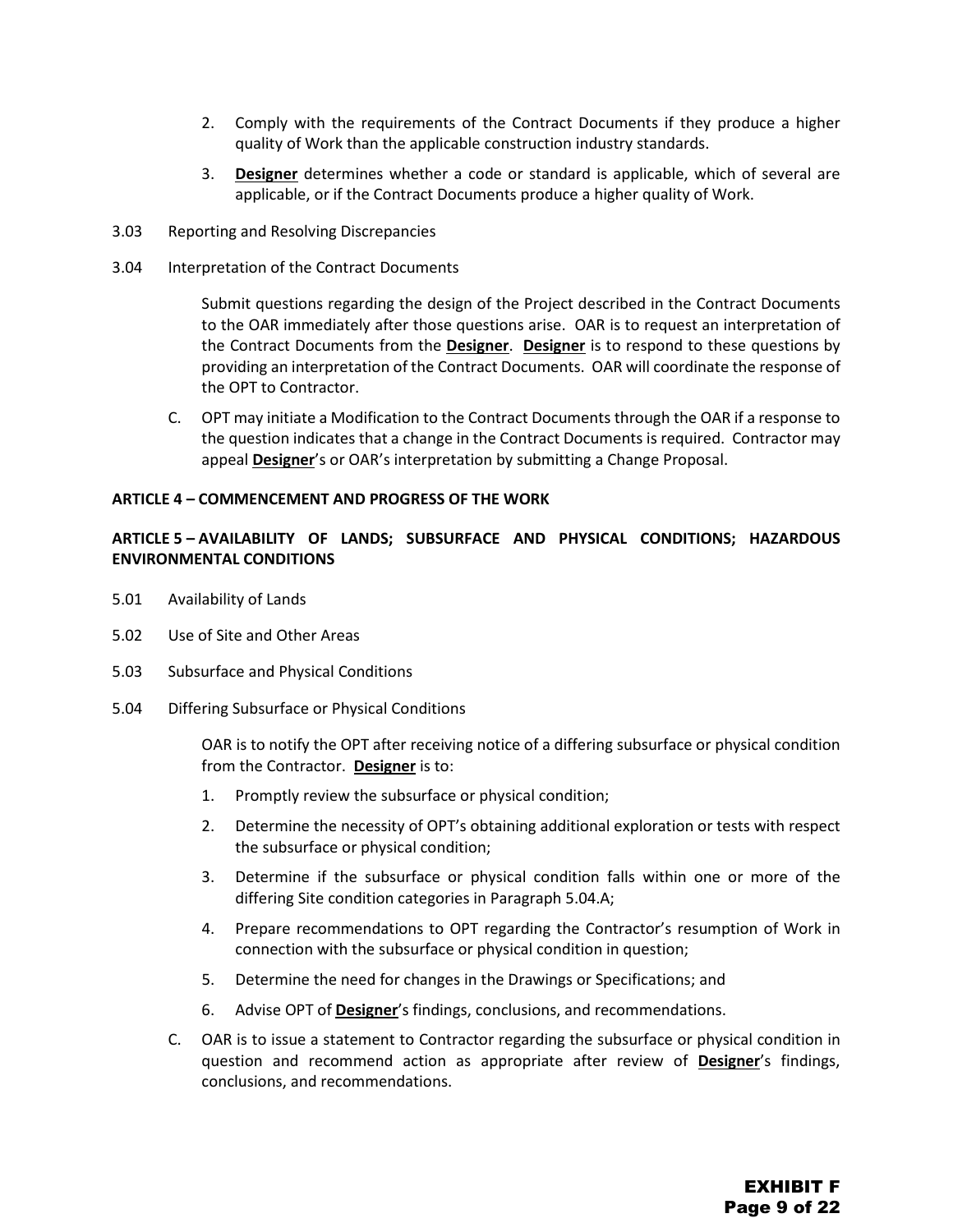#### 5.05 Underground Facilities

The **Designer** is to take the following action after receiving notice from the OAR:

- 1. Promptly review the Underground Facility and conclude whether the Underground Facility was not shown or indicated in the Contract Documents, or was not shown or indicated with reasonable accuracy;
- 2. Prepare recommendations to OPT regarding the Contractor's resumption of Work in connection with this Underground Facility;
- 3. Determine the extent to which a change is required in the Drawings or Specifications to document the consequences of the existence or location of the Underground Facility; and
- 4. Advise OAR of **Designer**'s findings, conclusions, and recommendations and provide revised Drawings and Specifications if required.
- D. OAR is to issue a statement to Contractor regarding the Underground Facility in question and recommend action as appropriate after review of **Designer**'s findings, conclusions, and recommendations.

#### <span id="page-28-0"></span>**ARTICLE 6 – BONDS AND INSURANCE**

#### <span id="page-28-1"></span>**ARTICLE 7 – CONTRACTOR'S RESPONSIBILITIES**

#### <span id="page-28-2"></span>**ARTICLE 8 – OTHER WORK AT THE SITE**

#### <span id="page-28-3"></span>**ARTICLE 9 – OWNER'S AND OPT'S RESPONSIBILITIES**

- 9.01 Communications to Contractor
	- A. OPT issues communications to Contractor through OAR except as otherwise provided in the Contract Documents.
- 9.02 Replacement of Owner's Project Team Members
	- A. Owner may replace members of the OPT at its discretion.

#### 9.03 Furnish Data

- A. OPT is to furnish the data required of OPT under the Contract Documents.
- 9.04 Pay When Due
- 9.05 Lands and Easements; Reports and Tests
	- A. Owner's duties with respect to providing lands and easements are described in Paragraph 5.01. OPT will make copies of reports of explorations and tests of subsurface conditions and drawings of physical conditions relating to existing surface or subsurface structures at the Site available to Contractor in accordance with Paragraph 5.03.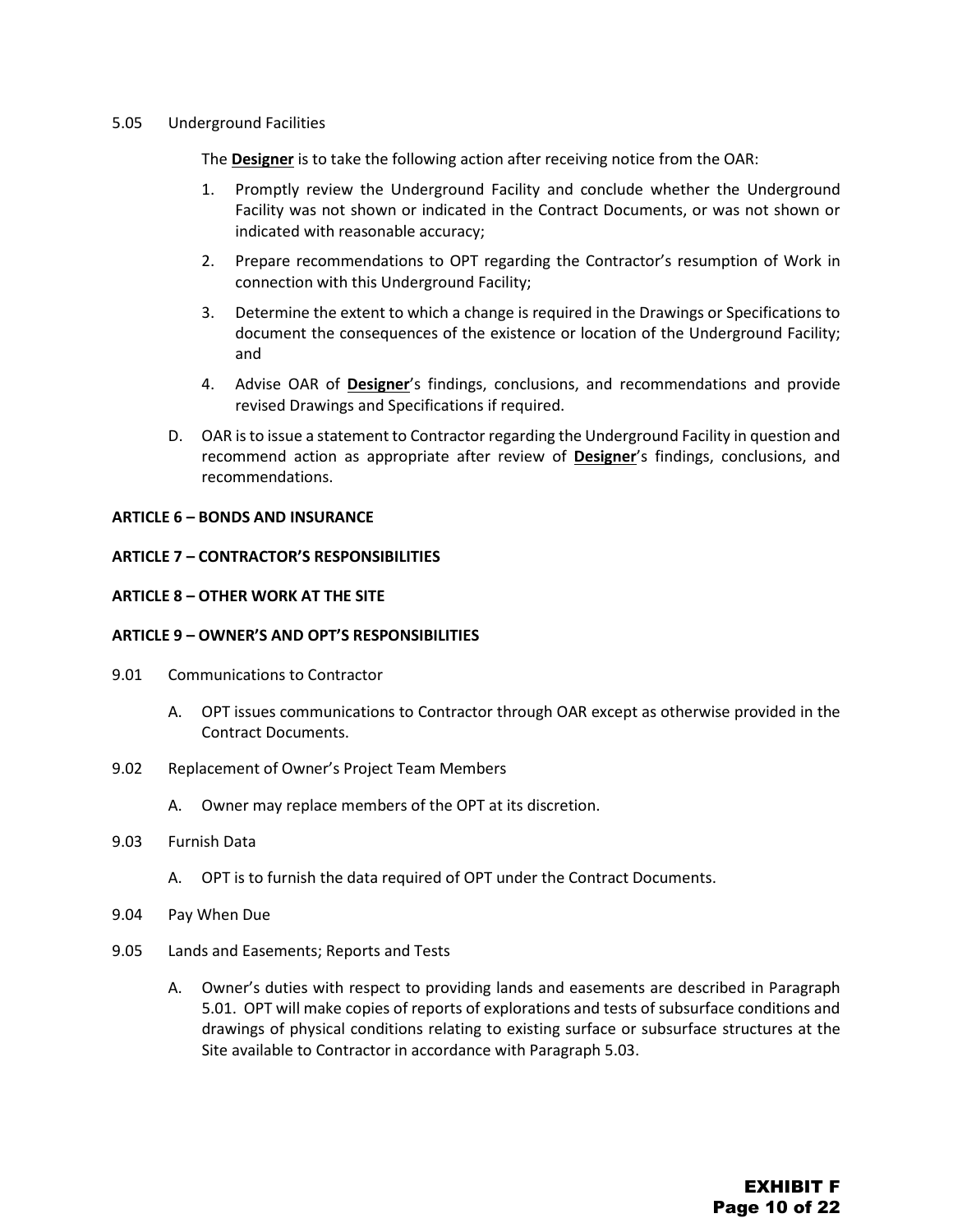#### 9.06 Insurance

- 9.07 Modifications
- 9.08 Inspections, Tests, and Approvals
	- A. OPT's responsibility with respect to certain inspections, tests, and approvals are described in Paragraph 16.02.
- 9.09 Limitations on OPT's Responsibilities
	- A. The OPT does not supervise, direct, or have control or authority over, and is not responsible for Contractor's means, methods, techniques, sequences, or procedures of construction, or related safety precautions and programs, or for failure of Contractor to comply with Laws and Regulations applicable to the performance of the Work. OPT is not responsible for Contractor's failure to perform the Work in accordance with the Contract Documents.
- 9.10 Undisclosed Hazardous Environmental Condition
	- A. OPT's responsibility for undisclosed Hazardous Environmental Conditions is described in Paragraph 5.06.
- 9.11 Compliance with Safety Program
	- A. Contractor is to inform the OPT of its safety programs and OPT is to comply with the specific applicable requirements of this program.

#### <span id="page-29-0"></span>**ARTICLE 10 – OAR'S AND DESIGNER'S STATUS DURING CONSTRUCTION**

- 10.01 Owner's Representative
	- A. OAR is Owner's representative. The duties and responsibilities and the limitations of authority of OAR as Owner's representative are described in the Contract Documents.
- 10.02 Visits to Site
	- A. **Designer**is to make periodic visits to the Site to observe the progress and quality of the Work. **Designer** is to determine, in general, if the Work is proceeding in accordance with the Contract Documents based on observations made during these visits. **Designer** is not required to make exhaustive or continuous inspections to check the quality or quantity of the Work. **Designer** is to inform the OPT of issues or concerns and OAR is to work with Contractor to address these issues or concerns. **Designer**'s visits and observations are subject to the limitations on **Designer**'s authority and responsibility described in Paragraphs 9.09 and 10.07.
	- B. OAR is to observe the Work to check the quality and quantity of Work, implement Owner's quality assurance program, and administer the Contract as Owner's representative as described in the Contract Documents. OAR's visits and observations are subject to the limitations on OAR's authority and responsibility described in Paragraphs 9.09 and 10.07.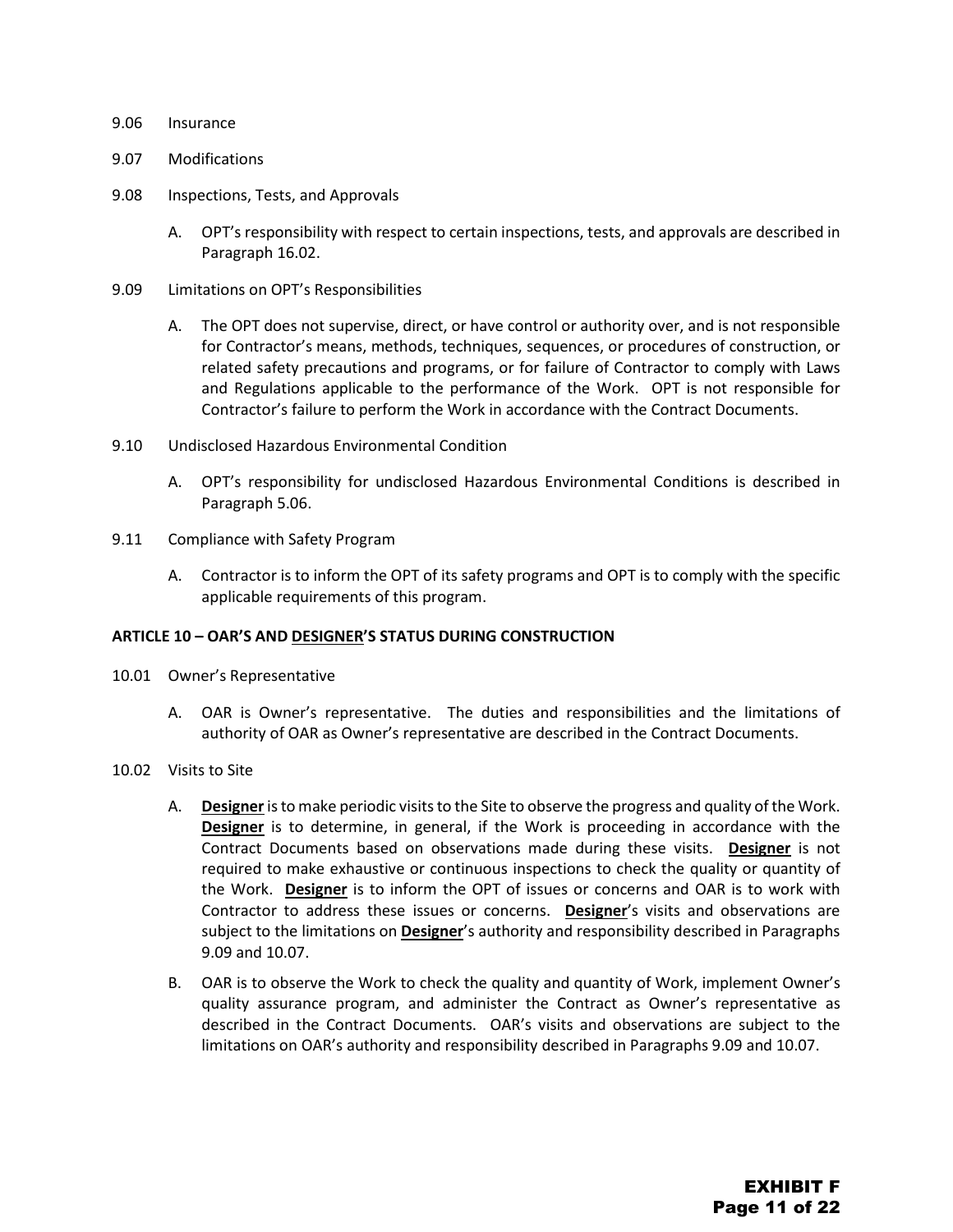- 10.03 Resident Project Representatives
	- A. Resident Project Representatives assist OAR in observing the progress and quality of the Work at the Site. The limitations on Resident Project Representatives' authority and responsibility are described in Paragraphs 9.09 and 10.07.
- 10.04 Rejecting Defective Work
	- A. OPT has the authority to reject Work in accordance with Article 16. OAR is to issue a Defective Work Notice to Contractor and document when Defective Work has been corrected or accepted in accordance with Article 16.
- 10.05 Shop Drawings, Modifications and Payments
	- A. **Designer**'s authority related to Shop Drawings and Samples are described in the Contract Documents.
	- B. **Designer**'s authority related to design calculations and design drawings submitted in response to a delegation of professional design services are described in Paragraph 7.15.
	- C. OAR and **Designer**'s authority related to Modifications is described in Article 11.
	- D. OAR's authority related to Applications for Payment is described in Articles 15 and 17.
- 10.06 Decisions on Requirements of Contract Documents and Acceptability of Work
	- A. OAR is to render decisions regarding non-technical or contractual / administrative requirements of the Contract Documents and will coordinate the response of the OPT to Contractor.
	- B. **Designer** is to render decisions regarding the conformance of the Work to the requirements of the Contract Documents. **Designer** will render a decision to either correct the Defective Work, or accept the Work under the provisions of Paragraph 16.04, if Work does not conform to the Contract Documents. OAR will coordinate the response of the OPT to Contractor.
	- C. OAR will issue a Request for a Change Proposal if a Modification is required. OAR will provide documentation for changes related to the non-technical or contractual / administrative requirements of the Contract Documents. **Designer** will provide documentation if design related changes are required.
	- D. Contractor may appeal **Designer**'s decision by submitting a Change Proposal if Contractor does not agree with the **Designer**'s decision.
- 10.07 Limitations on OAR's and **Designer**'s Authority and Responsibilities
	- A. OPT is not responsible for the acts or omissions of Contractor's Team. No actions or failure to act, or decisions made in good faith to exercise or not exercise the authority or responsibility available under the Contract Documents creates a duty in contract, tort, or otherwise of the OPT to the Contractor or members of the Contractor's Team.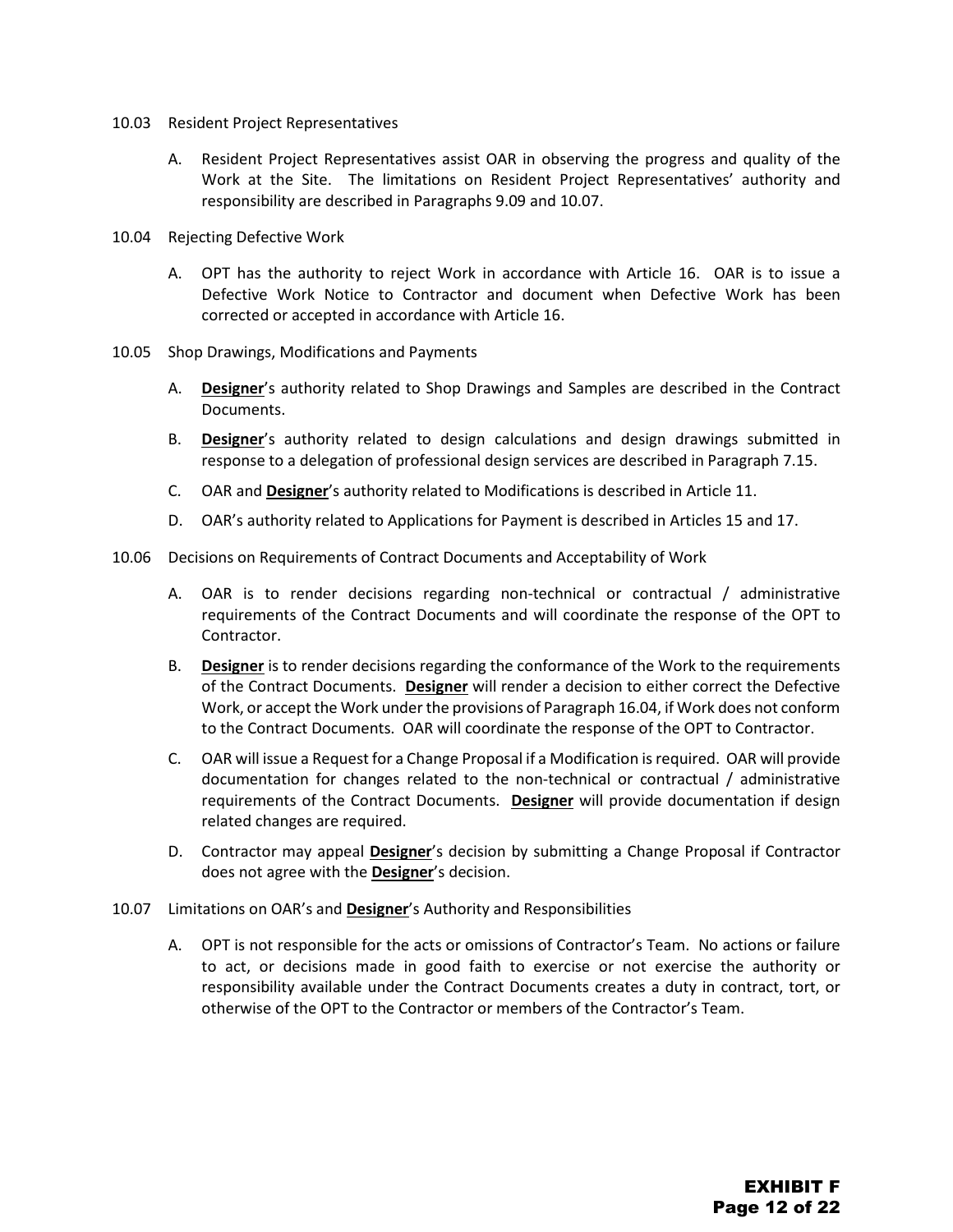#### <span id="page-31-0"></span>**ARTICLE 11 – AMENDING THE CONTRACT DOCUMENTS; CHANGES IN THE WORK**

#### <span id="page-31-1"></span>**ARTICLE 12 – CHANGE MANAGEMENT**

- 12.01 Requests for Change Proposal
	- A. **Designer** will initiate Modifications by issuing a Request for a Change Proposal (RCP).
		- 1. **Designer** will prepare a description of proposed Modifications.
		- 2. **Designer** will issue the Request for a Change Proposal form to Contractor. A number will be assigned to the Request for a Change Proposal when issued.
		- 3. Return a Change Proposal in accordance with Paragraph 12.02 to the **Designer** for evaluation by the OPT.
- 12.02 Change Proposals
	- A. Submit a Change Proposal (CP) to the **Designer** for Contractor initiated changes in the Contract Documents or in response to a Request for Change Proposal.
		- 1. Use the Change Proposal form provided.
		- 2. Assign a number to the Change Proposal when issued.
		- 3. Include with the Change Proposal:
			- a. A complete description of the proposed Modification if Contractor initiated or proposed changes to the OPT's description of the proposed Modification.
			- b. The reason the Modification is requested, if not in response to a Request for a Change Proposal.
			- c. A detailed breakdown of the cost of the change if the Modification requires a change in Contract Price. The itemized breakdown is to include:
				- 1) List of materials and equipment to be installed;
				- 2) Man hours for labor by classification;
				- 3) Equipment used in construction;
				- 4) Consumable supplies, fuels, and materials;
				- 5) Royalties and patent fees;
				- 6) Bonds and insurance;
				- 7) Overhead and profit;
				- 8) Field office costs;
				- 9) Home office cost; and
				- 10) Other items of cost.
			- d. Provide the level of detail outlined in the paragraph above for each Subcontractor or Supplier actually performing the Work if Work is to be provided by a Subcontractor or Supplier. Indicate appropriate Contractor mark-ups for Work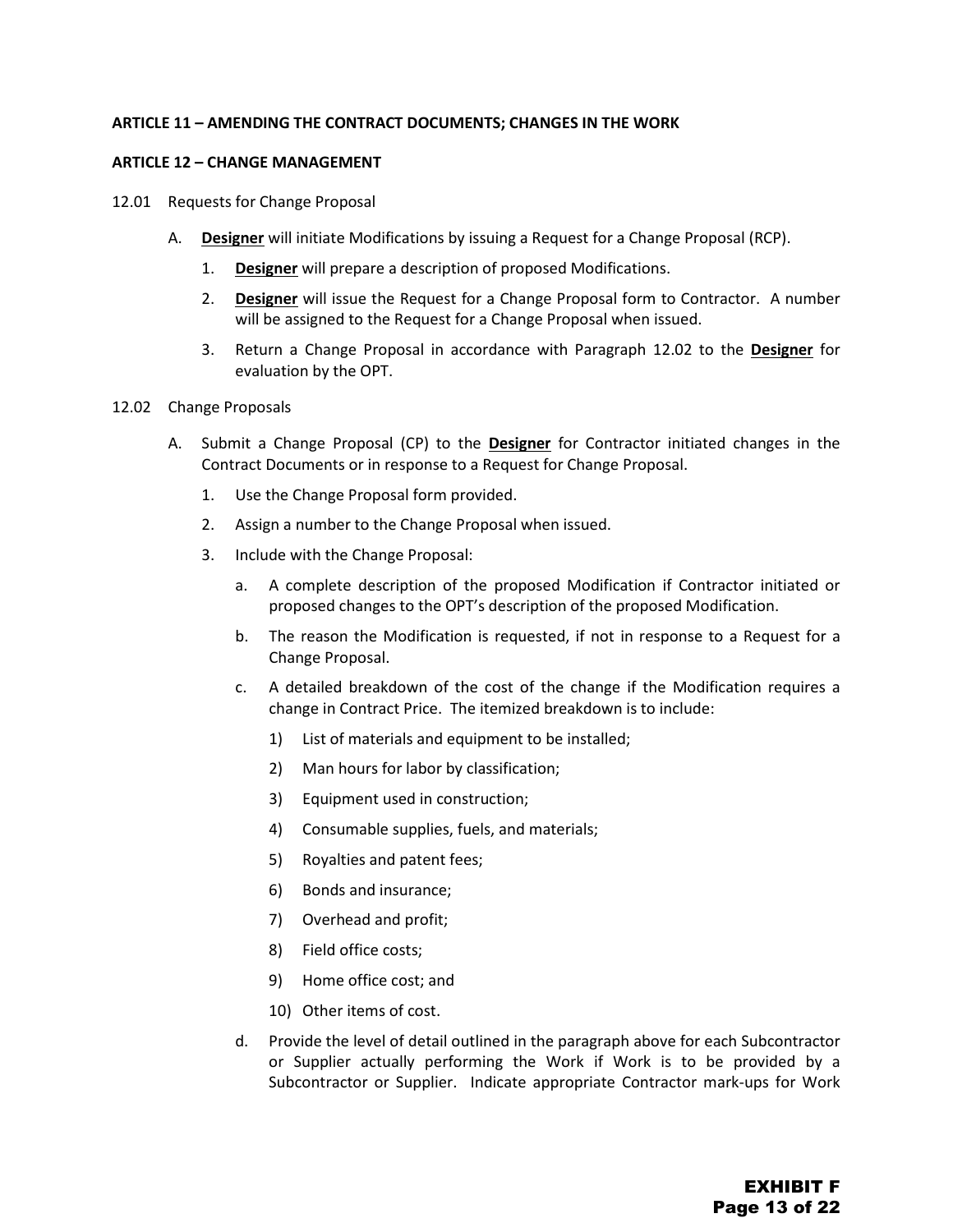provided through Subcontractors and Suppliers. Provide the level of detail outline in the paragraph above for self-performed Work.

- e. Submit Change Proposals that comply with Article 15 for Cost of Work.
- f. Provide a revised schedule. Show the effect of the change on the Project Schedule and the Contract Times.
- B. Submit a Change Proposal to the **Designer** to request a Field Order.
- C. A Change Proposal is required for all substitutions or deviations from the Contract Documents.
- D. Request changes to products in accordance with Article 25.
- 12.03 **Designer** Will Evaluate Request for Modification
	- A. **Designer** will issue a Modification per Article 11 if the Change Proposal is acceptable to the Owner. **Designer** will issue a Change Order or Contract Amendment for any changes in Contract Price or Contract Times.
		- 1. Change Orders and Contract Amendments will be sent to the Contractor for execution with a copy to the Owner recommending approval. A Work Change Directive may be issued if Work needs to progress before the Change Order or Contract Amendment can be authorized by the Owner.
		- 2. Work Change Directives, Change Orders, and Contract Amendments can only be approved by the Owner.
			- a. Work performed on the Change Proposal prior to receiving a Work Change Directive or approval of the Change Order or Contract Amendment is performed at the Contractor's risk.
			- b. No payment will be made for Work on Change Orders or Contract Amendments until approved by the Owner.
	- B. The Contractor may be informed that the Request for a Change Proposal is not approved and construction is to proceed in accordance with the Contract Documents.

#### <span id="page-32-0"></span>**ARTICLE 13 – CLAIMS**

- 13.01 Claims
- 13.02 Claims Process
	- A. Claims must be initiated by written notice. Notice must conspicuously state that it is a notice of a Claim in the subject line or first sentence. Notice must also list the date of first occurrence of the claimed event.
	- B. Claims by Contractor must be in writing and delivered to the Owner, **Designer** and the OAR within 7 days:
		- 1. After the start of the event giving rise to the Claim; or
		- 2. After a final decision on a Change Proposal has been made.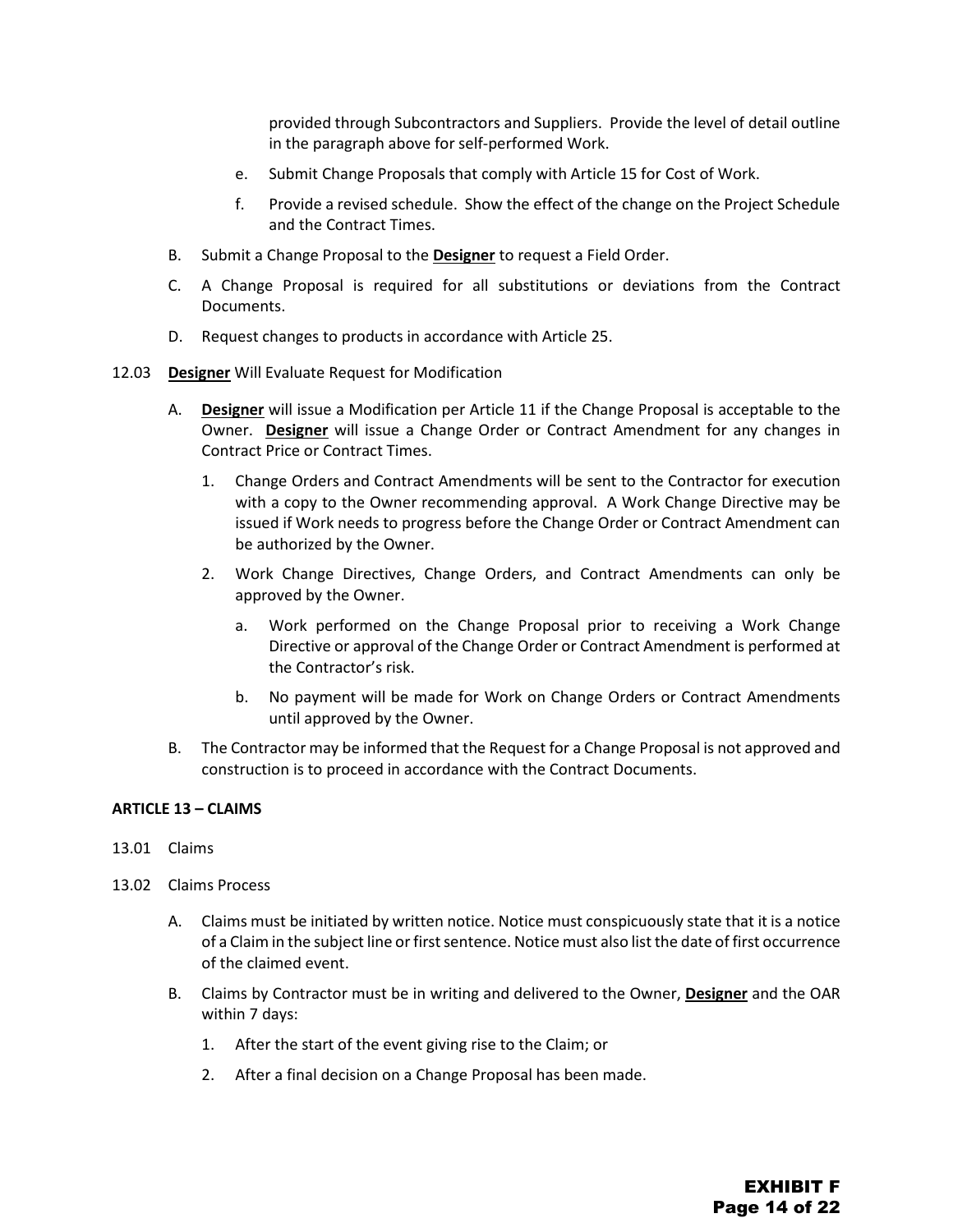- C. Claims by Contractor that are not received within the time period provided by section 13.02(B) are waived. Owner may choose to deny such Claims without a formal review. Any Claims by Contractor that are not brought within 90 days following the termination of the Contract are waived and shall be automatically deemed denied.
- D. Claims by Owner must be submitted by written notice to Contractor.
- E. The responsibility to substantiate a Claim rests with the entity making the Claim. Claims must contain sufficient detail to allow the other party to fully review the Claim.
	- 1. Claims seeking an adjustment of Contract Price must include the Contractor's job cost report. Provide additional documentation as requested by OAR.
	- 2. Claims seeking an adjustment of Contract Time must include native schedule files in Primavera or MS Project digital format. Provide additional documentation as requested by OAR.
- F. Contractor must certify that the Claim is made in good faith, that the supporting data is accurate and complete, and that to the best of Contractor's knowledge and belief, the relief requested accurately reflects the full compensation to which Contractor is entitled.
- G. Claims by Contractor against Owner and Claims by Owner against Contractor, including those alleging an error or omission by **Designer** but excluding those arising under Section 7.12, shall be referred initially to **Designer** for consideration and recommendation to Owner.
- H. **Designer** may review a Claim by Contractor within 30 days of receipt of the Claim and take one or more of the following actions:
	- 1. Request additional supporting data from the party who made the Claim;
	- 2. Issue a recommendation;
	- 3. Suggest a compromise; or
	- 4. Advise the parties that **Designer** is not able to make a recommendation due to insufficient information or a conflict of interest.
- I. If the **Designer** does not take any action, the claim shall be deemed denied.
- J. The Contractor and the Owner shall seek to resolve the Claim through the exchange of information and direct negotiations. If no agreement is reached within 90 days, the Claim shall be deemed denied. The Owner and Contractor may extend the time for resolving the Claim by mutual agreement. Notify OAR of any actions taken on a Claim.
- K. Owner and Contractor may mutually agree to mediate the underlying dispute at any time after a recommendation is issued by the **Designer**.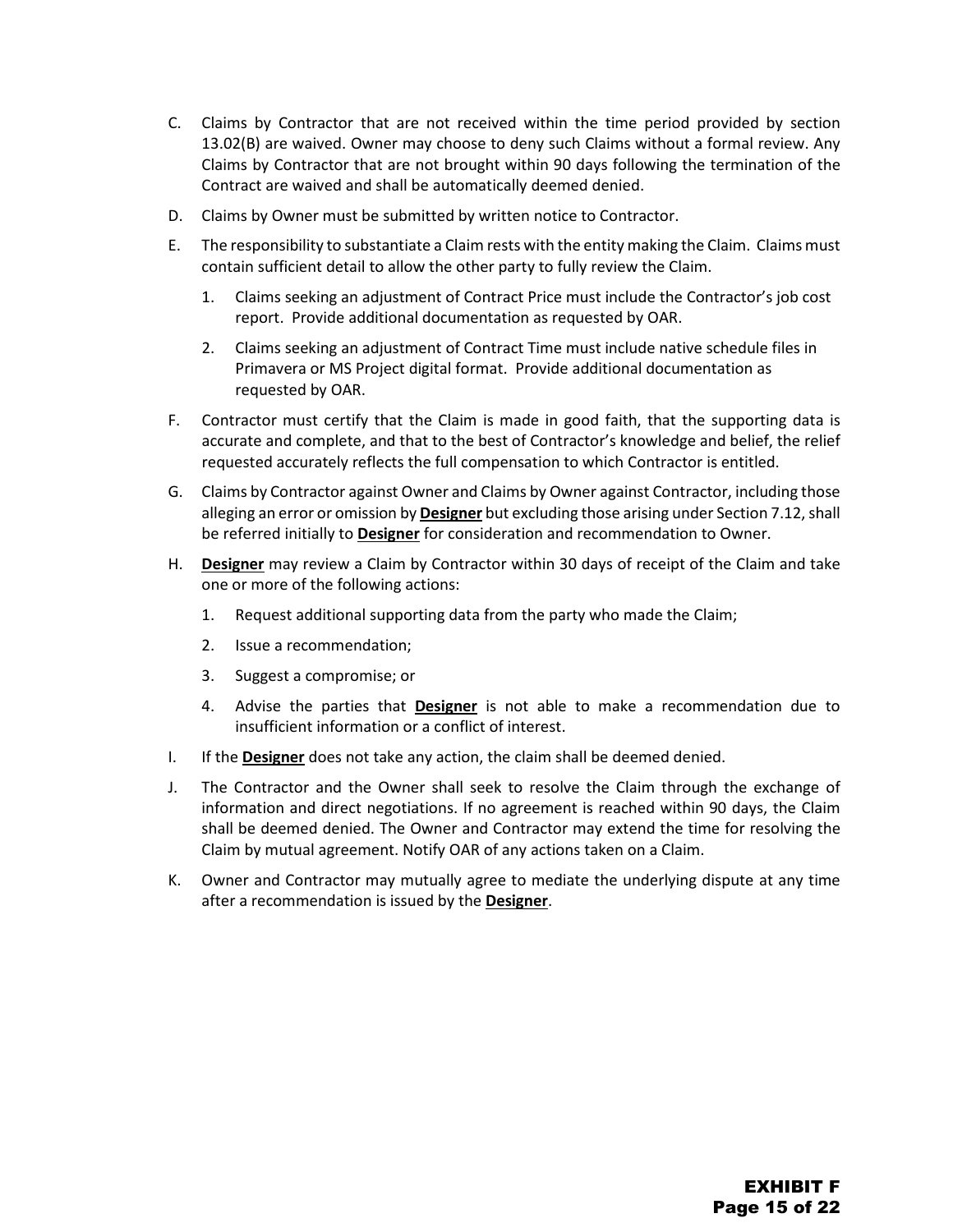#### <span id="page-34-0"></span>**ARTICLE 14 – PREVAILING WAGE RATE REQUIREMENTS**

#### <span id="page-34-1"></span>**ARTICLE 15 – COST OF THE WORK; ALLOWANCES; UNIT PRICE WORK**

#### <span id="page-34-2"></span>**ARTICLE 16 – TESTS AND INSPECTIONS; CORRECTION, REMOVAL, OR ACCEPTANCE OF DEFECTIVE WORK**

#### <span id="page-34-3"></span>**ARTICLE 17 – PAYMENTS TO CONTRACTOR; SET-OFFS; COMPLETION; CORRECTION PERIOD**

#### <span id="page-34-4"></span>**ARTICLE 18 – SUSPENSION OF WORK AND TERMINATION**

#### <span id="page-34-5"></span>**ARTICLE 19 – PROJECT MANAGEMENT**

#### <span id="page-34-6"></span>**ARTICLE 20 – PROJECT COORDINATION**

- 20.01 Work Included
- 20.02 Document Submittal
- 20.03 Communication During Project
	- A. The OAR is to be the first point of contact for all parties on matters concerning this Project.
	- B. The **Designer** will coordinate correspondence concerning:
		- 1. Documents, including Applications for Payment.
		- 2. Clarification and interpretation of the Contract Documents.
		- 3. Contract Modifications.
		- 4. Observation of Work and testing.
		- 5. Claims.

#### 20.04 Requests for Information

- A. Submit Request for Information (RFI) to the **Designer** to obtain additional information or clarification of the Contract Documents.
	- 1. Submit a separate RFI for each item on the form provided.
	- 2. Attach adequate information to permit a written response without further clarification. **Designer** will return requests that do not have adequate information to the Contractor for additional information. Contractor is responsible for all delays resulting from multiple document submittals due to inadequate information.
	- 3. A response will be made when adequate information is provided. Response will be made on the RFI form or in attached information.
- B. Response to an RFI is given to provide additional information, interpretation, or clarification of the requirements of the Contract Documents, and does not modify the Contract Documents.
- C. **Designer** will initiate a Request for a Change Proposal (RCP) per Article 12 if the RFI indicates that a Contract Modification is required.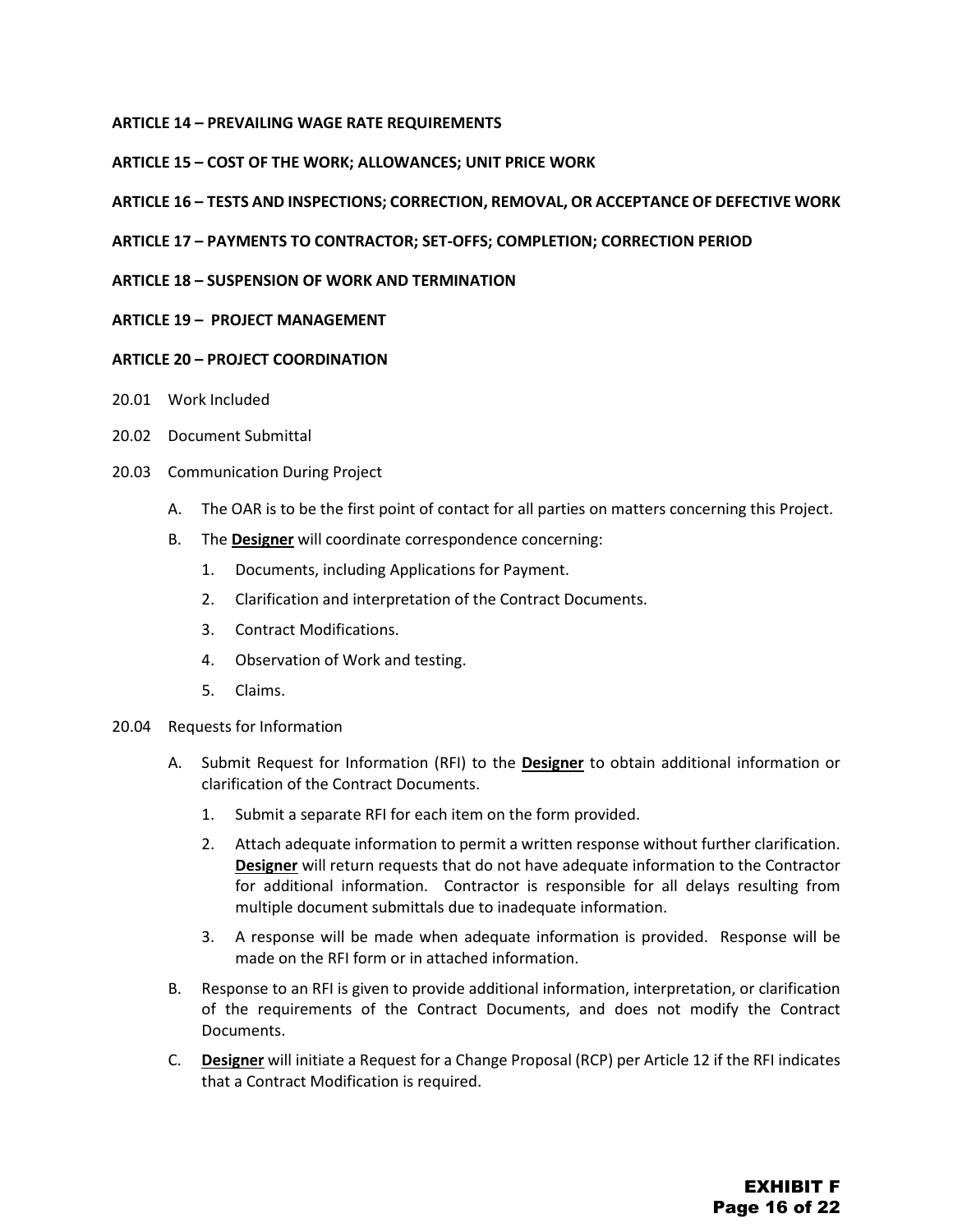#### <span id="page-35-0"></span>**ARTICLE 21 – QUALITY MANAGEMENT**

#### <span id="page-35-1"></span>**ARTICLE 22 – FINAL RESOLUTION OF DISPUTES**

#### <span id="page-35-2"></span>**ARTICLE 23 – MINORITY/MBE/DBE PARTICIPATION POLICY**

#### <span id="page-35-3"></span>**ARTICLE 24 – DOCUMENT MANAGEMENT**

#### <span id="page-35-4"></span>**ARTICLE 25 – SHOP DRAWINGS**

#### 25.01 Work Included

- A. Shop Drawings are required for those products that cannot adequately be described in the Contract Documents to allow fabrication, erection, or installation of the product without additional detailed information from the Supplier.
- B. Submit Shop Drawings as required by the Contract Documents and as reasonably requested by the OPT to:
	- 1. Record the products incorporated into the Project for the Owner;
	- 2. Provide detailed information for the products proposed for the Project regarding their fabrication, installation, commissioning, and testing; and
	- 3. Allow the **Designer** to advise the Owner if products proposed for the Project by the Contractor conform, in general, to the design concepts of the Contract Documents.
- 25.02 Quality Assurance
- 25.03 Contractor's Responsibilities
- 25.04 Shop Drawing Requirements
	- A. Provide adequate information in Shop Drawings and Samples so **Designer** can:
		- 1. Assist the Owner in selecting colors, textures, or other aesthetic features.
		- 2. Compare the proposed features of the product with the specified features and advise Owner that the product does, in general, conform to the Contract Documents.
		- 3. Compare the performance features of the proposed product with those specified and advise the Owner that the product does, in general, conform to the performance criteria specified in the Contract Documents.
		- 4. Review required certifications, guarantees, warranties, and service agreements for compliance with the Contract Documents.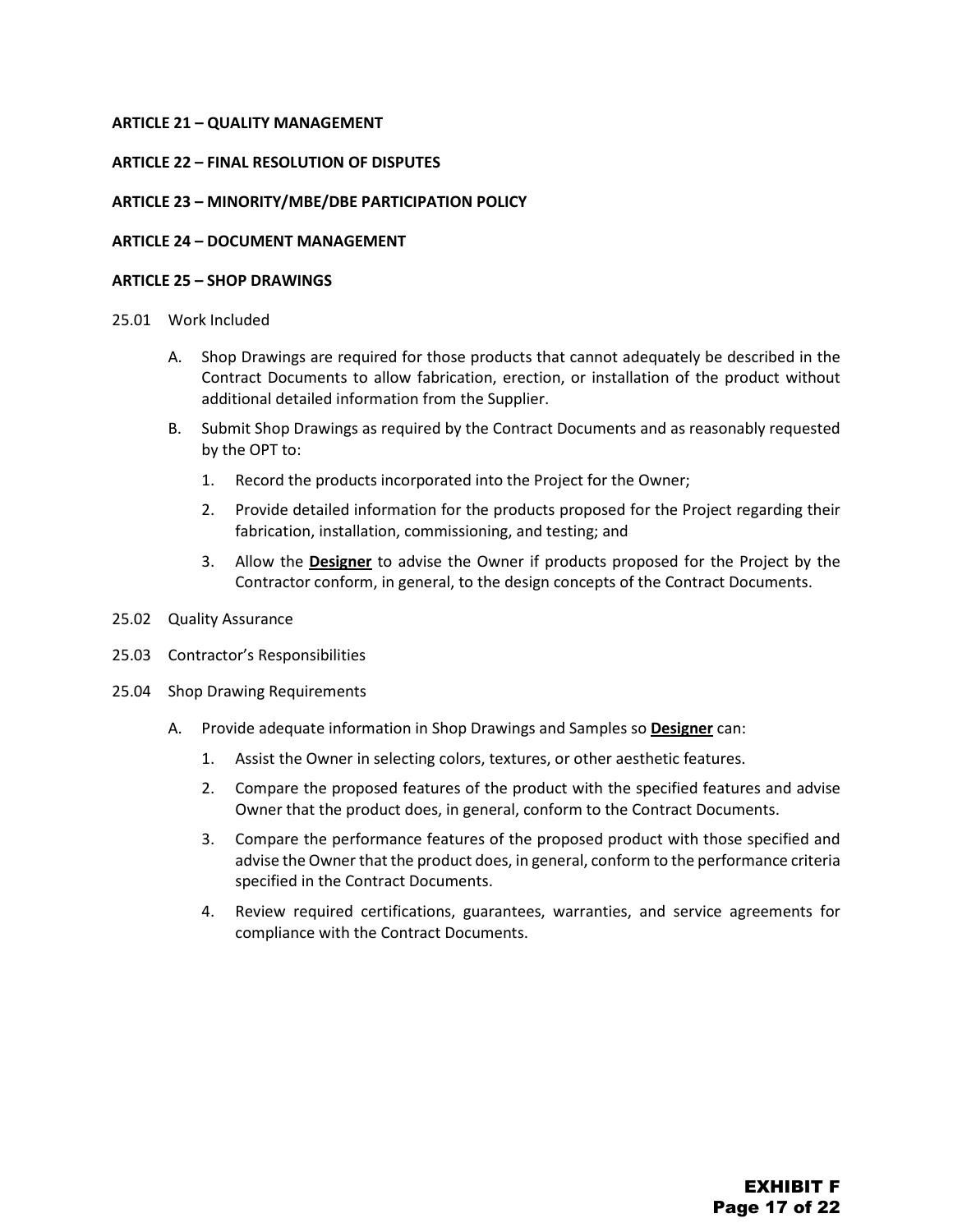- 25.05 Special Certifications and Reports
- 25.06 Warranties and Guarantees
- 25.07 Shop Drawing Submittal Procedures
- 25.08 Sample and Mockup Submittal Procedures
- 25.09 Requests for Deviation
- 25.10 **Designer** Responsibilities
	- A. Shop Drawings will be received by the **Designer**. **Designer** will log the documents and review per this Article for general conformance with the Contract Documents.
		- 1. **Designer**'s review and approval will be only to determine if the products described in the Shop Drawing or Sample will, after installation or incorporation into the Work, conform to the information given in the Contract Documents and be compatible with the design concept of the completed Project as a functioning whole as indicated by the Contract Documents.
		- 2. **Designer**'s review and approval will not extend to means, methods, techniques, sequences, or procedures of construction or to safety precautions or programs incident thereto.
		- 3. **Designer**'s review and approval of a separate item as such will not indicate approval of the assembly in which the item functions.
	- B. Comments will be made on items called to the attention of the **Designer** for review and comment. Any marks made by the **Designer** do not constitute a blanket review of the document submittal or relieve the Contractor from responsibility for errors or deviations from the Contract requirements.
		- 1. **Designer** will respond to Contractor's markups by either making markups directly in the Shop Drawings file using the color green or by attaching a Document Review Comments form with review comments.
		- 2. Shop Drawings that are reviewed will be returned with one or more of the following status designations:
			- a. Approved: Shop Drawing is found to be acceptable as submitted.
			- b. Approved as Noted: Shop Drawing is Approved so long as corrections or notations made by **Designer** are incorporated into the Show Drawing.
			- c. Not Approved: Shop Drawing or products described are not acceptable.
		- 3. Shop Drawing will also be designated for one of the following actions:
			- a. Final distribution: Shop Drawing is acceptable without further action and has been filed as a record document.
			- b. Shop Drawing not required: A Shop Drawing was not required by the Contract Documents. Resubmit the document per Article 26.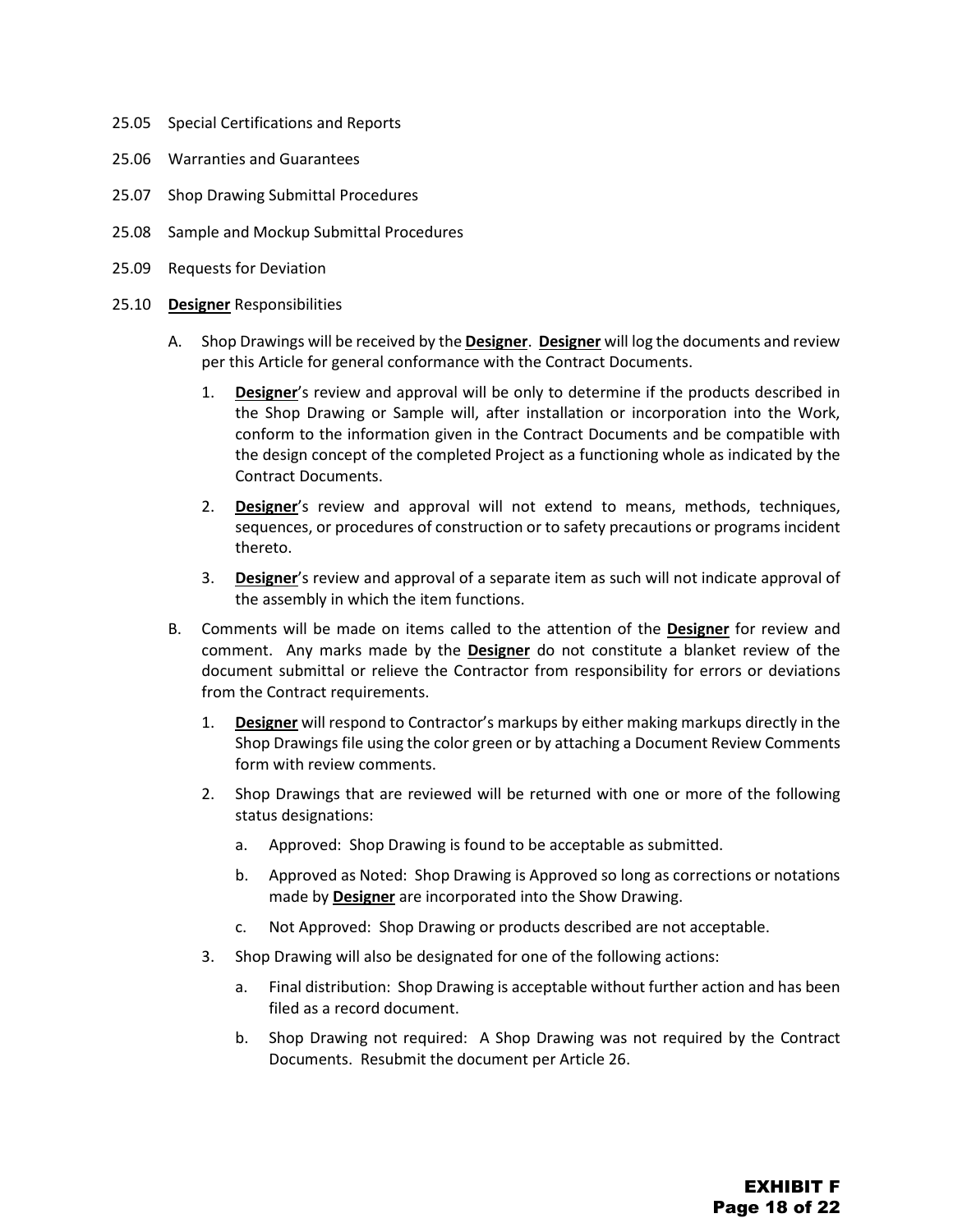- c. Cancelled: This action indicates that for some reason, the Shop Drawing is to be removed from consideration and all efforts regarding the processing of that document are to cease.
- d. Revise and resubmit: Shop Drawing has deviations from the Contract Documents, significant errors, or is inadequate and must be revised and resubmitted for subsequent review.
- e. Resubmit with corrections made: Shop Drawing is "Approved as Noted," but has significant markups. Make correction and notations to provide a revised document with markup incorporated into the original document so that no markups are required.
- f. Returned without review due to excessive deficiencies: Document does not meet the requirement of the Specifications for presentation or content to the point where continuing to review the document would be counterproductive to the review process or clearly does not meet the requirements of the Contract Documents. Revise the Shop Drawing to comply with the requirements of this Section and resubmit.
- g. Actions a through c will close out the Shop Drawing review process and no further action is required as a Shop Drawing. Actions d through f require follow up action to close out the review process.
- 4. Drawings with a significant or substantial number of markings by the Contractor may be marked "Approved as Noted" and "Resubmit with corrections made." These drawings are to be revised to provide a clean record of the Shop Drawing. Proceed with ordering products as the documents are revised.
- 5. Dimensions or other data that does not appear to conform to the Contract Documents will be marked as "At Variance With" (AVW) the Contract Documents or other information provided. The Contractor is to make revisions as appropriate to comply with the Contract Documents.
- C. Bring deviations to the Shop Drawings to the attention of the **Designer** for approval by using the Shop Drawing Deviation Request form. Use a single line for each requested deviation so the Status and Action for each deviation can be determined for that requested deviation. If approval or rejection of a requested deviation will impact other requested deviations, then all related deviations should be included in that requested deviation line so the status and action can be determined on the requested deviation as a whole.
- D. Requested deviations will be reviewed as possible Modification to the Contract Documents.
	- 1. A Requested deviation will be rejected as "Not Approved" if the requested deviation is unacceptable. Contractor is to revise and resubmit the Shop Drawing with corrections for approval.
	- 2. A Field Order will be issued by the **Designer** for deviations approved by the **Designer** if the requested deviation is acceptable and if the requested deviation will not result in a change in Contract Price or Contract Times. Requested deviations from the Contract Documents may only be approved by Field Order.
	- 3. A requested deviation will be rejected if the requested deviation is acceptable but the requested deviation will or should result in a change in Contract Price or Contract Times.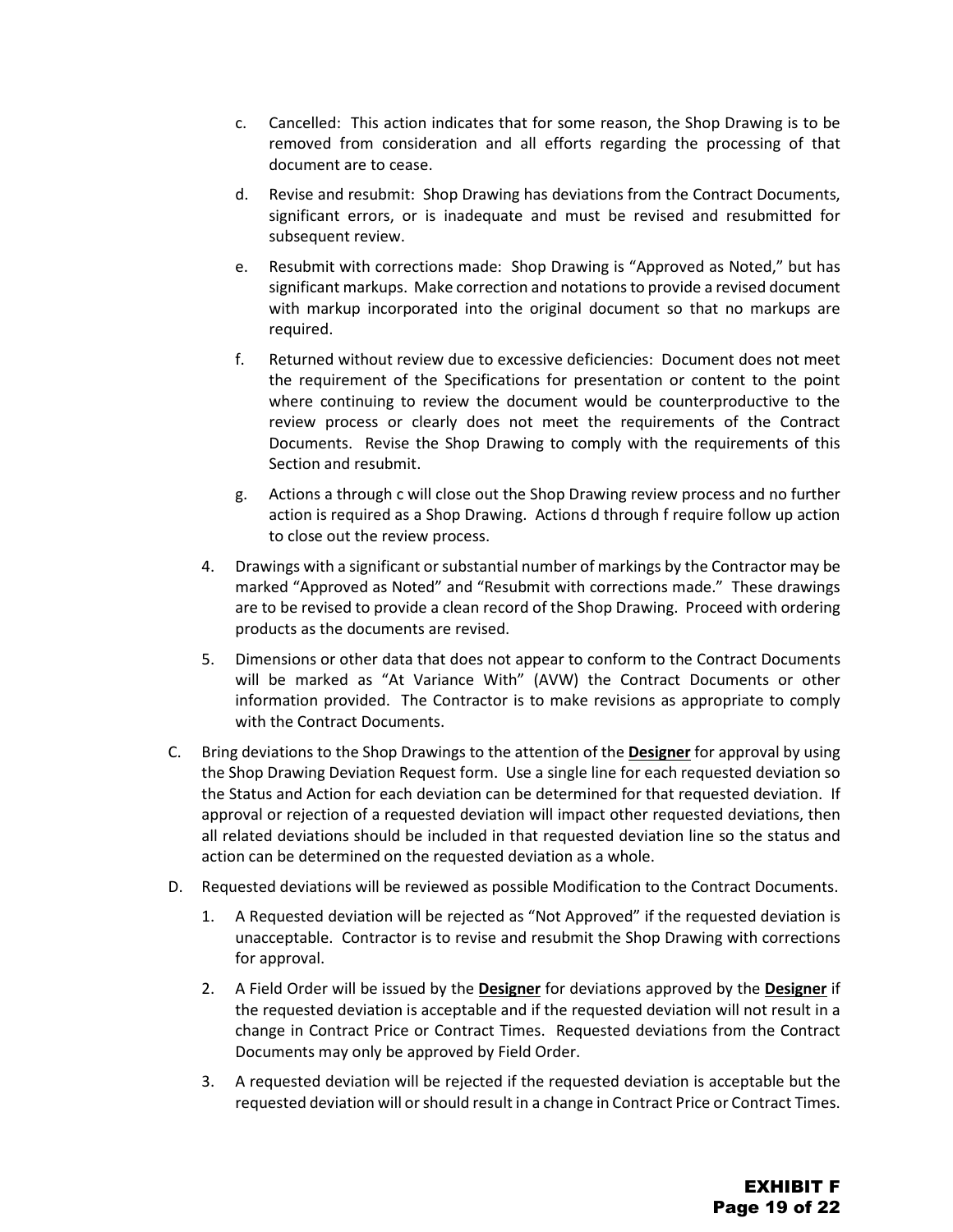Submit any requested deviation that requires a change in Contract Price or Contract Times as a Change Proposal for approval prior to resubmitting the Shop Drawing.

- E. Contractor is to resubmit the Shop Drawing until it is acceptable and marked Approved or Approved as Noted and is assigned an action per Paragraph 25.10.B that indicates that the Shop Drawing process is closed.
- F. Information that is submitted as a Shop Drawings that should be submitted as Record Data or other type of document, or is not required may be returned without review, or may be deleted. No further action is required and the Shop Drawing process for this document will be closed.

#### <span id="page-38-0"></span>**ARTICLE 26 – RECORD DATA**

- 26.01 Work Included
- 26.02 Quality Assurance
- 26.03 Contractor's Responsibilities
- 26.04 Record Data Requirements
- 26.05 Special Certifications and Reports
- 26.06 Warranties and Guarantees
- 26.07 Record Data Submittal Procedures
- 26.08 **Designer**'s Responsibilities
	- A. Record Data will be received by the **Designer**, logged, and provided to Owner as the Project record.
		- 1. Record Data may be reviewed to see that the information provided is adequate for the purpose intended. Record Data not meeting the requirements of Paragraph 26.02 may be rejected as unacceptable.
		- 2. Record Data is not reviewed for compliance with the Contract Documents. Comments may be returned if deviations from the Contract Documents are noted during the cursory review performed to see that the information is adequate.
		- 3. Contractor's responsibility for full compliance with the Contract Documents is not relieved by the review of Record Data. Contract modifications can only be approved by a Modification.
	- B. **Designer** may take the following action in processing Record Data:
		- 1. File Record Data as received if the cursory review indicates that the document meets the requirements of Paragraph 26.02. Document will be given the status of "Filed as Received" and no further action is required on that Record Data.
		- 2. Reject the Record Data for one of the following reasons:
			- a. The document submittal requirements of the Contract Documents indicate that the document submitted as Record Data should have been submitted as a Shop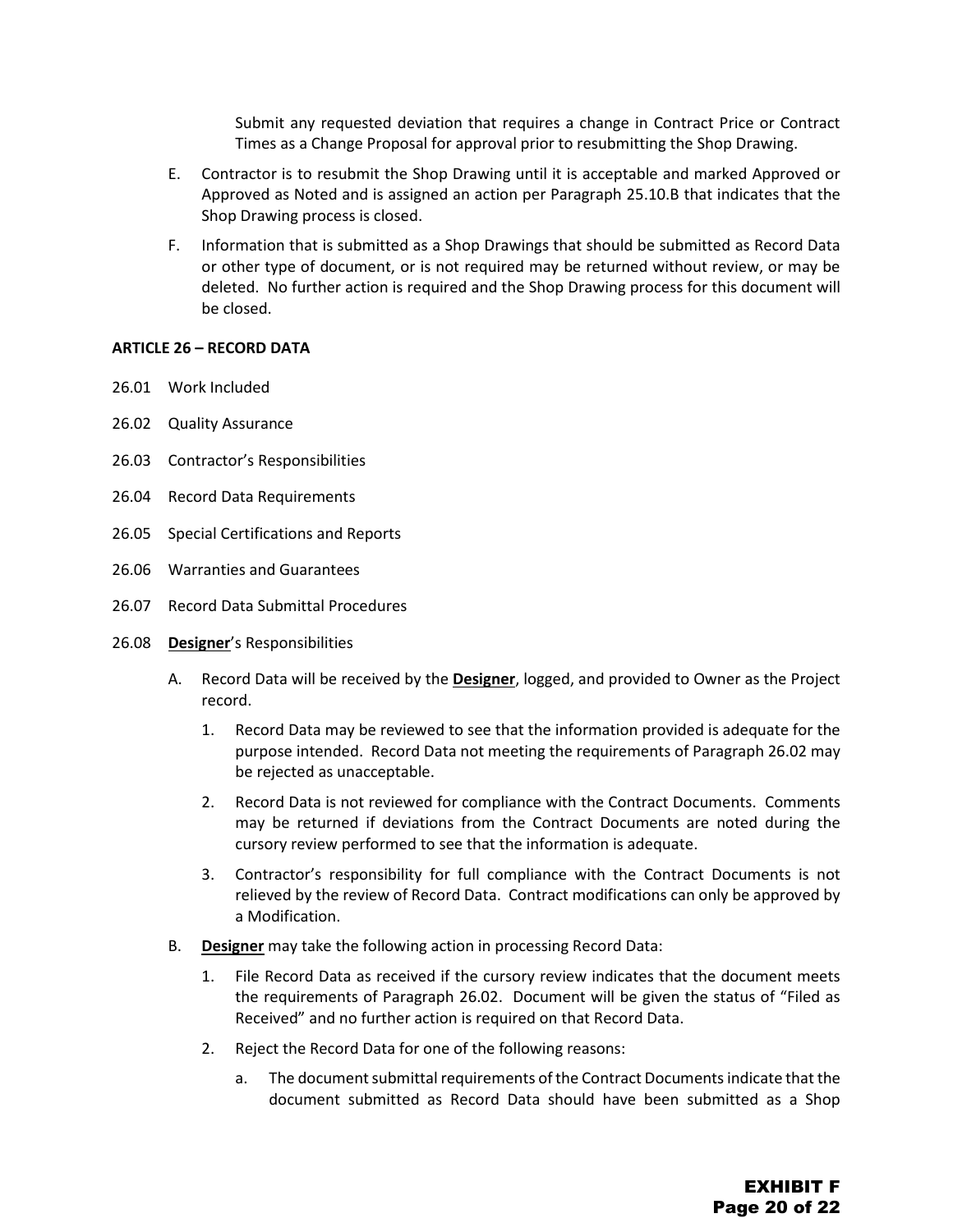Drawing. The Record Data will be marked "Rejected" and "Submit Shop Drawing." No further action is required on this document as Record Data and the Record Data process will be closed. Resubmit the document as a Shop Drawing per Article 25.

- b. The cursory review indicates that the document does not meet the requirements of Paragraph 26.02. The Record Data will be marked "Rejected" and "Revise and Resubmit." Contractor is to resubmit the Record Data until it is acceptable and marked "Filed as Received." When Record Data is filed, no further action is required and the Record Data process will be closed.
- c. The Record Data is not required by the Contract Documents nor is the Record Data applicable to the Project. The Record Data will be marked "Rejected" and "Cancel - Not Required." No further action is required and the Record Data process will be closed.
- C. Contractor is to resubmit the Record Data until it is acceptable and marked "Filed as Received."

#### <span id="page-39-0"></span>**ARTICLE 27 – CONSTRUCTION PROGRESS SCHEDULE**

#### <span id="page-39-1"></span>**ARTICLE 28 – VIDEO AND PHOTOGRAPHIC DOCUMENTATION**

#### <span id="page-39-2"></span>**ARTICLE 29 – EXECUTION AND CLOSEOUT**

29.01 Substantial Completion

- A. Notify the **Designer** that the Work or a designated portion of the Work is substantially complete per the General Conditions. Include a list of the items remaining to be completed or corrected before the Project will be considered to be complete.
- B. OPT will visit the Site to observe the Work within a reasonable time after notification is received to determine the status of the Project.
- C. **Designer** will notify the Contractor that the Work is either substantially complete or that additional Work must be performed before the Project will be considered substantially complete.
	- 1. **Designer** will notify the Contractor of items that must be completed before the Project will be considered substantially complete.
	- 2. Correct the noted deficiencies in the Work.
	- 3. Notify the **Designer** when the items of Work in the **Designer**'s notice have been completed.
	- 4. OPT will revisit the Site and repeat the process.
	- 5. **Designer** will issue a Certificate of Substantial Completion to the Contractor when the OPT considers the Project to be substantially complete. The Certificate will include a tentative list of items to be corrected before Final Payment will be recommended.
	- 6. Review the list and notify the **Designer** of any objections to items on the list within 10 days after receiving the Certificate of Substantial Completion.